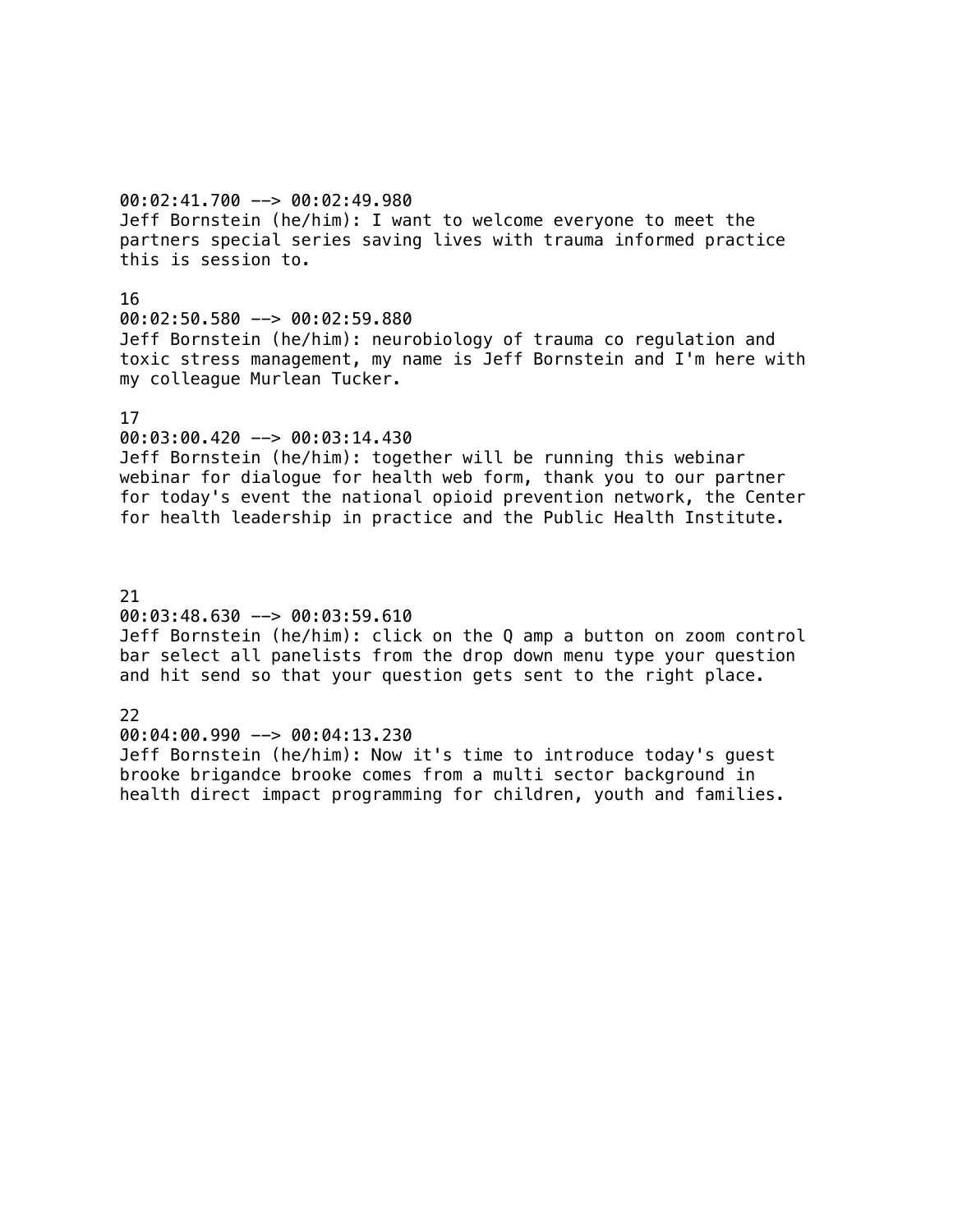### 23

00:04:13.710 --> 00:04:32.400 Jeff Bornstein (he/him): and public education nonprofit work she is a program director for the Cyprus resilience project and deputy director of faces for the future coalition both projects of the Public Health Institute, she is a certified trainer in trauma informed systems in practice. 24  $00:04:33.450$  -->  $00:04:35.370$ Jeff Bornstein (he/him): Welcome brooke, you have the floor. 25 00:04:37.020 --> 00:04:48.330 Brooke Briggance: Thank you so much Jeff and Hello everyone it's wonderful to be here really excited to talk about this topic, particularly at such a critical time so I really appreciate that. 26 00:04:48.780 --> 00:05:02.490 Brooke Briggance: Everyone is joining us today and, clearly, is interested in talking about the neurobiology of trauma and how we can support people who may be activated in that trauma or experiencing toxic stress during this time. 27 00:05:02.820 --> 00:05:08.520 Brooke Briggance: And I really love to try to create a sense of safe space and participation, so. 28 00:05:09.120 --> 00:05:14.160 Brooke Briggance: If you have questions or comments and i'm going to be monitoring that Q amp a and.  $29$ 00:05:14.460 --> 00:05:21.330 Brooke Briggance: You know I would love to continue dialogues and see where this conversation can go, I know that we have lots of. 30  $00:05:21.570$  -->  $00:05:30.180$ Brooke Briggance: Professional and lived experience in the room and it's always more exciting when we can develop a learning community and really support one another in this. 31 00:05:30.780 --> 00:05:44.640 Brooke Briggance: Pretty complicated conversation so i'm going to start by sharing my screen and today you know, this is a number two and a three part series, and you know I always like to start with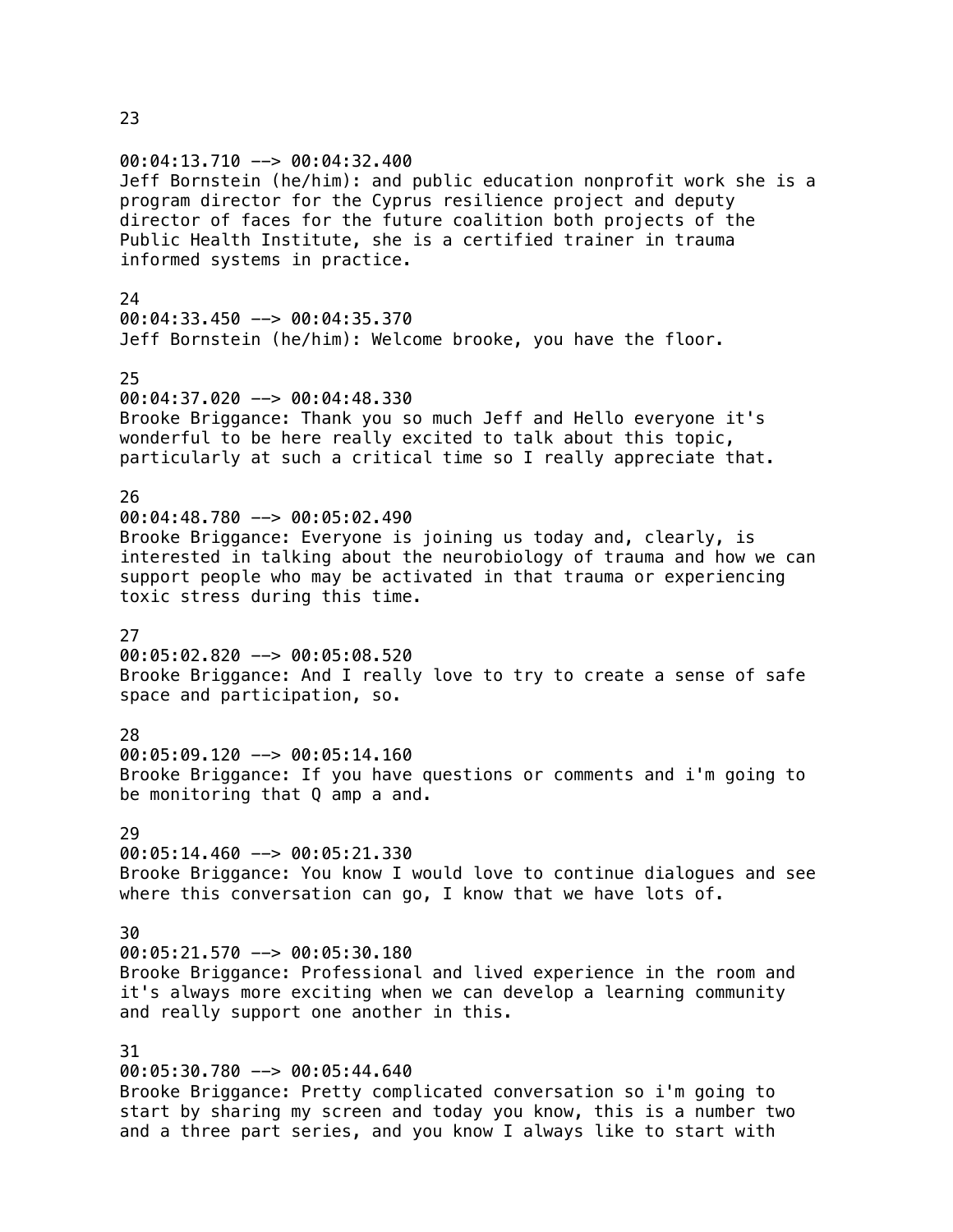this. 32 00:05:45.240 --> 00:05:56.490 Brooke Briggance: Quote I just think this is such a great quote for our time and if we are really thinking about it, even if, during the past year, plus we have been. 33 00:05:56.760 --> 00:06:11.100 Brooke Briggance: In say relatively safe circumstances, even if we haven't been directly impacted by coven, even if we have you know found some things to be grateful for during this time. 34 00:06:11.910 --> 00:06:22.800 Brooke Briggance: Even if all of that is true, we still aren't coming out of this unscathed we are all managing very high levels of toxic stress. 35 00:06:23.190 --> 00:06:31.860 Brooke Briggance: And that is even more true for people who already perhaps have an individual experience of trauma. 36 00:06:32.460 --> 00:06:39.000 Brooke Briggance: For communities that are experiencing trauma and people who experienced intergenerational trauma. 37 00:06:39.300 --> 00:06:46.560 Brooke Briggance: And we know that so many people have been impacted in so many different ways it hasn't just been covert right it's been. 38  $00:06:46.800$  -->  $00:06:55.470$ Brooke Briggance: All of the things that we see in the news it's been natural disasters it's been the reckoning on race and bigotry in this country and white supremacy and. 39 00:06:55.830 --> 00:07:04.500 Brooke Briggance: You know there's been a lot going on, so this quote always sort of grounds me in this sense of like this is not a vm problem, this is an us. 40 00:07:04.770 --> 00:07:14.190 Brooke Briggance: problem, this is not a them reality, this is an us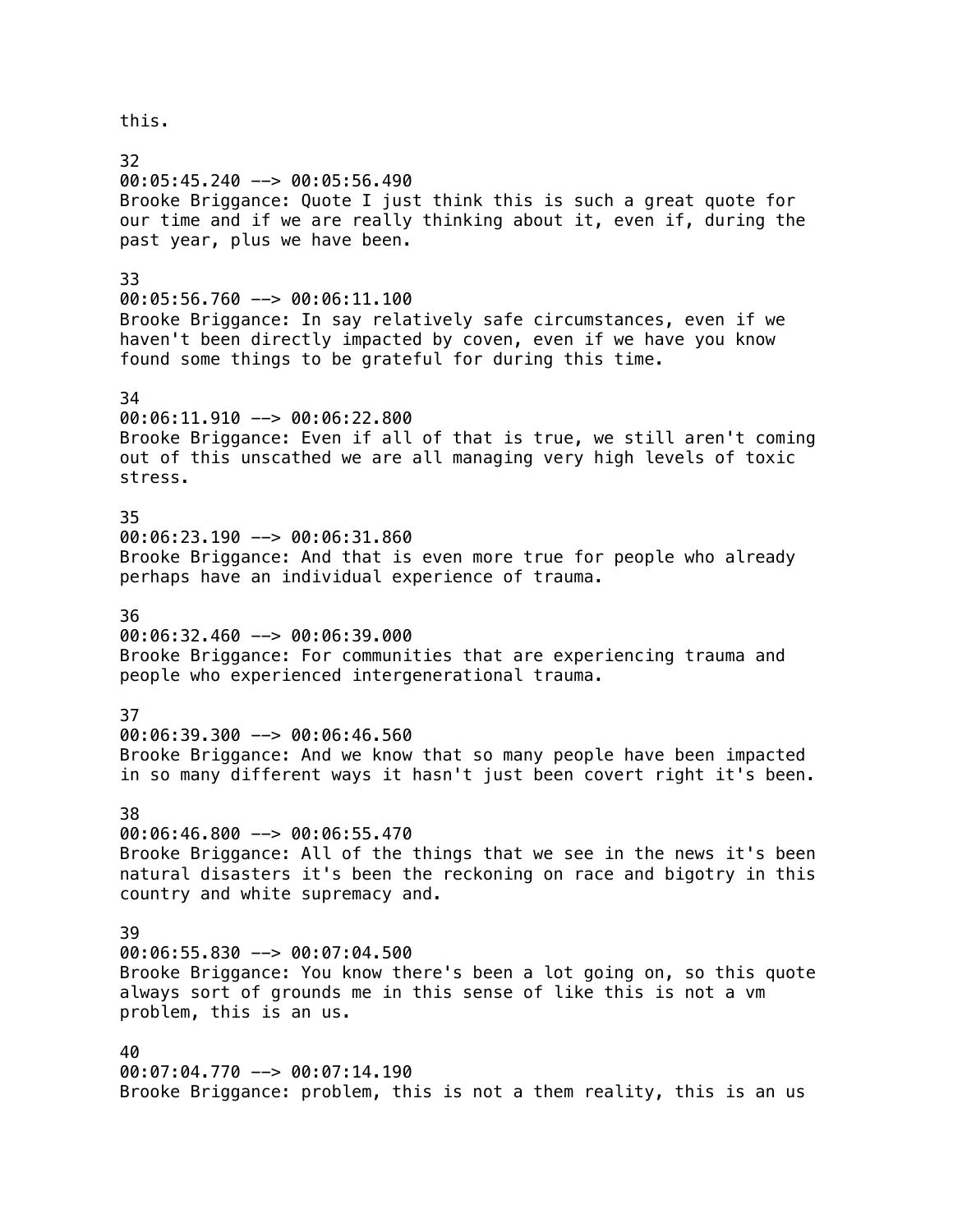reality and some of us more than others, so let's just sort of think about. 41  $00:07:14.790$  -->  $00:07:21.690$ Brooke Briggance: All of the different hats that we wear I think that that's really important as we move through this conversation. 42 00:07:22.140 --> 00:07:27.480 Brooke Briggance: We may be here in a professional context and be thinking of someone we know in our personal life. 43 00:07:28.260 --> 00:07:35.280 Brooke Briggance: There are things that we're going to be talking about today that may apply to us, and so I always just like to remind us that. 44  $00:07:36.060$  -->  $00:07:44.250$ Brooke Briggance: You know, we come here as whole human beings, and this has been a really difficult time so as we go through this conversation. 45 00:07:44.520 --> 00:07:52.050 Brooke Briggance: I always like to also remind folks just remember to practice some self care and that's really important some of this content. 46 00:07:52.800 --> 00:08:07.200 Brooke Briggance: may impact us in different ways, and so this is kind of one of those webinars where when we're finished with it, maybe go walk around the block or hug the dog or do something small for yourself to really celebrate your resilience during this time. 47 00:08:08.460 --> 00:08:18.540 Brooke Briggance: So you know what we are going to be talking about obviously is trauma and toxic stress and so it's always helpful to have a shared mental model when we begin this conversation. 48 00:08:18.840 --> 00:08:24.960 Brooke Briggance: And when i'm looking at this definition of trauma that I use as a trauma informed systems specialist.

49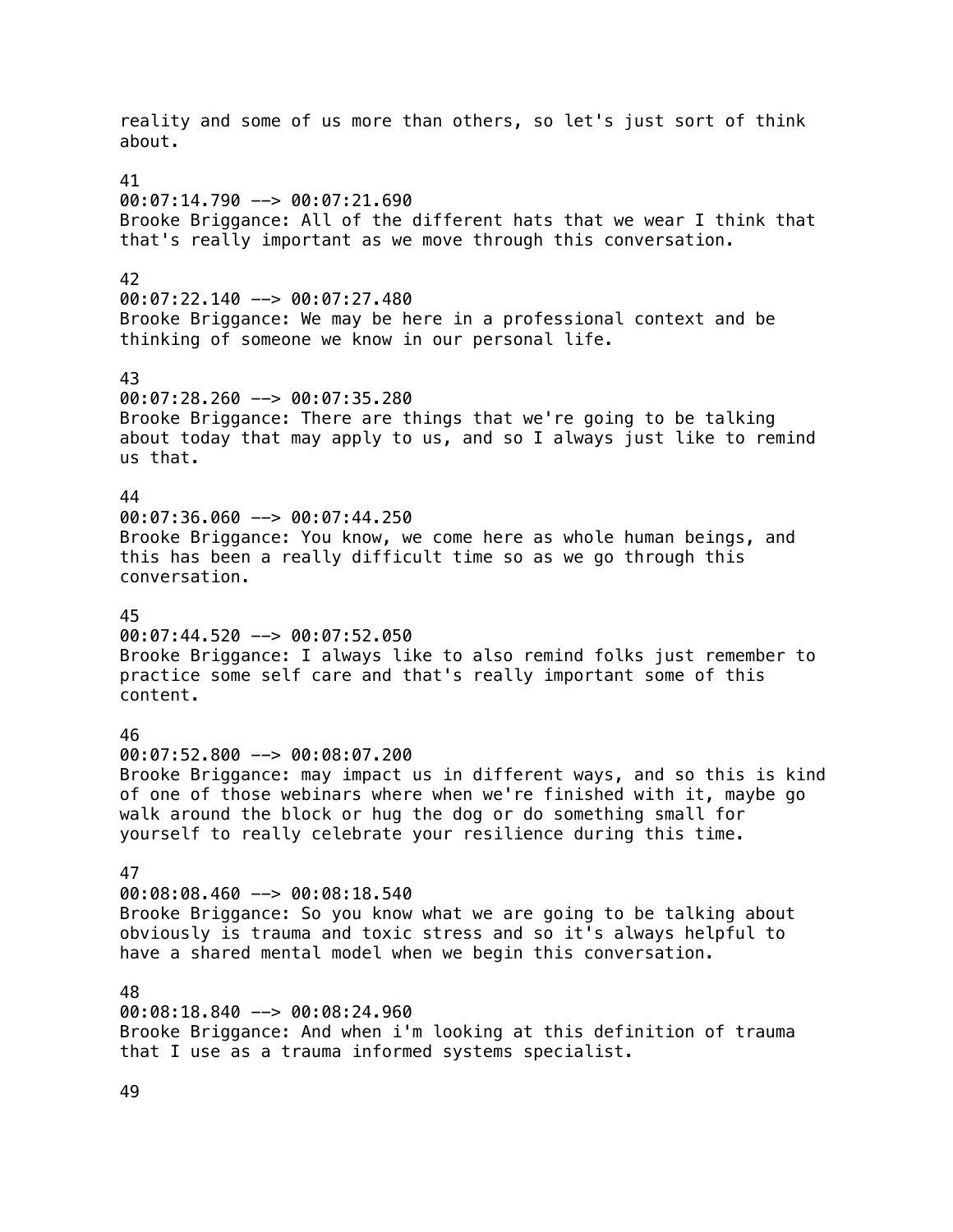00:08:25.260 --> 00:08:37.830 Brooke Briggance: One of the you know, there are different things that I like to point out here, but I wonder from you first what are some phrases or some words even that really stand out to you that feel important. 50 00:08:53.730 --> 00:08:57.510 Brooke Briggance: Do you see some things in there, that you think you know what that feels important to me. 51 00:08:59.940 --> 00:09:06.180 Brooke Briggance: chill yeah big to little tea mm hmm yeah I like that idea, yes, exactly. 52 00:09:07.620 --> 00:09:08.790 Brooke Briggance: You know yeah. 53 00:09:09.840 --> 00:09:17.910 Brooke Briggance: One of the things that I think is important in this dialogue is you know really taking into account. 54 00:09:19.020 --> 00:09:32.520 Brooke Briggance: You know the fact that many people have the experience of trauma not as one event right oftentimes trauma gets relegated to this concept of oh it's just a one thing that happened. 55 00:09:32.820 --> 00:09:45.090 Brooke Briggance: But many of us live in, you know with a series of events are set of circumstances and Deborah to your point that's part of what happens then when there's that sense of overwhelm right. 56 00:09:45.840 --> 00:09:49.080 Brooke Briggance: One of the things I think is so important is that. 57  $00:09:49.590$  -->  $00:10:02.790$ Brooke Briggance: We have to look at trauma as a twofer as well right it's not just that something is happening it's also what is our capacity to regulate in the moment or self sooth So you see that picture there. 58 00:10:03.090 --> 00:10:12.030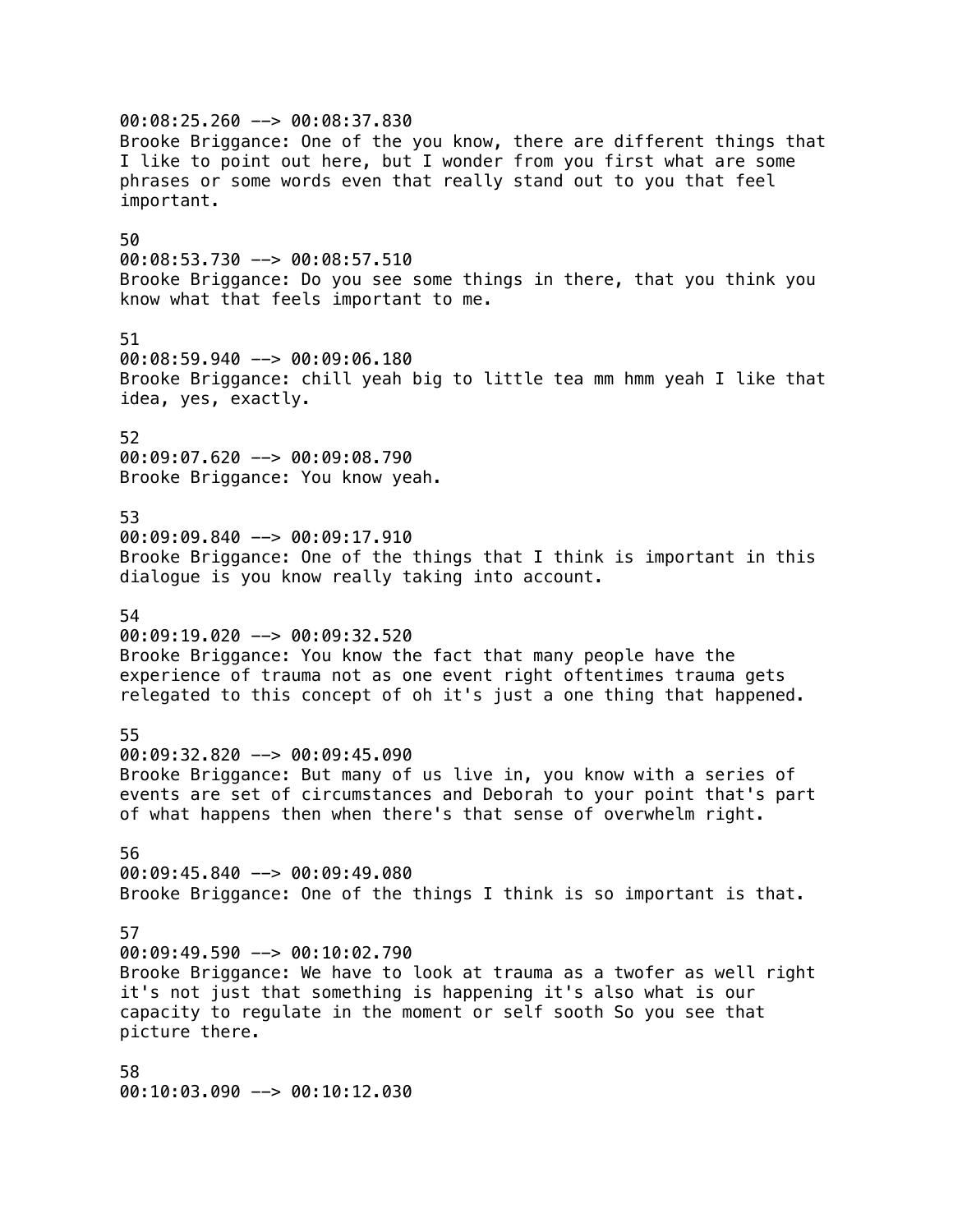Brooke Briggance: And you know that it, you know that little one is experiencing two things, the first is the event itself and the second is that. 59 00:10:12.630 --> 00:10:21.270 Brooke Briggance: You know that child is alone and is not being co regulated and so that's really what leads to some of the maladaptive behaviors we see particularly. 60 00:10:22.170 --> 00:10:32.430 Brooke Briggance: trauma has been experienced in childhood is that not only did the child experience the event but there wasn't anyone to teach the brain how to self sooth and so that's really, really important. 61 00:10:33.150 --> 00:10:41.400 Brooke Briggance: jake I love that you're pointing out lasting adverse effects to me trauma is sort of the bell once it rang I can't hear it. 62 00:10:42.120 --> 00:10:54.840 Brooke Briggance: It is so directly linked to other public health, you know crises things like hypertension, heart disease, diabetes, cancer and we know that it's directly. 63 00:10:55.140 --> 00:11:01.920 Brooke Briggance: correlated with all the six leading causes of death in this country and that's really important for us to remember. 64 00:11:02.190 --> 00:11:11.640 Brooke Briggance: That you know trauma is a social determinants of health and it absolutely is connected to what the CDC calls depths of despair. 65 00:11:11.880 --> 00:11:19.650 Brooke Briggance: And so, our partner here, for instance, the national overdose prevention network is really interested in US examining as a group. 66 00:11:20.520 --> 00:11:35.550 Brooke Briggance: You know what are the links for between trauma experiences and what leads to overdose and so it's really important

that we understand that those depths of despair oftentimes have a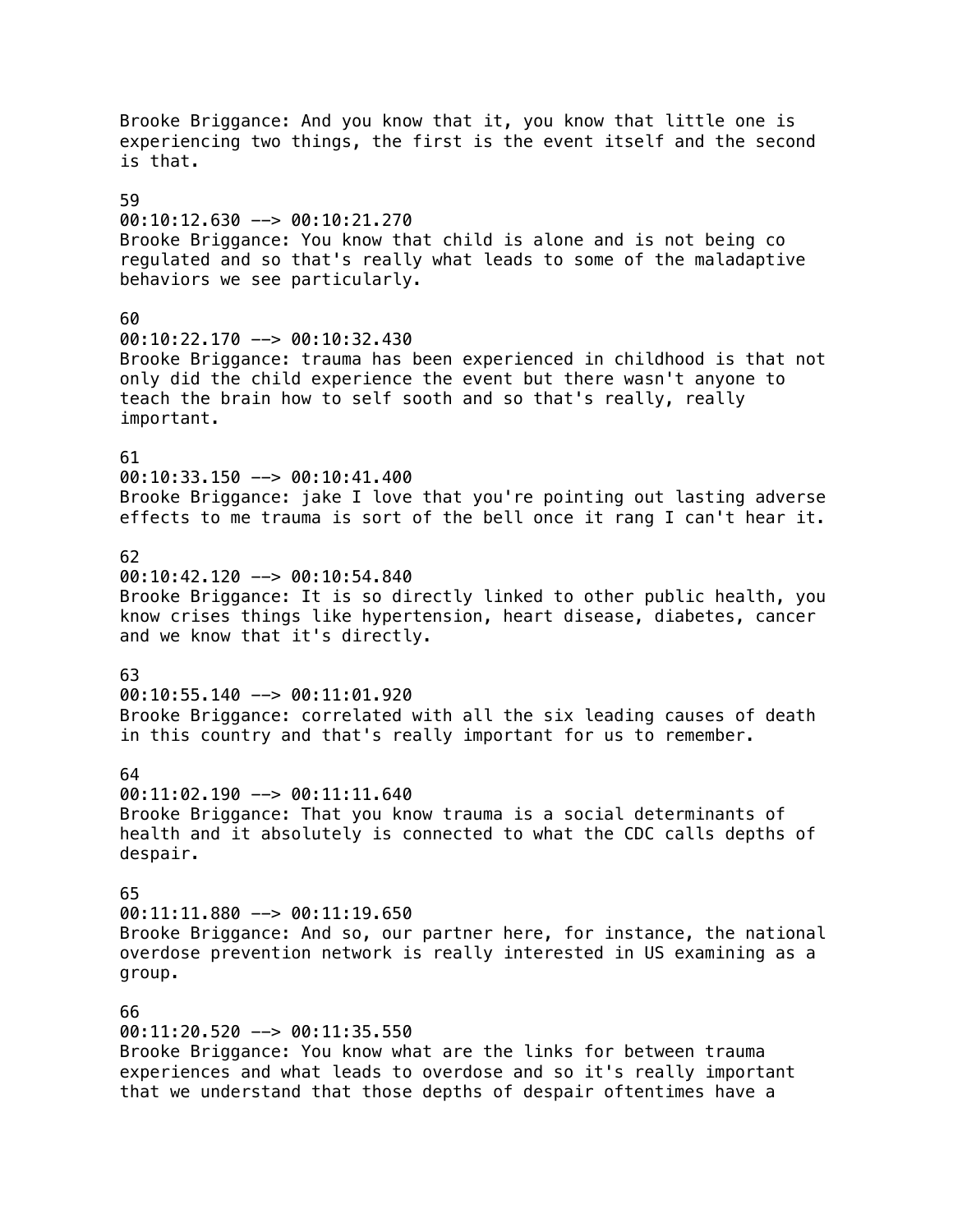# trauma origin very, very important. 67 00:11:36.570 --> 00:11:48.960 Brooke Briggance: And yes, Jill epigenetics the out that intergenerational trauma and what happens in the womb is so critical i'm really excited about the neuroscience around this we're learning so much more. 68  $00:11:50.190$  -->  $00:11:55.770$ Brooke Briggance: I live in the state of California and we are very first surgeon general is. 69 00:11:56.520 --> 00:12:13.890 Brooke Briggance: Burke Harris and Dr Burke Harris has a goal of reducing adverse childhood experiences in the state of California by 50% by the year 2050 and so it's an incredibly aggressive conversation about things like epigenetics. 70 00:12:14.700 --> 00:12:24.780 Brooke Briggance: You know, childhood development universal screening etc so yeah it's i'm excited to Jill about what what the research is showing us there. 71 00:12:25.260 --> 00:12:36.990 Brooke Briggance: And yeah Sharon absolutely that intergenerational sense I you know there's nothing that we teach about at Cypress resilience projects that either myself or someone I love has not lived through. 72 00:12:37.290 --> 00:12:44.790 Brooke Briggance: And I come from an intergenerational trauma background and you absolutely see that playing out now that can. 73 00:12:45.540 --> 00:12:53.910 Brooke Briggance: You know more directly impact some folks more than others, so, for instance, while I have an individual trauma background and. 74 00:12:54.150 --> 00:13:01.560 Brooke Briggance: received intergenerational trauma as well, I don't, for instance, experience historical trauma in the same way that others might.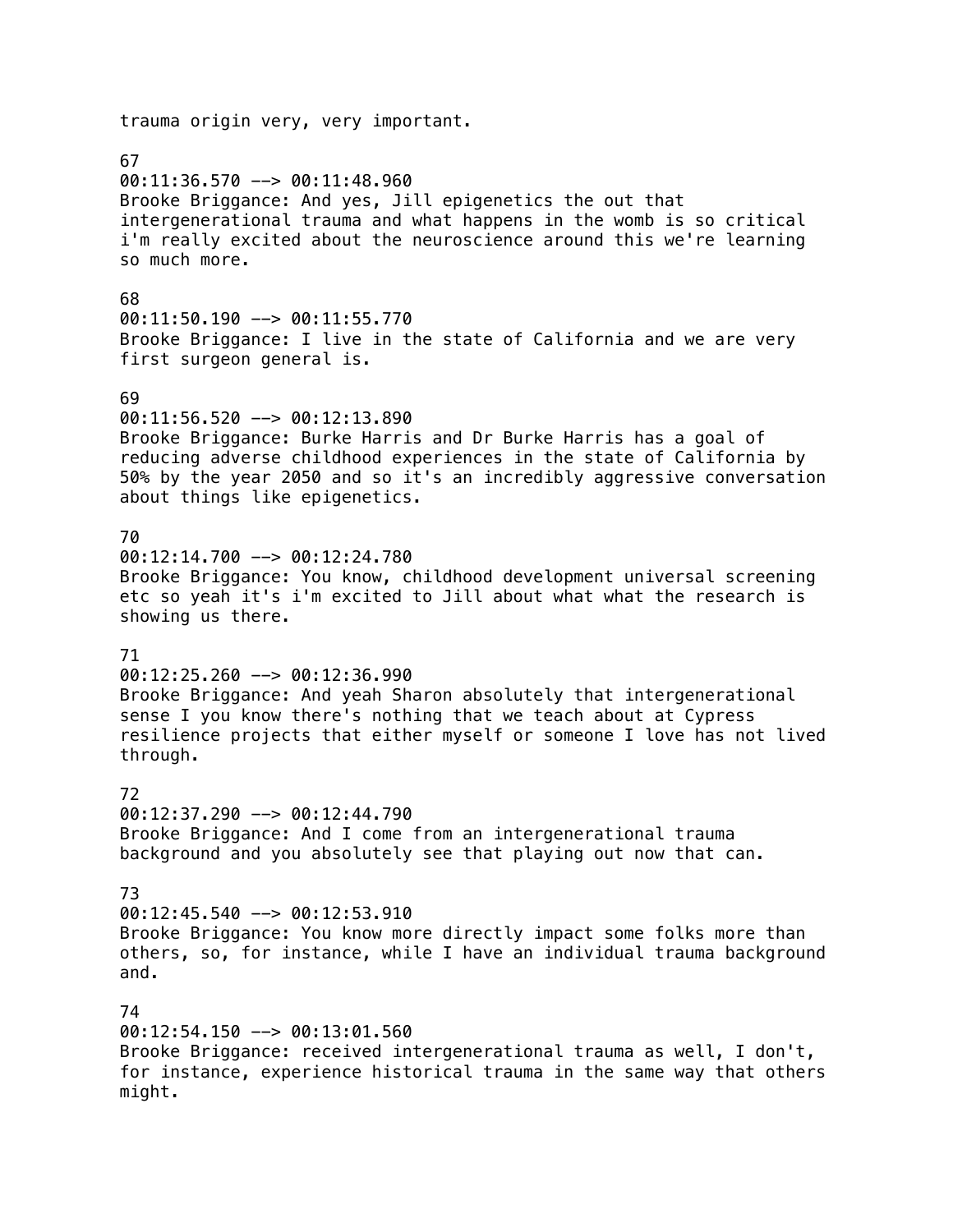# 75 00:13:01.770 --> 00:13:12.720 Brooke Briggance: Because i'm Caucasian SIS gender i'm from Michigan right so it's like you know, I have a lot of privilege that other people don't, and so one of the things that we also have to talk about. 76 00:13:13.020 --> 00:13:25.230 Brooke Briggance: Is you know how intergenerational trauma historical trauma and the toxic stress that comes from that impacts certain people more than others and that's where our equity dialogue really has to take hold. 77 00:13:26.790 --> 00:13:32.730 Brooke Briggance: So these are some of the terms that we use just in the landscape and you've heard me use some of them already. 78  $00:13:33.510$  -->  $00:13:44.010$ Brooke Briggance: You know, today we are here to really think about the impact of being activated in the stress response So what does that toxic stress look like. 79  $00:13:44.730$  -->  $00:13:53.160$ Brooke Briggance: What does that look like in someone who may have a trauma background, perhaps from childhood, perhaps from acute trauma, perhaps from chronic trauma. 80 00:13:53.430 --> 00:13:59.580 Brooke Briggance: And what can we do as individuals and what can we think about in our systems in order to support folks. 81 00:14:00.150 --> 00:14:09.060 Brooke Briggance: Who are either like activated in the moment or who are experiencing toxic stress, and that includes us right because we're gonna have to have a dialogue. 82 00:14:09.300 --> 00:14:20.940 Brooke Briggance: If we want to co regulate someone else part of that is going to be how is our stress response doing right now right, how are we managing our toxic stress and so i've got a few different ideas about how we can talk about that.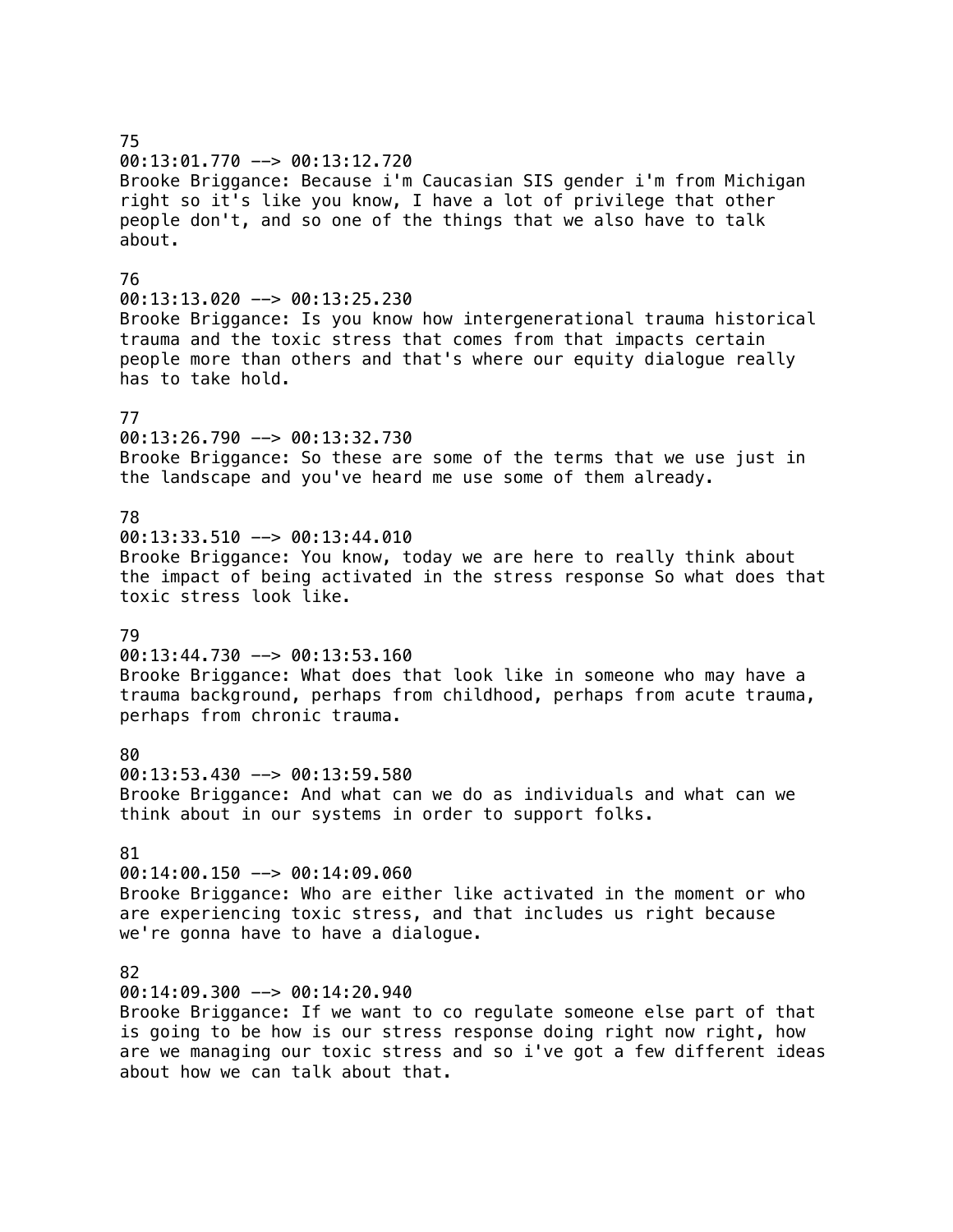83  $00:14:21.600$  -->  $00:14:33.840$ Brooke Briggance: Of course, for those of us who are in caring professions really important that we continue to acknowledge the role of secondary and vicarious trauma compassion fatigue these things. 84 00:14:34.290 --> 00:14:40.590 Brooke Briggance: Absolutely lead to burnout right, so I don't know how the rest of you are doing, I know that. 85 00:14:40.920 --> 00:14:51.870 Brooke Briggance: I have had to really be purposeful about myself care plan managing both my profession my personal life and the things happening in the world, and so. 86 00:14:52.590 --> 00:15:04.590 Brooke Briggance: A lot of that is because you know I sort of think of vicarious trauma as the thing that happens when we hold story, and when we walk a path with another person with empathy and so. 87  $00:15:05.220$  -->  $00:15:17.520$ Brooke Briggance: When we practice trauma informed work that is part and parcel of it right, the act of empathy itself is trauma informed, and so, how do we do that. 88 00:15:17.880 --> 00:15:29.400 Brooke Briggance: and train ourselves literally our body our hearts our minds, our spirits to do that work over time, and so I treat this like any other. 89  $00:15:29.970$  -->  $00:15:39.510$ Brooke Briggance: sort of task for which I have to have discipline it, you know self care for me is about being able to do my job, the job that I love and do it over time.  $90$  $00:15:40.170$  -->  $00:15:59.640$ Brooke Briggance: And to not have that job adversely impact my health and the well being of the people around me and so really important if we are sit, you know, in a situation where our job is leading to toxic stress if something that we might want to consider absolutely. 91

00:16:01.230 --> 00:16:02.580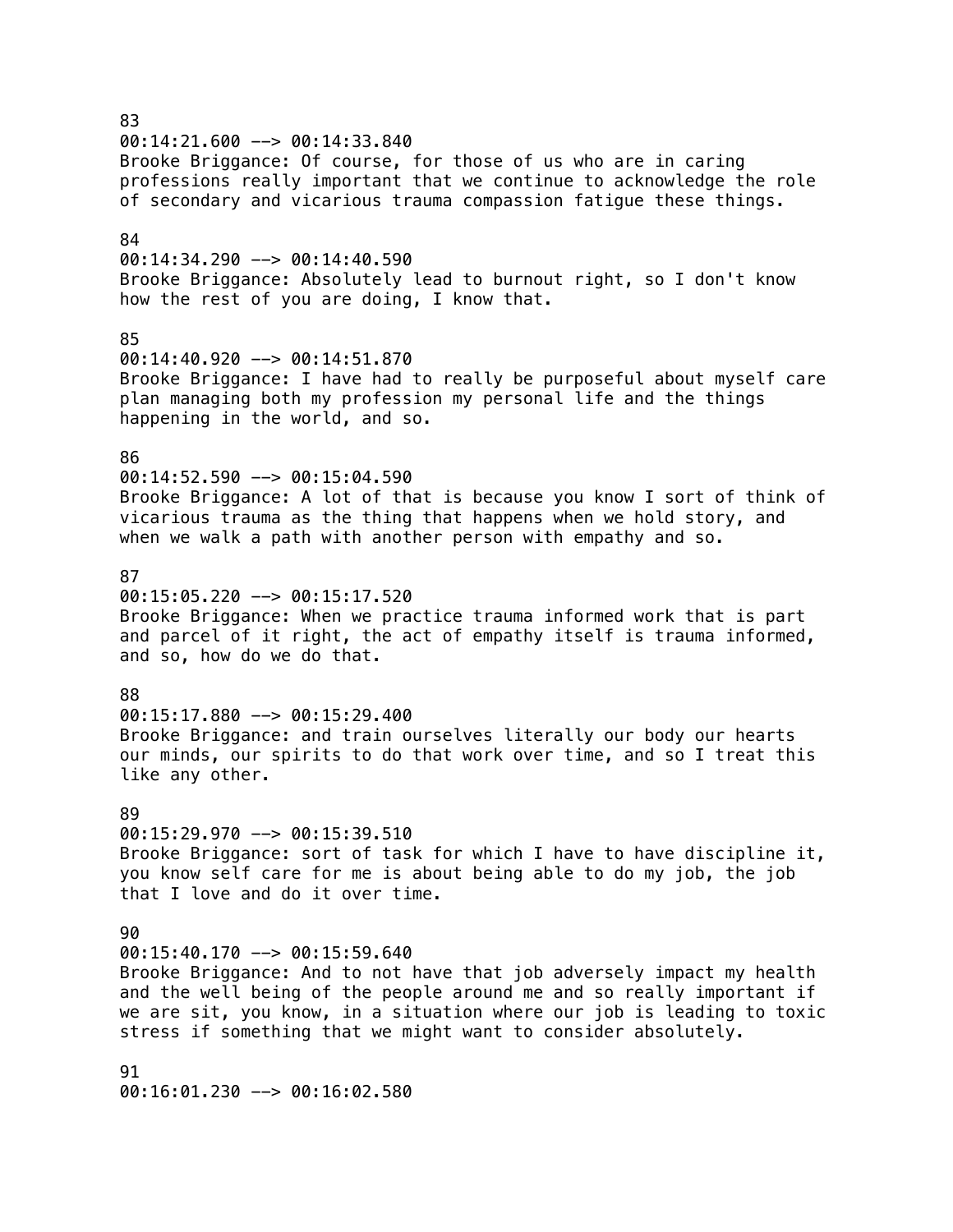Brooke Briggance: I see charmaine. 92 00:16:03.660 --> 00:16:12.240 Brooke Briggance: Yes, yeah absolutely I, so the definition is limited, I agree, and i'm glad that you're pointing that out absolutely. 93 00:16:13.260 --> 00:16:26.550 Brooke Briggance: And yes, it, you know absolutely people who are experiencing trauma feel that sense of hopelessness and vulnerability and that that can continue over time i'm glad you're pointing that out absolutely Thank you. 94 00:16:27.810 --> 00:16:36.690 Brooke Briggance: So this is just neuro bio one on one i'm a little bit of a neuro nerd and so bear with me just for one minute i'm sure lots of you already know this. 95 00:16:37.620 --> 00:16:46.860 Brooke Briggance: You know this is yeah I worked in neuro for 10 years I was a patient advocate in the department of neurology and just been fascinated with it ever since but. 96 00:16:47.490 --> 00:16:53.280 Brooke Briggance: This you know when we're talking about toxic stress and the stress response it's always good to have a quick review about what's happening. **97** 00:16:53.670 --> 00:17:01.320 Brooke Briggance: And this part of the brain is that prefrontal cortex and it's the last part of the brain to develop it's where we have. 98 00:17:01.890 --> 00:17:09.720 Brooke Briggance: conceptual thinking it's where we have language it's where we have executive function things like decision making and judgment. 99 00:17:10.080 --> 00:17:23.130 Brooke Briggance: And this part of the brain is the limbic system so that's where our migdal hides out and it's very closely connected to the brainstem which is right here at the base where our neck in our

brain connect and.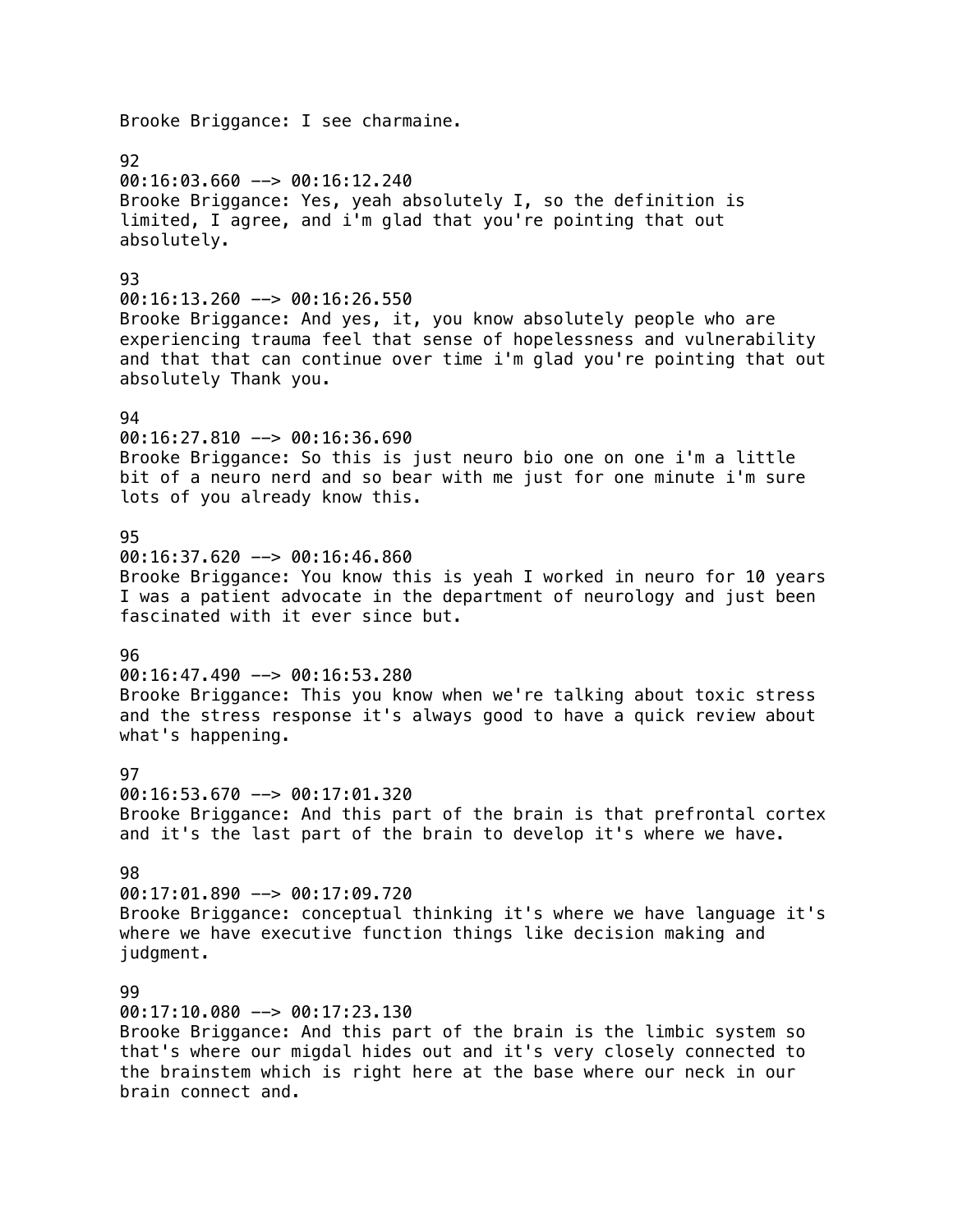100 00:17:23.790 --> 00:17:28.800 Brooke Briggance: You know, part of the importance of understanding the stress responses, the geography. 101 00:17:29.100 --> 00:17:38.850 Brooke Briggance: Of these parts of the brain, so the limbic system when it, you know hits alert it doesn't have very far to go to that brainstem and that's really important because. 102 00:17:39.390 --> 00:17:50.460 Brooke Briggance: it's going to cause folks to react very quickly, and I, you know, have all sorts of physiological reactions to the adrenaline and cortisol that the amygdala is releasing and. 103  $00:17:51.240$  -->  $00:17:58.140$ Brooke Briggance: You know, it takes a little bit longer to get up to this part where then we're rationalizing or understanding what's happening. 104 00:17:58.710 --> 00:18:07.530 Brooke Briggance: And when we think of the stress response really what this is very simply put is that this part of the brain is knocked offline the brain. 105 00:18:07.800 --> 00:18:15.630 Brooke Briggance: Is you know moving all of its resources over to this limbic system it's all about survival and it's all about emotion and so. 106 00:18:15.990 --> 00:18:24.090 Brooke Briggance: There is a lot of neuroscience right now in trauma informed treatment that is just interested in this part of the brain. 107  $00:18:24.930$  -->  $00:18:42.990$ Brooke Briggance: You know even theories that are saying you know we're not sure, for instance, how effective talk therapy is in healing where the trauma happened, which is actually in that limbic system, so you know lots of interesting dialogue going on, but I often think of this as.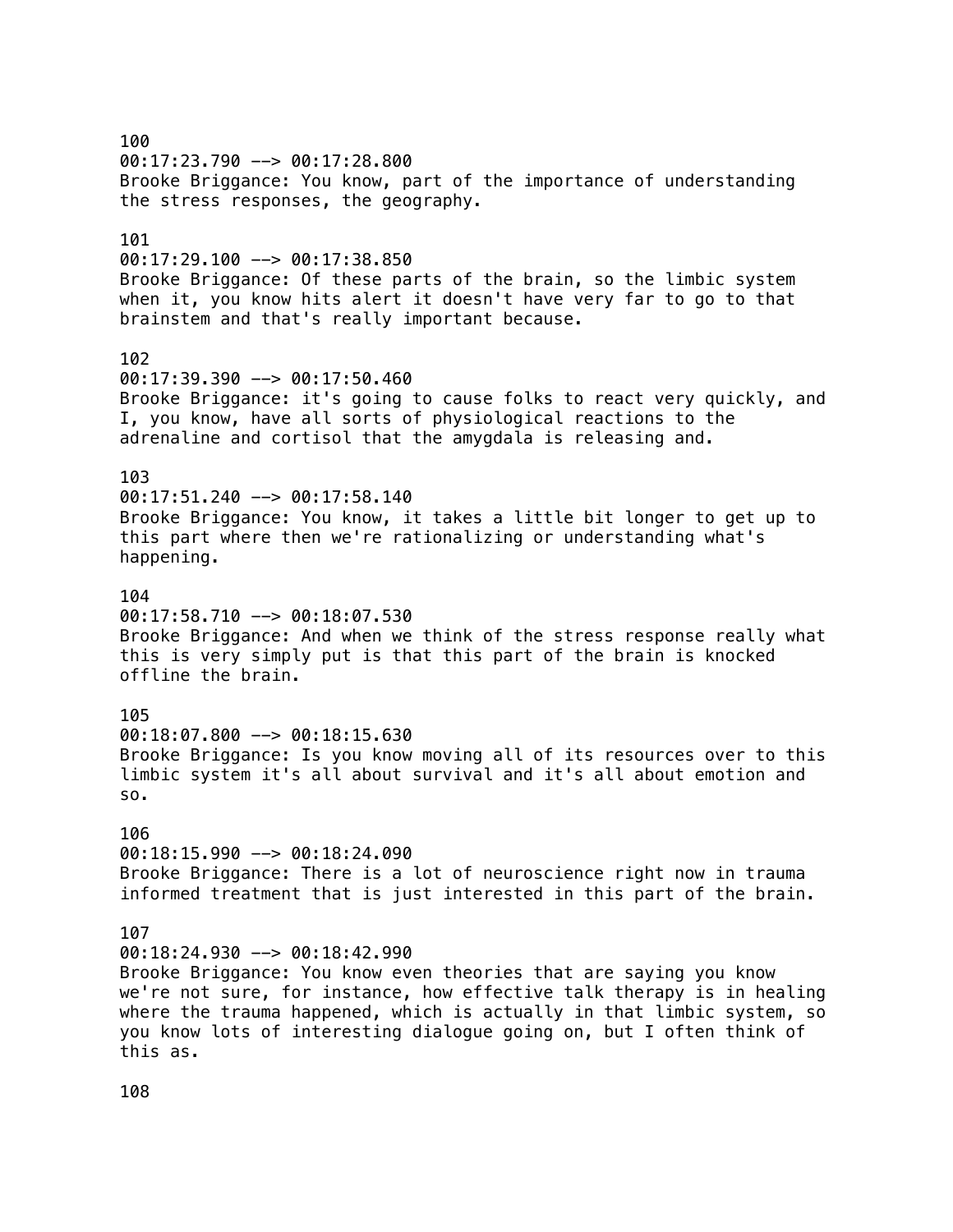00:18:44.190 --> 00:18:52.860 Brooke Briggance: I know this is maybe a little bit silly, but I think of my amygdala and, as a kind of you know person sitting at a desk. 109 00:18:53.220 --> 00:19:03.180 Brooke Briggance: And their job is to analyze all of the data coming through my senses and the second, they think something might put me in danger they hit a big red button on their desk. 110 00:19:03.480 --> 00:19:12.330 Brooke Briggance: And all of a sudden i'm going to have a stress response, and so I you know we have to then think about a couple of different things, one of them. 111 00:19:12.900 --> 00:19:20.970 Brooke Briggance: Is you know what does that button do right, and how are they analyzing the data, and how does our lived experience impact how. 112 00:19:21.210 --> 00:19:34.980 Brooke Briggance: They analyze the data so that amygdala is taking in all of this information that i'm getting from my eyes my sense of touch my hearing, if I were sitting here right now in this chair and I heard a rattle from a rattlesnake. 113  $00:19:35.430$  -->  $00:19:41.250$ Brooke Briggance: You know that that person at that desk is going to hit that big red button and say we're in danger. 114 00:19:41.580 --> 00:19:52.980 Brooke Briggance: And so it's really important that we think about this and we understand that, over time, this causes a lot of dysregulation right, so the more we're experiencing. 115 00:19:53.250 --> 00:20:00.390 Brooke Briggance: That stress response, the more we are you know getting just regulated meaning we're seeing the impact. 116 00:20:00.900 --> 00:20:10.200 Brooke Briggance: And so, absolutely super important for us, and I think of it, you know really what we're talking about is cortisol

right that amygdala is going to release cortisol your brain.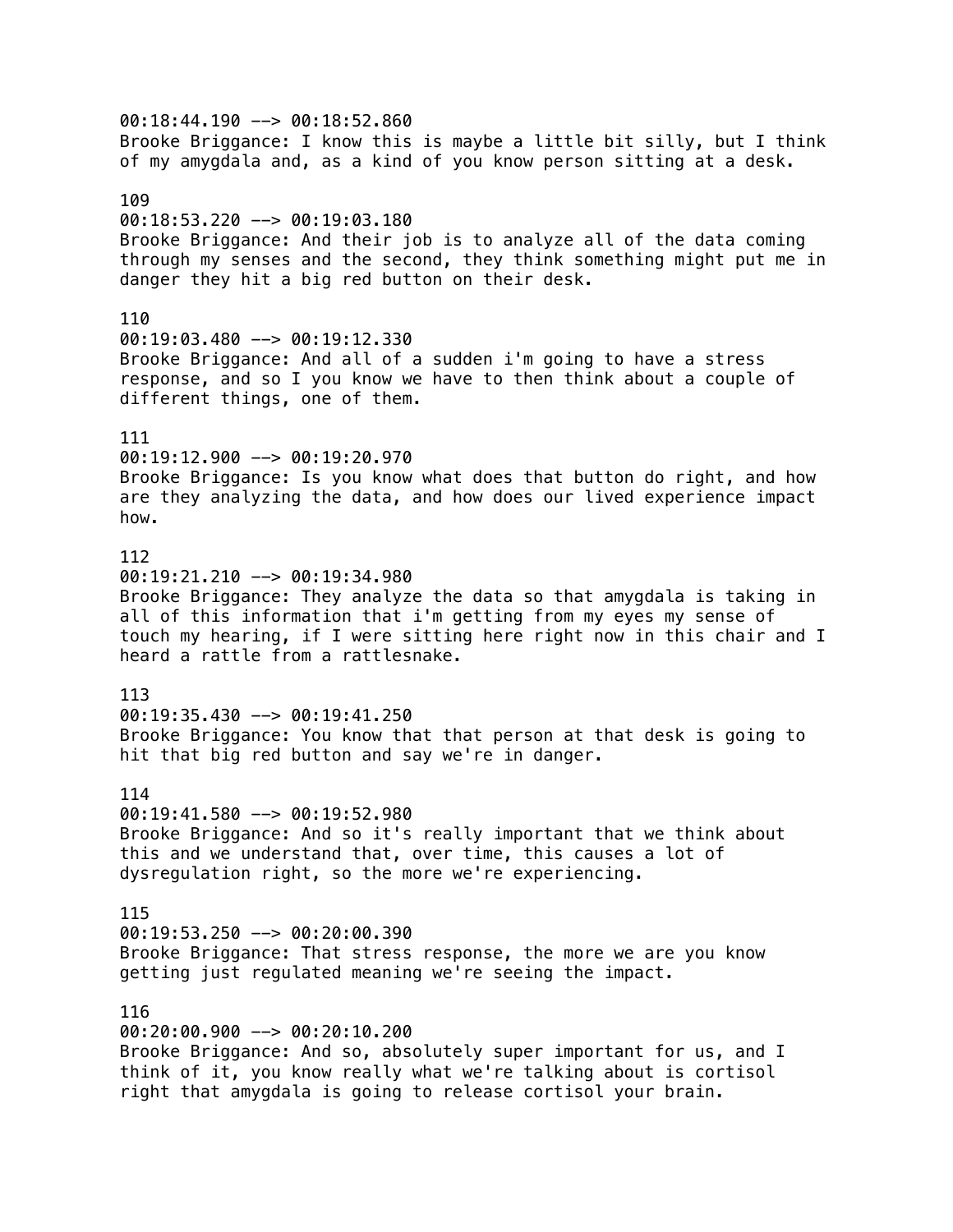117 00:20:10.410 --> 00:20:15.000 Brooke Briggance: is going to flood your body with physiological reaction, because of the cortisol. 118 00:20:15.360 --> 00:20:25.560 Brooke Briggance: And you know cortisol is a good thing it's it's not a bad chemical it protects me from the bear it protects me, you know it's paying you know it's got me in a heightened sense of awareness. 119 00:20:25.800 --> 00:20:31.050 Brooke Briggance: of my surroundings it's trying to help me survive it's also the chemical that wakes us up in the morning. 120 00:20:31.350 --> 00:20:41.700 Brooke Briggance: And so I you know it's a good thing, and you can see, as we start our day is we're just sort of getting up we're going into the kitchen getting the coffee jumping in the shower getting to work. 121 00:20:42.000 --> 00:20:53.070 Brooke Briggance: We require a certain level of cortisol to make that all happen and we do have a very high level of activity and performance when those chemicals are all in alignment. 122 00:20:53.640 --> 00:21:01.500 Brooke Briggance: The more stress we get, however, and the more cortisol we get the more dis regulated so I always think of it as. 123  $00:21:01.800$  -->  $00:21:08.580$ Brooke Briggance: You know you have that day and you're doing great and you're in the office and you're answering emails and all of a sudden, you find out the report is do. 124  $00:21:08.820$  -->  $00:21:24.570$ Brooke Briggance: It you know five hours sooner than you thought and now it's like where was that and I can't find it and oh my gosh and I was going to and you're hitting delete you became dis regulated focuses off concentration is off and that's because now we have too much of the stress chemical.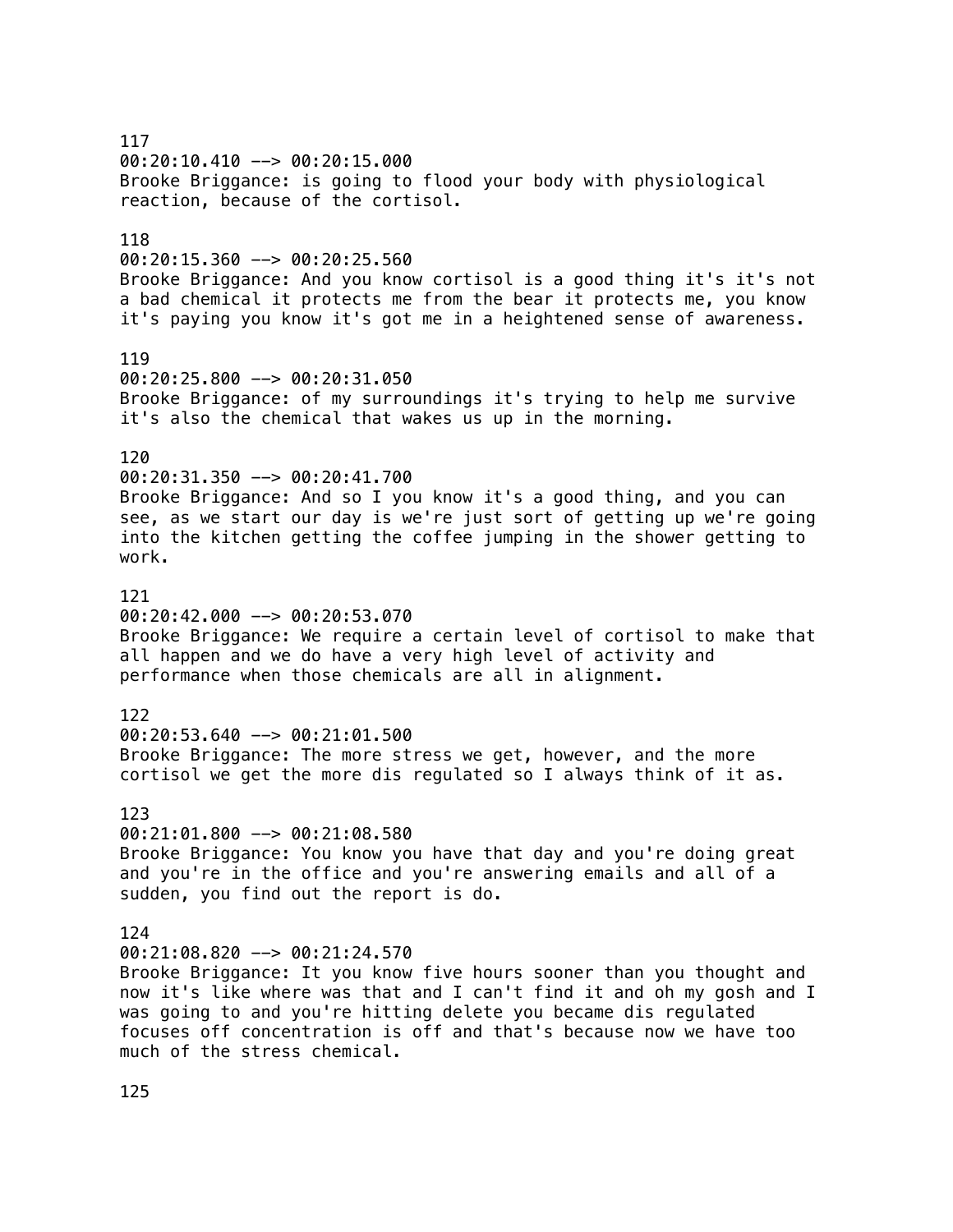00:21:25.830 --> 00:21:34.080 Brooke Briggance: And let's see i've got a question, do you believe that adverse trauma from a family affects the lifestyle choices when makes during their adult years. 126 00:21:34.380 --> 00:21:47.490 Brooke Briggance: It yes absolutely so we know that there are all different kinds of things that come from you know childhood trauma, in particular, and absolutely treatment, it can be helpful. 127 00:21:48.120 --> 00:22:00.960 Brooke Briggance: There are different schools now, as I said, a thought, some people are saying things like meditative practice mindfulness training, etc, things that trigger the parasympathetic nervous system and. 128 00:22:01.350 --> 00:22:03.210 Brooke Briggance: So, for instance, if we think of. 129 00:22:03.750 --> 00:22:12.180 Brooke Briggance: The stress response as the gas in our body, the parasympathetic nervous system is the brakes and so there's a lot of new data that suggests. 130 00:22:12.360 --> 00:22:22.170 Brooke Briggance: If I can trigger my parasympathetic nervous system, meaning my brakes and slow my stress response down that actually does a lot to heal the limbic system. 131 00:22:22.500 --> 00:22:30.570 Brooke Briggance: And you know so that that's new information that we're getting some people find help with talk therapy, some people find help. 132 00:22:31.260 --> 00:22:40.080 Brooke Briggance: In different sorts of environments some folks in communities choose traditional healing practices, and so it really is going to be dependent on. 133 00:22:40.290 --> 00:22:53.310 Brooke Briggance: The individual because every trauma experiences individualize its individual because it's in our brain and my brain is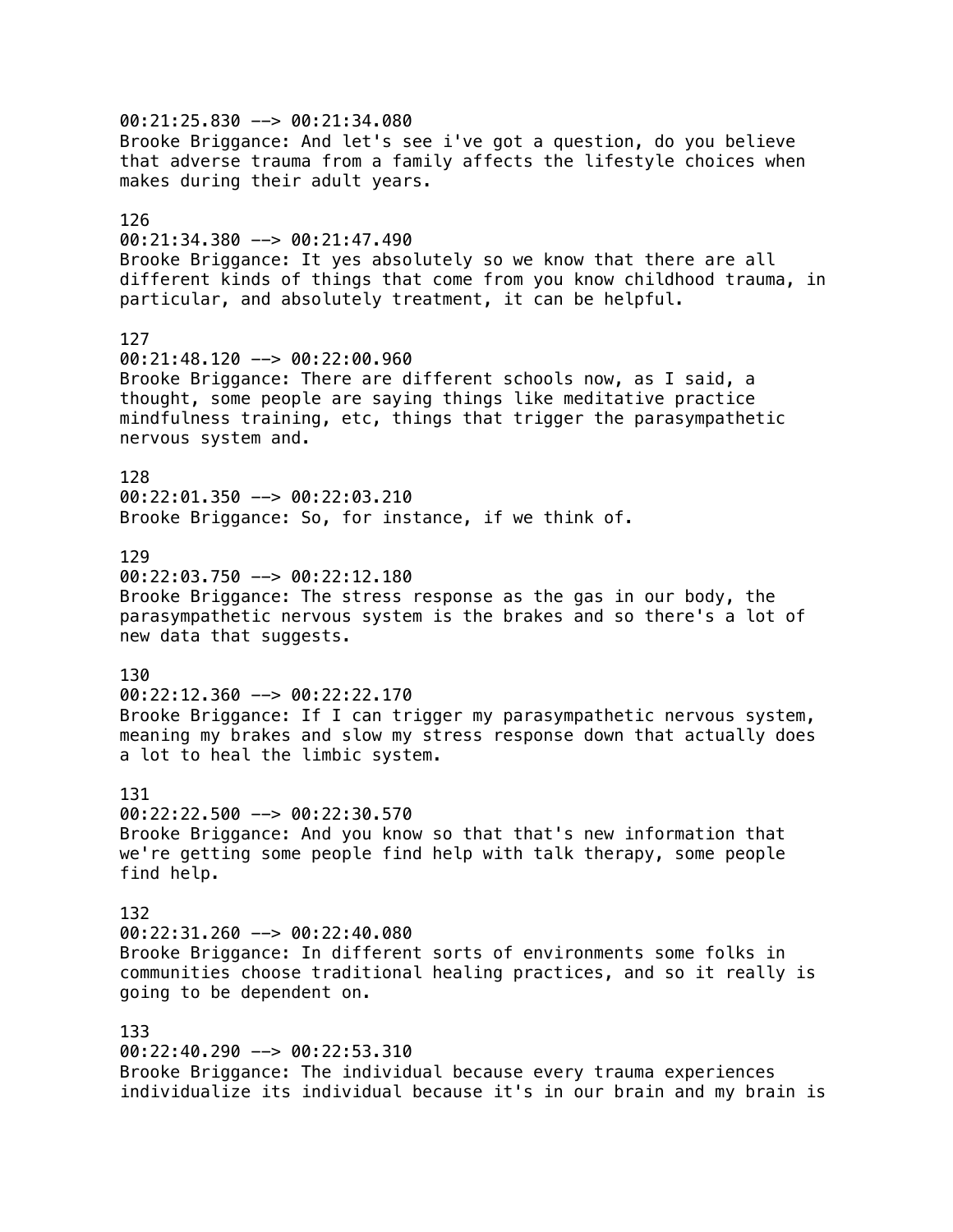different than that of someone else's yes, Peter Thank you absolutely. 134 00:22:54.660 --> 00:23:04.290 Brooke Briggance: So I let's see what if your trauma influencer is the Miss about people of color and you continue to discriminate towards people of color by your actions. 135 00:23:05.040 --> 00:23:21.510 Brooke Briggance: I would need to hear a little bit more about that question in order to be able to respond to that, but you know, let me, let me hold that thought and i'm going to continue, but let me hold that thought or, if you could rephrase that for me that would be helpful, I appreciate that. 136 00:23:23.010 --> 00:23:28.590 Brooke Briggance: The way that I think about this as a metaphor, I kind of like metaphors i'm sorry about that, but. 137 00:23:29.280 --> 00:23:41.340 Brooke Briggance: The way that I think of this as a metaphor is that stress response if we think of the prefrontal cortex and the limbic system sort of working in Union and being in balance, I think of it as a writer and a horse. 138 00:23:41.670 --> 00:23:45.720 Brooke Briggance: And when someone has been activated in that stress response. 139 00:23:46.380 --> 00:23:58.590 Brooke Briggance: What really happens is the rider falls off the horse so literally that prefrontal cortex that sort of rationalization that executive decision making all of that stuff just kind of gets knocked offline. 140 00:23:58.920 --> 00:24:07.500 Brooke Briggance: And what i'm talking to when someone's been activated is the horse right that limbic system and it's all emotion and it's all survival. 141 00:24:07.860 --> 00:24:16.560 Brooke Briggance: And if you ever have seen a horse that spooked it will do anything in order to survive right it's going to be very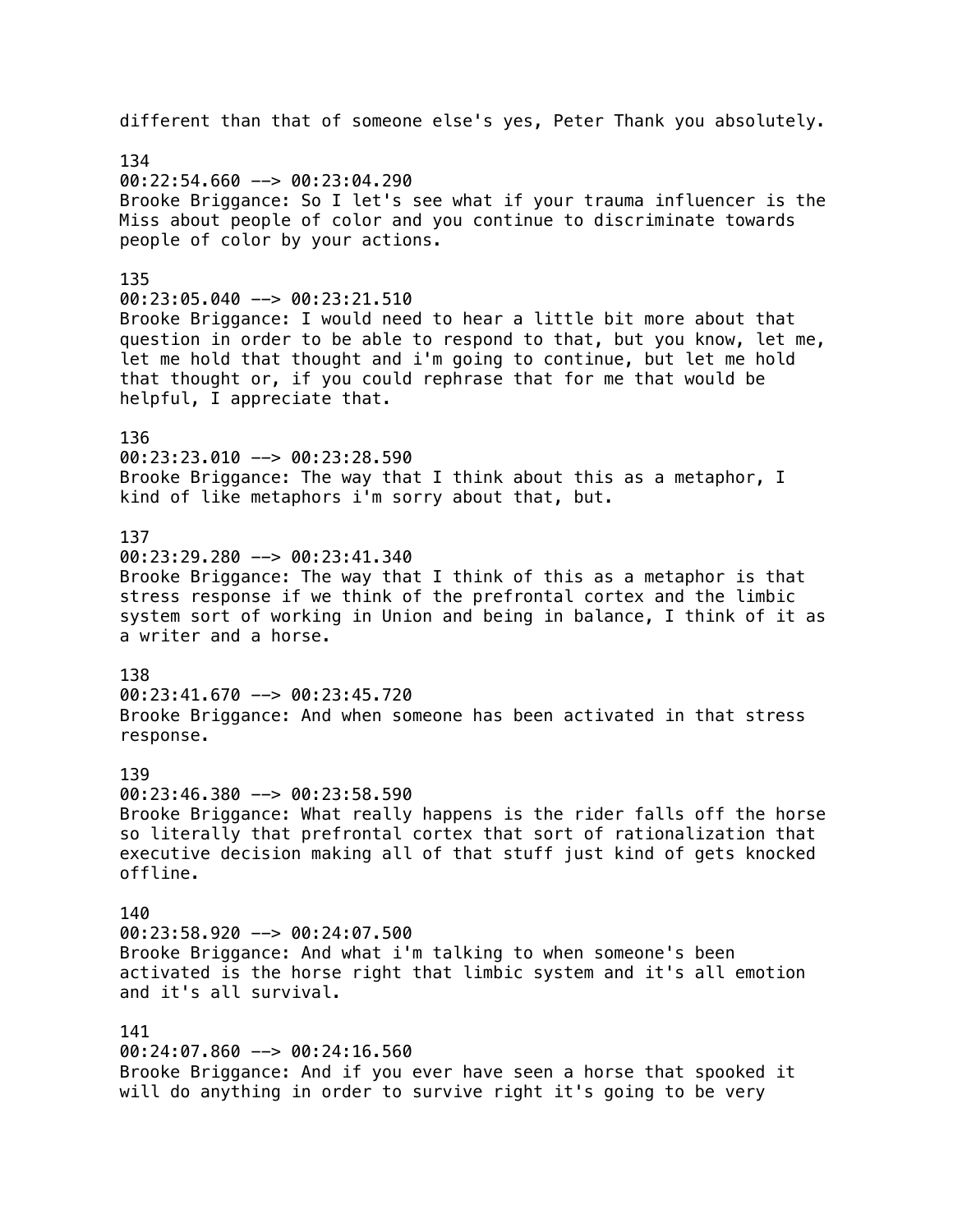kinetic.

142 00:24:16.860 --> 00:24:24.300 Brooke Briggance: it's going to be, you know, making noise it's going to be doing all that and so that's a lot of the behavior that we end up seeing with folks and so. 143 00:24:24.930 --> 00:24:34.380 Brooke Briggance: Here welcome Virginia I I i'm a sucker for a good metaphor so i'm glad one of you appreciate that some people find it annoying so you're welcome Virginia. 144 00:24:34.860 --> 00:24:44.760 Brooke Briggance: And you know that that horse, you know part of what I see a lot of times is when people are working with an individual and they're seeking to. 145 00:24:45.540 --> 00:24:56.400 Brooke Briggance: sort of calm the situation down or, for instance, if we think of de escalating a situation where someone may have been activated in their stress response, or have a you know, a past trauma activated. 146 00:24:56.760 --> 00:25:05.280 Brooke Briggance: And you know they're trying to rationalize you know it was just a miscommunication or no it, you know you need to calm down or no. 147 00:25:05.580 --> 00:25:10.890 Brooke Briggance: that's talking to this part that's talking to the writer, the writer is like way back there. 148 00:25:11.280 --> 00:25:19.080 Brooke Briggance: You know that's not the part of the person that we're talking to right now we're talking to the horse and I always find that very helpful. 149 00:25:19.860 --> 00:25:31.710 Brooke Briggance: Because i'm going to react very differently to the horse than I might to the rider and so really what I think of his co

regulation is how do I call the horse down how do I.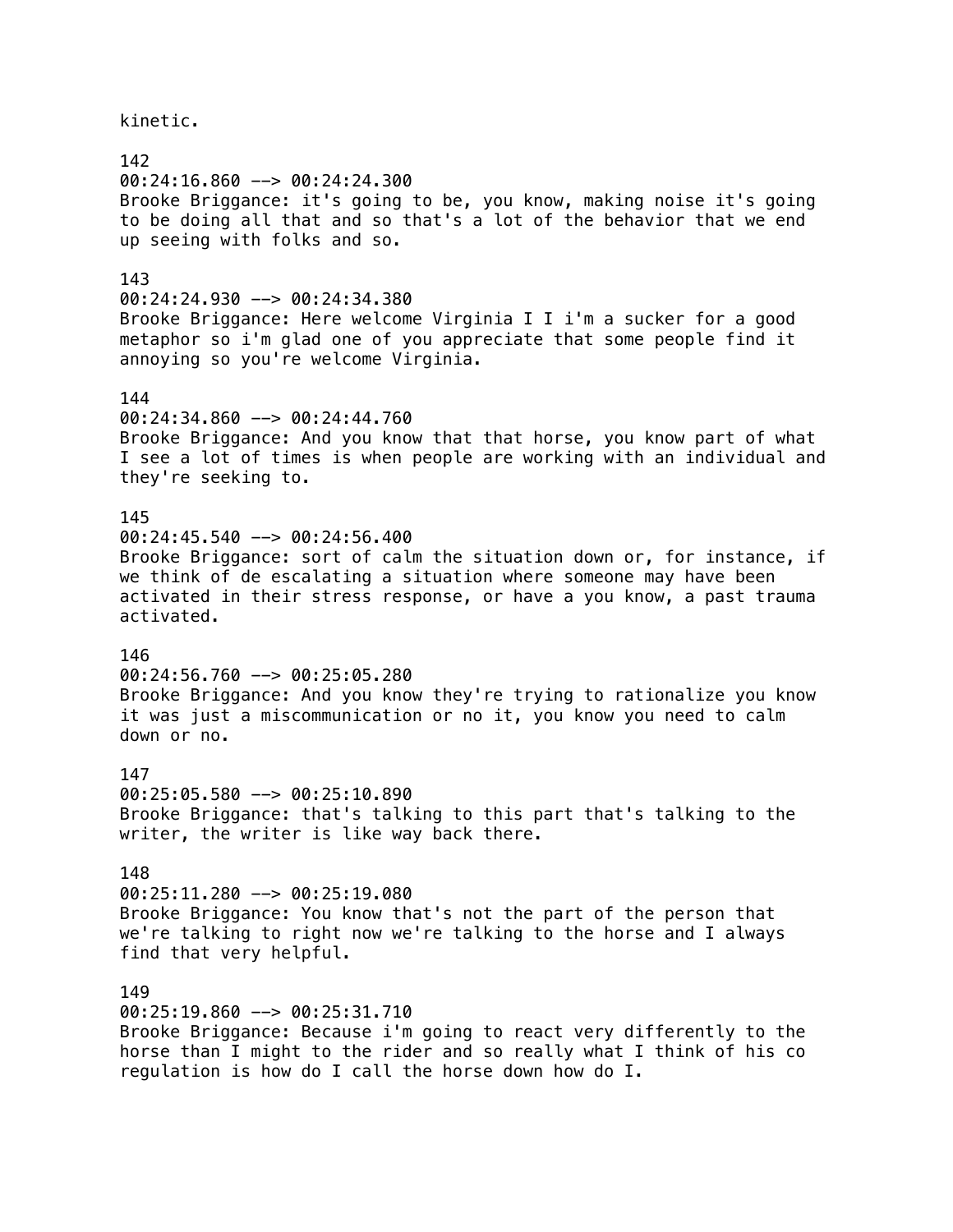150  $00:25:32.340$  -->  $00:25:38.460$ Brooke Briggance: Get the rider back on the horse right and I can't do that, until the horse has been addressed. 151 00:25:38.700 --> 00:25:49.380 Brooke Briggance: And so I you know if you see a horse and it's spooked and you try to get a rider back on there it's not going to work right because that you know that person is going to you know get knocked off again. 152 00:25:49.680 --> 00:25:55.680 Brooke Briggance: So you know what what do I need to do to speak to the horse is kind of how I think about co regulation. 153 00:25:56.940 --> 00:26:05.760 Brooke Briggance: Part of the problem is that it, you know this constant stress response for those of us who have trauma backgrounds, but also. 154 00:26:06.030 --> 00:26:15.330 Brooke Briggance: Those of us who are experiencing toxic stress it becomes unhealthy over time, your amygdala just gets sensitized it takes less than less stimuli. 155 00:26:16.140 --> 00:26:24.270 Brooke Briggance: And you know, has anybody here sort of had that situation lately where it seems like people are kind of popping off and it doesn't take a lot. 156 00:26:25.140 --> 00:26:34.920 Brooke Briggance: that's because we've been managing an awful lot of toxic stress and we've been getting you know sensitized and it, you know that's a really serious issue. 157  $00:26:35.760$  -->  $00:26:49.500$ Brooke Briggance: It also the brain has a harder and harder time getting back to its baseline so I sort of think of it as gosh if normally I was starting at zero and if i'm experiencing a lot of stress, I might get to 30. 158 00:26:49.830 --> 00:27:04.170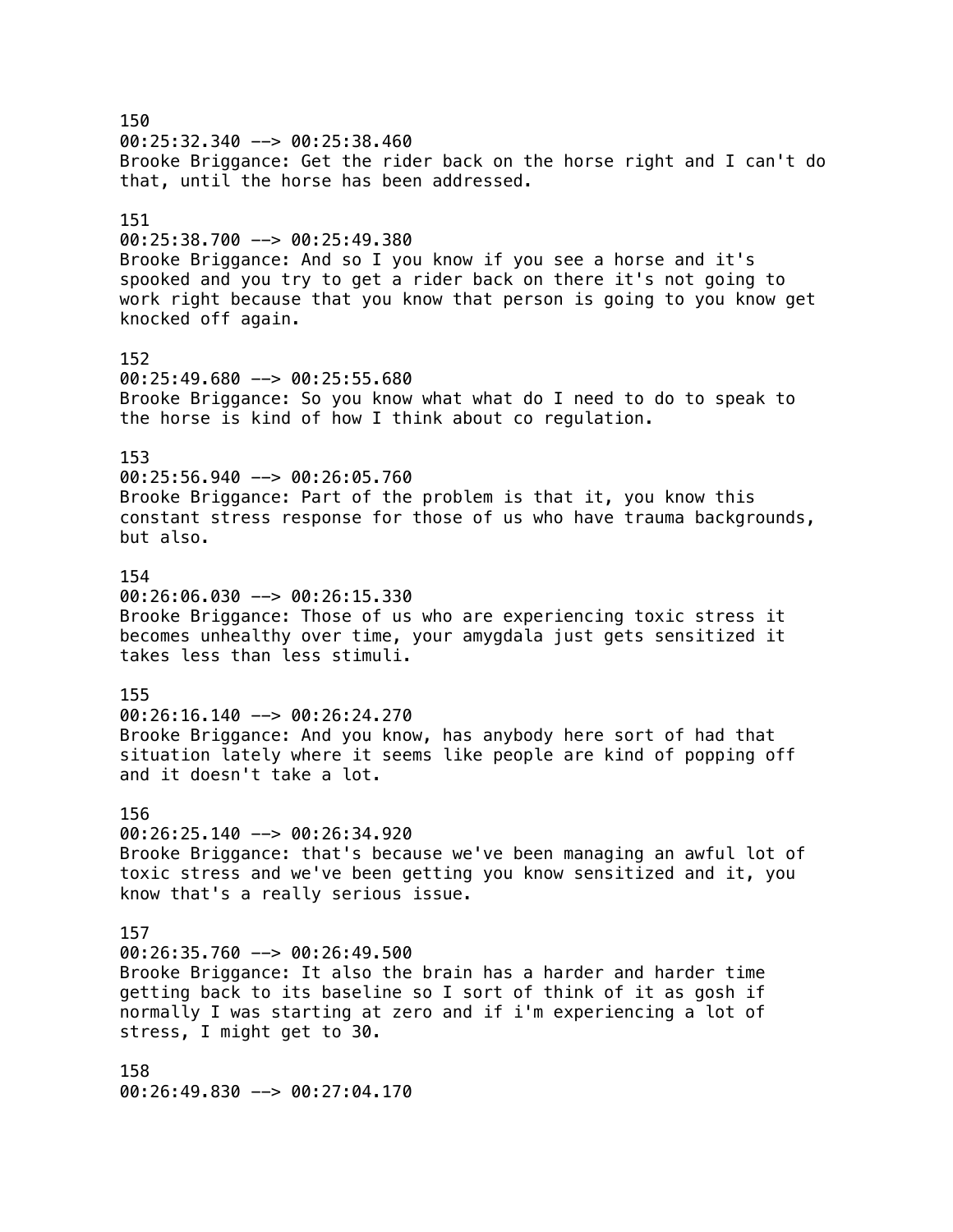Brooke Briggance: Now, a lot of people are at 30 and they're getting to 60 yes, Peter, yes, thank you for it yeah i'm trying to make this accessible to everyone so I love that Peter is jumping in with the terminology I you're a good partner to me Peter Thank you. 159 00:27:05.280 --> 00:27:15.900 Brooke Briggance: So I you know it's important for us to understand that that baseline gets affected right, and so you know, and that has health consequences over time. 160 00:27:16.500 --> 00:27:27.090 Brooke Briggance: really important health consequences for us to acknowledge over time because, again I sort of think of like okay what what do I need to do to reduce cortisol. 161 00:27:27.540 --> 00:27:33.510 Brooke Briggance: right because that's the activator that's the gas, and so, what are the strategies that we can employ. 162 00:27:33.780 --> 00:27:43.230 Brooke Briggance: either in systems or individually in our interpersonal communication our co regulation strategies are de escalation strategies. 163  $00:27:43.470$  -->  $00:27:57.030$ Brooke Briggance: What do we need to do in order to reduce the level of cortisol and then reduce it over time and that's really how I think of toxic stress management is what do I need to do for myself to make sure that i'm just exposed to less of this. 164  $00:27:58.620$  -->  $00:28:06.870$ Brooke Briggance: And these are some of the things that are happening, these are some of the impacts, the health impacts of long term exposure to cortisol. 165 00:28:07.230 --> 00:28:16.560 Brooke Briggance: And you know it anybody here, having sleep disruption, this year, where you're really struggling with sleep, or maybe you're having trouble. 166 00:28:17.250 --> 00:28:25.980 Brooke Briggance: Getting to sleep cortisol like right that's not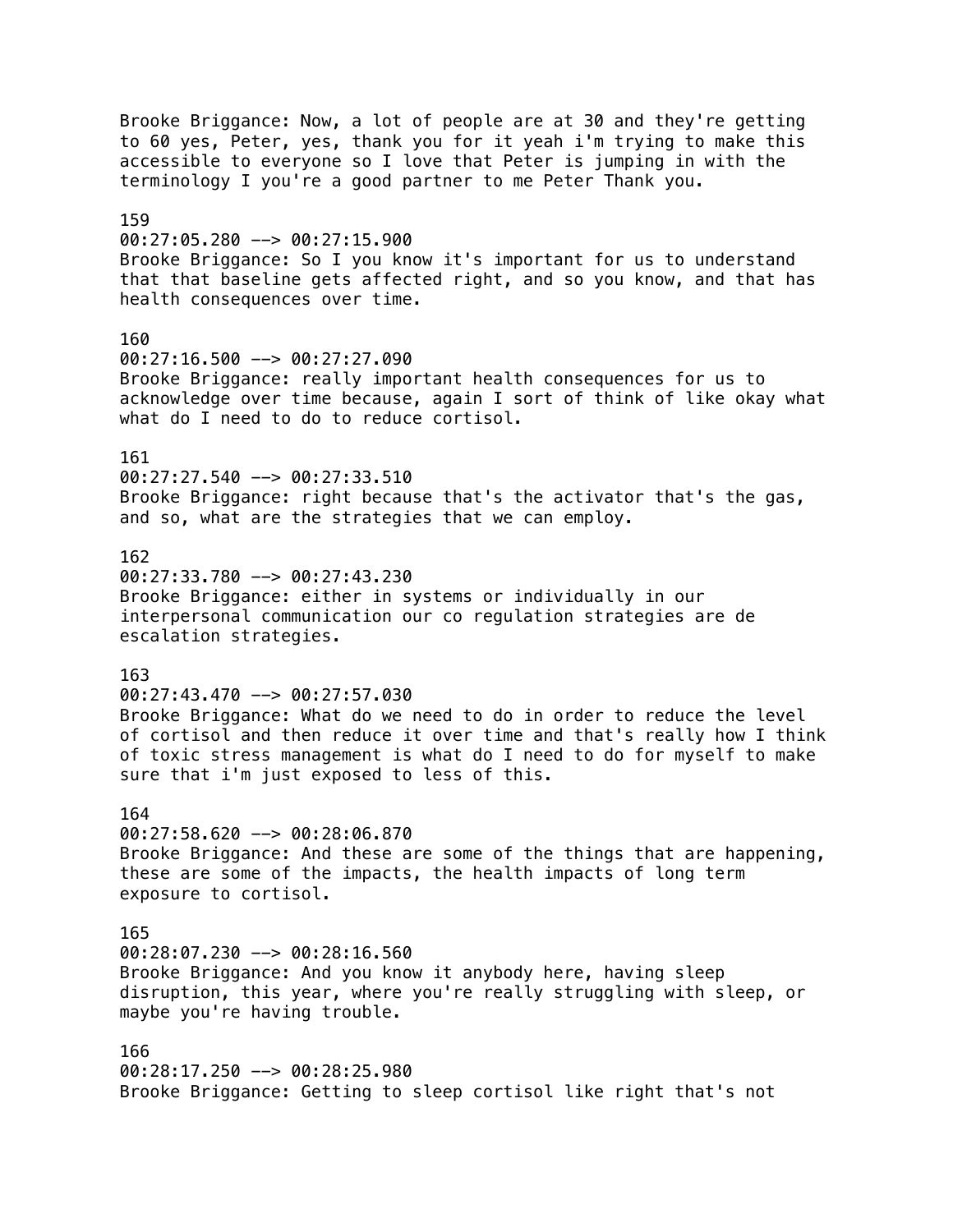particularly helpful it often will wake us up if if we are. 167 00:28:26.880 --> 00:28:34.230 Brooke Briggance: You know, absolutely if we're you know waking up and cortisol there it comes, now we have a harder time getting to sleep. 168  $00:28:34.890$  -->  $00:28:46.740$ Brooke Briggance: so that you know getting sensitized and having the amygdala sensitized over time is not helpful and you know, we know that cortisol slows our metabolism down. 169  $00:28:47.160$  -->  $00:28:50.520$ Brooke Briggance: So is anybody, you know did anybody gain weight this year. 170 00:28:51.150 --> 00:29:01.620 Brooke Briggance: And you know, do we wait where you're like what happened, like, I feel like i'm you know, in the extra side you know pair of yoga pants I had to buy the other size or whatever. 171 00:29:02.190 --> 00:29:15.270 Brooke Briggance: A lot of people are experiencing that some of that is because we've been inside and we haven't had access to all of the things we might do right the gyms were closed or whatever, and some of it is because cortisol lowers our metabolism. 172 00:29:16.230 --> 00:29:27.060 Brooke Briggance: The food cravings yeah so john that's because I, you know the brain if it's getting ready to fight a bear and it's telling me i'm in danger it starts craving cheap energy. 173 00:29:27.540 --> 00:29:33.960 Brooke Briggance: anybody here think like French Fries on ice cream at 10 o'clock at night sounds like a pretty darn good idea right now. 174 00:29:34.440 --> 00:29:42.210 Brooke Briggance: Right is because we're getting a message from all those stress chemicals that were in danger, we need to get ready to fight or run away. 175 00:29:42.900 --> 00:29:51.150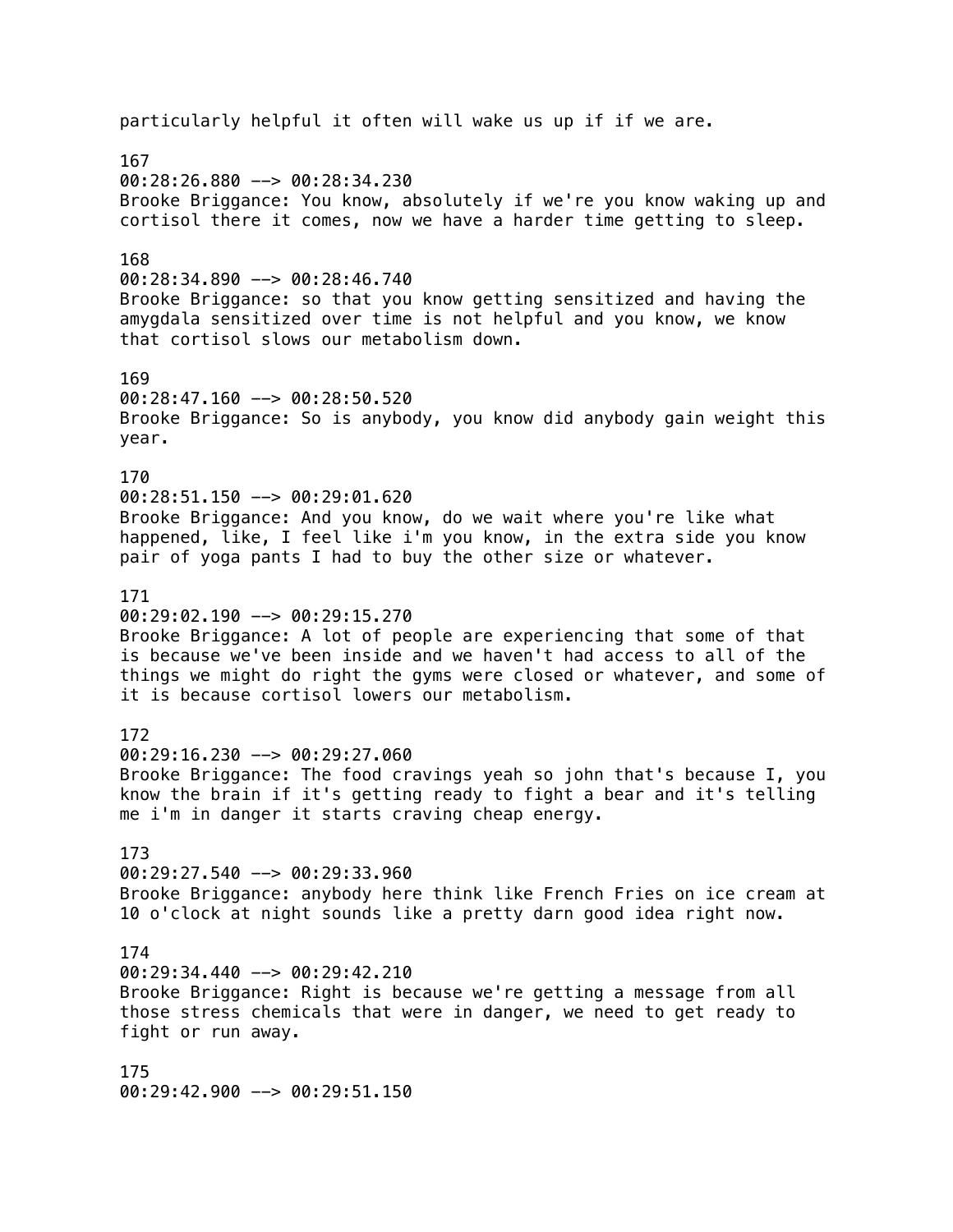Brooke Briggance: And so that's part of the reason that we have food cravings and we see that there are implications for memory, some of us are struggling. 176 00:29:52.050 --> 00:30:04.560 Brooke Briggance: To you know focus some days are better than others, remember, if this part of the brain is getting knocked offline and we're feeling more chronic levels of stress and chronic toxic stress. 177 00:30:04.830 --> 00:30:13.200 Brooke Briggance: we're going to be struggling with memory and constant you know concentration, so our focus where are my keys when was that report do what day is it. 178 00:30:14.220 --> 00:30:23.160 Brooke Briggance: You know, today I was, I was supposed to be in the green room for this webinar at nine o'clock I thought it was going to be at 930 so you know, like I. 179 00:30:23.670 --> 00:30:31.260 Brooke Briggance: I just blanked I thought it was 930 the things started at 930 i'm supposed to be there at nine so it, you know all of us are. 180 00:30:31.650 --> 00:30:50.580 Brooke Briggance: experiencing these things, and you know some of us again more than others, my hope is to just normalize some of this for us to try to have some self compassion and compassion for others and to also see you know these stress chemicals have a tremendous wear and tear on the body. 181 00:30:51.720 --> 00:31:01.230 Brooke Briggance: These are when you look at these things we start to understand Oh, this is why we are experiencing connection to these leading causes of death. 182 00:31:01.500 --> 00:31:10.050 Brooke Briggance: Things like hypertension, heart disease, etc, you know we're if we're constantly having heightened blood pressure, because we're managing toxic stress. 183 00:31:10.290 --> 00:31:16.770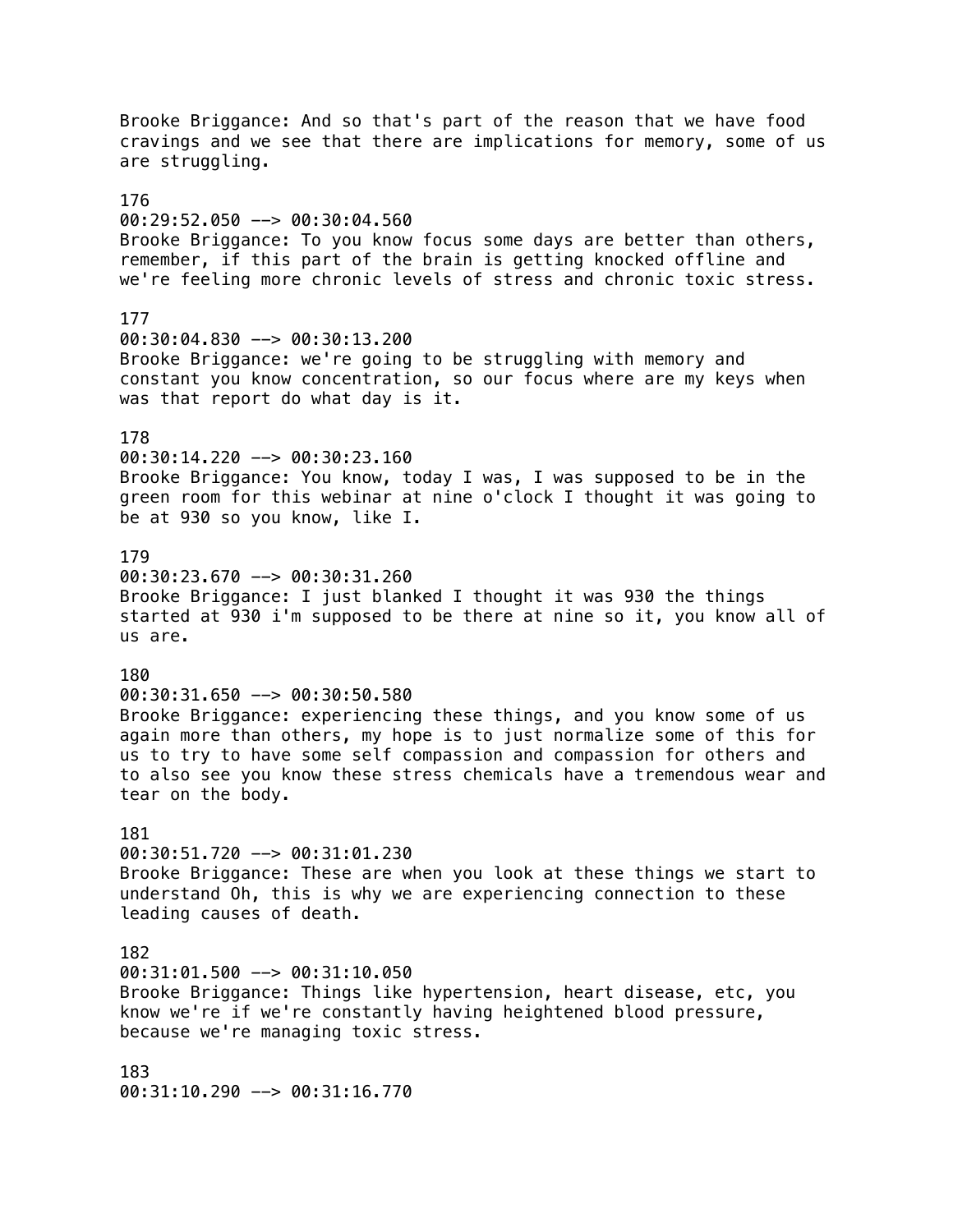Brooke Briggance: You know it's no wonder that we might if we also have perhaps family history develop hypertension. 184  $00:31:17.250$  -->  $00:31:31.710$ Brooke Briggance: Right and so it's really important to normalize this and to understand that trauma plays a very critical role in health outcomes and what sort of health we experience versus what sort of wellness we want. 185 00:31:33.660 --> 00:31:39.480 Brooke Briggance: David let's see isn't it important to also address building resiliency and population level interventions. 186 00:31:41.250 --> 00:31:52.230 Brooke Briggance: Yes, actually actualization international human rights are critical to yes, yes, absolutely David, I am not speaking to. 187 00:31:52.800 --> 00:32:07.740 Brooke Briggance: Historical trauma directly in this particular presentation we have done that, before and I was just on another nope and panel that did that and included folks from different communities as well. 188 00:32:08.490 --> 00:32:20.580 Brooke Briggance: I believe nope and has that recorded and you probably can go to the website to find it, that was a deeper dive on the issues that you're bringing up which are more historical trauma in nature. 189  $00:32:21.390$  -->  $00:32:46.500$ Brooke Briggance: Say same charmaine exactly I love that you're bringing that up, and you know absolutely you know when you are in situations where toxic stress is around you and that could be in the home, it could be in the Community, where you live, and that reality of. 190 00:32:47.730 --> 00:32:58.590 Brooke Briggance: Consistent exposure to stress is something that many of us can't get away from right and I totally acknowledge that that is equally true.

191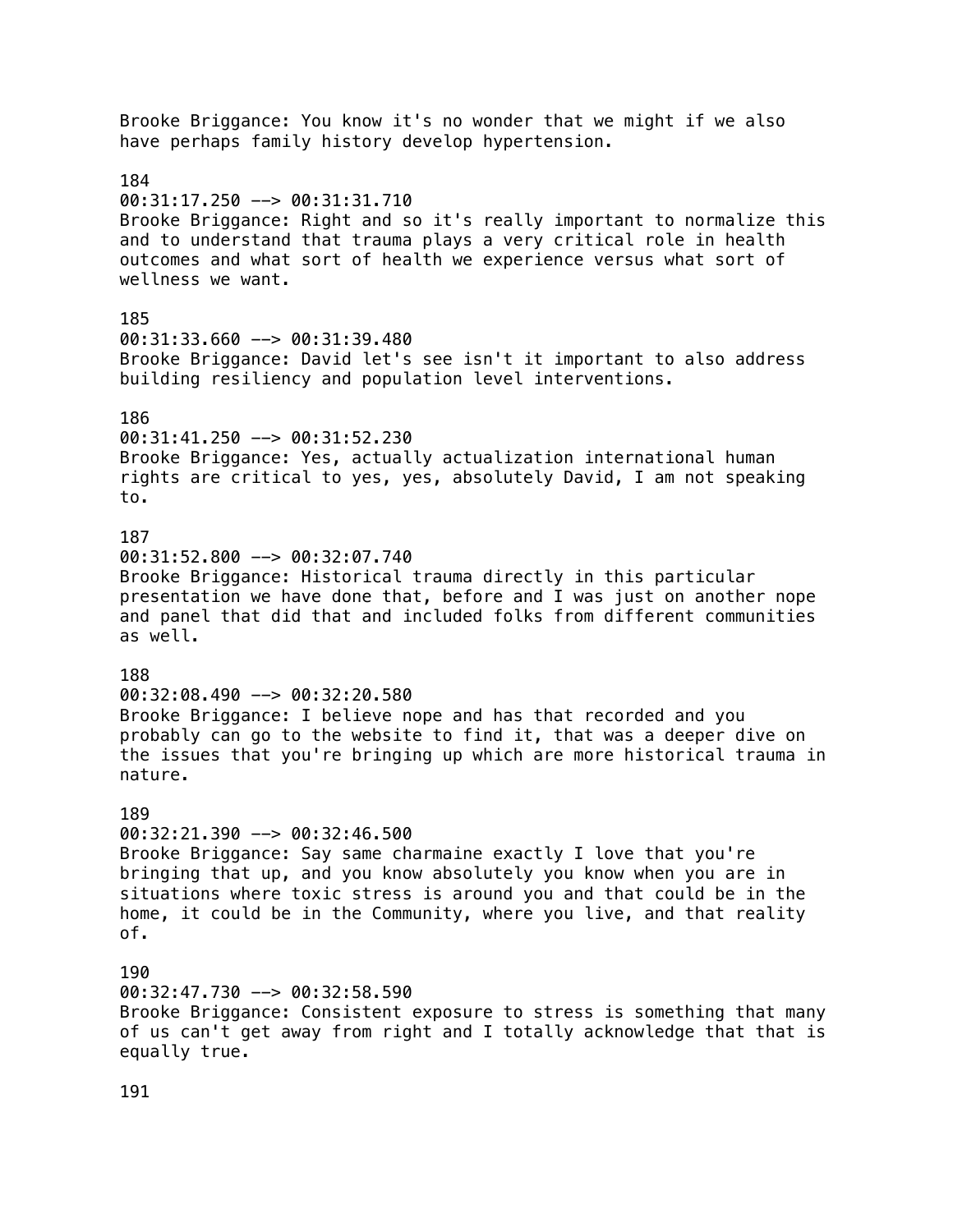00:32:59.160 --> 00:33:06.960 Brooke Briggance: For let's say a young person living in a home with toxic stress, as it is for folks living in Community where there's toxic stress and. 192 00:33:07.350 --> 00:33:18.300 Brooke Briggance: We talk about that a lot, when we talk in our workshops about historical trauma and intergenerational trauma, so I appreciate you bringing that up Thank you. 193 00:33:19.050 --> 00:33:32.400 Brooke Briggance: And yes, and Jessica yeah i'm sorry to hear your labs are skewing yeah a lot of us are having that right now and i've really been trying to encourage people as part of your health plan. 194 00:33:33.000 --> 00:33:43.380 Brooke Briggance: To really try to think of cortisol and its connection to some of the physical signs and symptoms, you may be experiencing because you know. 195 00:33:44.340 --> 00:33:53.160 Brooke Briggance: it's not enough for us to just white knuckle it through this pandemic, because if we know that this is directly connected to leading causes of death. 196 00:33:53.490 --> 00:34:06.060 Brooke Briggance: What are hypertension rates, going to be like in 10 years what are, what are the diabetes rates, going to be like in 15 years, and so this is, you know dealing with toxic stress management. 197 00:34:06.450 --> 00:34:20.160 Brooke Briggance: could have a positive or negative impact on those future health outcomes for a lot of us, and so it's really important, and we know from the adverse childhood experience data that it, you know the higher your score. 198 00:34:20.880 --> 00:34:36.420 Brooke Briggance: You know it directly impacts your the length of your life, so this is real stuff, and so I believe that trauma informed practice is a public health intervention and needs to be included in all of our systems for sure.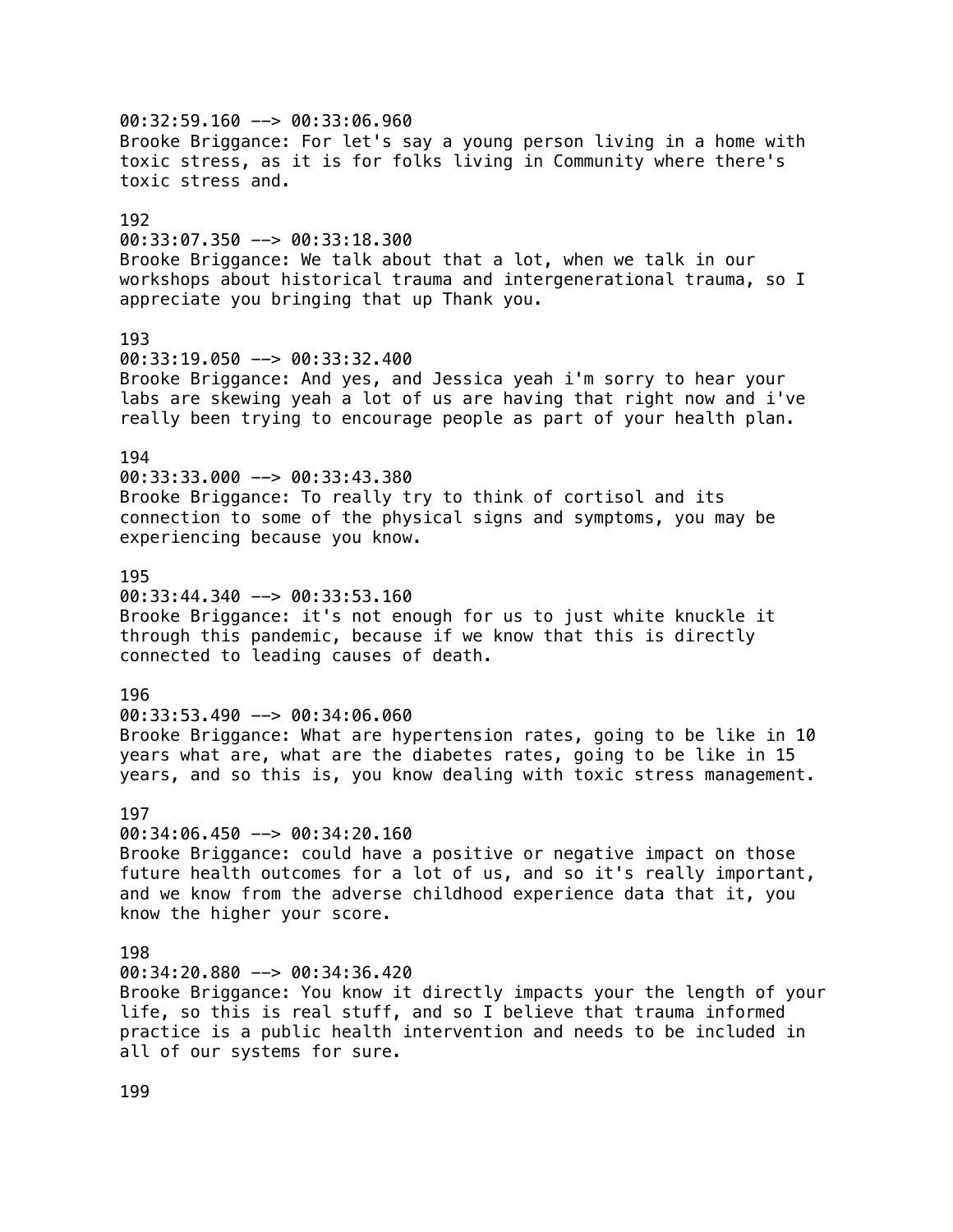00:34:38.580 --> 00:34:55.710 Brooke Briggance: Yes, David absolutely not everyone, I again, you know traumas and individual experience and brains and bodies react differently to it, it also is connected to the other things we're inheriting right the other things in our DNA and our other medical history so absolutely. 200 00:34:57.000 --> 00:35:08.280 Brooke Briggance: You know, one of the things that I like to point out is that you know our responses matter what we do counts, and it can actually have direct impact on people. 201 00:35:08.940 --> 00:35:16.560 Brooke Briggance: In a good way or a negative way, and so what we talk about when we're thinking about toxic stress management co regulation. 202  $00:35:16.800$  -->  $00:35:24.330$ Brooke Briggance: What is my role the very first premise, we have to have is that what we do matters and that's not something that everyone assumes. 203 00:35:24.870 --> 00:35:30.390 Brooke Briggance: Sometimes when we're supporting others we just kind of look at the situation like what can I do. 204 00:35:31.050 --> 00:35:37.350 Brooke Briggance: or it's them look at them and how they're reacting that's not true, we have a lot of power in the situation. 205 00:35:37.710 --> 00:35:49.590 Brooke Briggance: And so, one of the things that we have to believe, as a premise in trauma informed practice is that we can have impact and that impact we can choose to have it be positive, and that includes within systems. 206  $00:35:49.890$  -->  $00:35:56.790$ Brooke Briggance: Right, so you know the work that I do is actually often with organizations or agencies institutions. 207 00:35:57.180 --> 00:36:10.170 Brooke Briggance: And really what we're looking at is both the external facing policies and procedures and sort of like the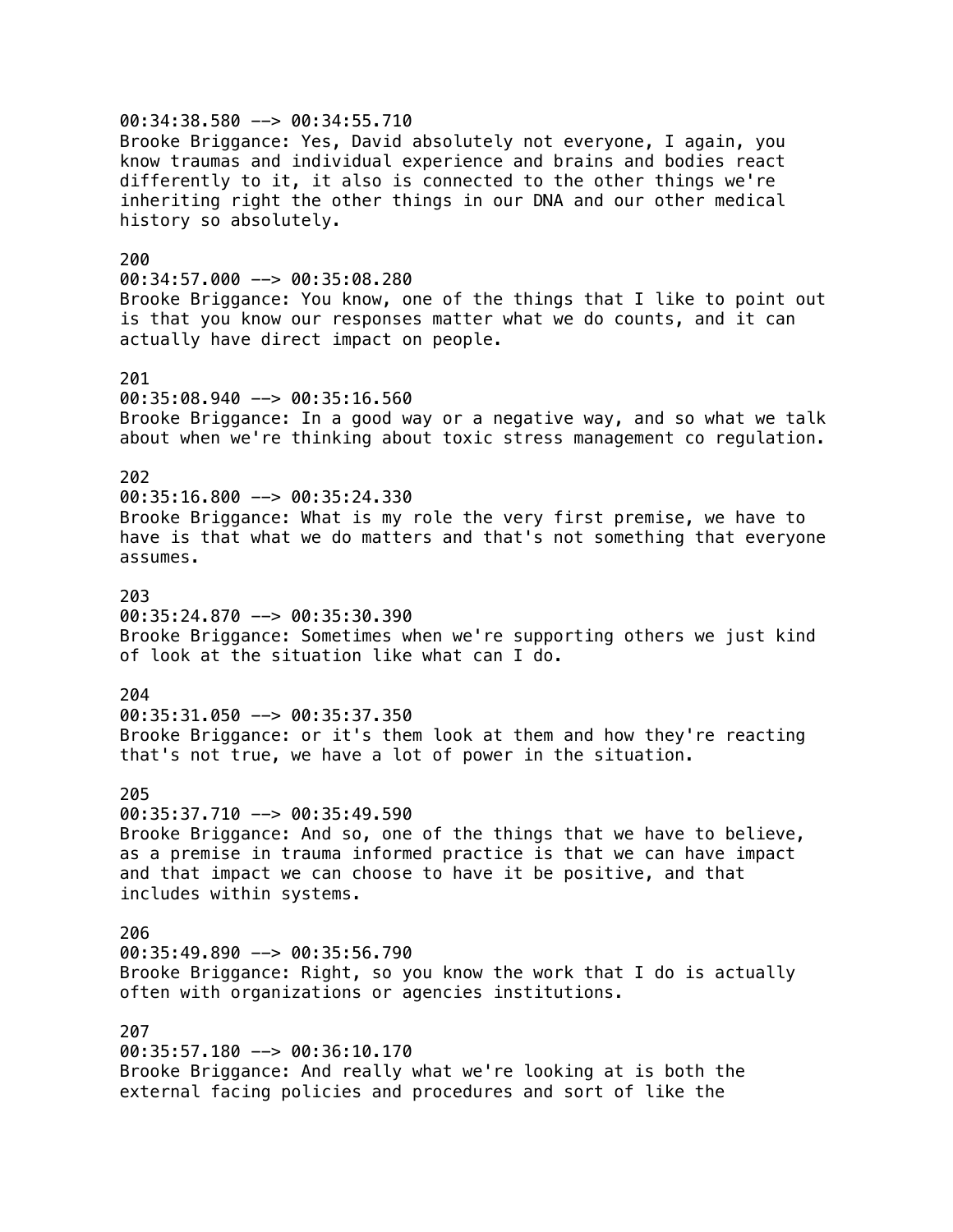interactions externally, but also internally how does this system support its own folks. 208 00:36:10.620 --> 00:36:22.740 Brooke Briggance: So Sylvia you know, in the workforce, you know i'm very interested in how systems do or do not support the people working within them, because we all know. 209 00:36:23.130 --> 00:36:28.290 Brooke Briggance: If you've ever worked in a dysfunctional system, you know how traumatizing that can be. 210 00:36:28.950 --> 00:36:39.960 Brooke Briggance: Right, and so one of the things that we know is that traumatized people can traumatize others, that is something we're working to avoid so you know it's not enough for a system. 211  $00:36:40.140$  -->  $00:36:59.190$ Brooke Briggance: To look only at its outward facing practices, it also has to look at how do we care for the people within this system so that we know we have the opportunity to be healing and transformative for everyone in this institution, everyone in this agency everyone in this organization. 212 00:37:01.770 --> 00:37:11.970 Brooke Briggance: This is the good news that we can heal from trauma I, you know that I, this is exciting to me every day I wake up and I get I get excited about that. 213 00:37:12.720 --> 00:37:27.390 Brooke Briggance: it's super important to understand that the brain is incredibly resilient and it seeks to have us be well and to survive, and I find that to be an amazing thing. 214 00:37:28.350 --> 00:37:38.070 Brooke Briggance: You know, we are constantly adding cells to our brain until about the age 2526 and even after that we have what's called neuro plasticity so. 215 00:37:38.730 --> 00:37:48.930 Brooke Briggance: When I used to work in the department of neurology it was amazing to watch someone, for instance, who had come in, maybe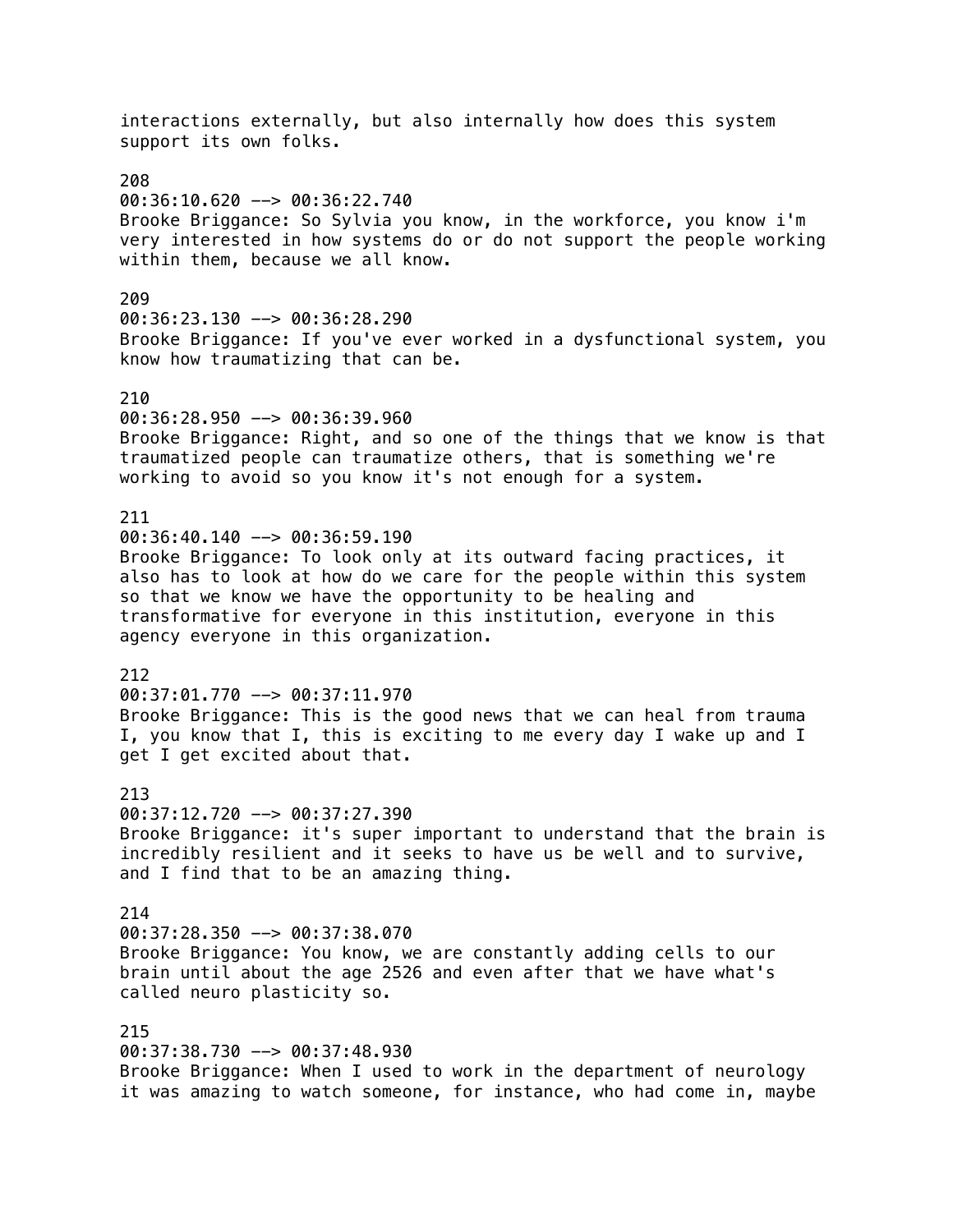with a traumatic brain injury or having experienced a stroke. 216 00:37:49.170 --> 00:37:58.860 Brooke Briggance: and watch them over time relearn how to do things and it's a really incredible process to observe over time if you've ever. 217 00:37:59.070 --> 00:38:09.570 Brooke Briggance: had the good fortune of watching someone in their healing process you've seen like how resilient the brain truly is, and so one of the things that we know. 218 00:38:09.870 --> 00:38:20.370 Brooke Briggance: Really supports the brains healing from trauma is protected spaces and protected relationships places and people with whom the brain feels safe. 219 00:38:20.670 --> 00:38:31.200 Brooke Briggance: And that makes a lot of sense right if we want to calm that limbic system down if we want to be able to have the rider on the horse, if we want to not feel activated, we need to feel safe. 220  $00:38:32.100$  -->  $00:38:39.150$ Brooke Briggance: And it, you know it's just kind of common sense but it's incredibly profound and so one of the things we have to do. 221 00:38:39.780 --> 00:38:49.980 Brooke Briggance: trauma informed practice is not a hat that we take on and off it's not something that we do and stop doing it five it literally becomes the practice as part of who we are. 222 00:38:50.250 --> 00:39:01.200 Brooke Briggance: Because we know that we can be then that protected person for someone else we can create protected spaces, either in our homes or in our agencies. 223 00:39:01.470 --> 00:39:14.610 Brooke Briggance: And so you know it's this sort of how do I communicate consistently safety and stability, how do I communicate transparency, and when I work with organizations thinking about trauma informed practice within.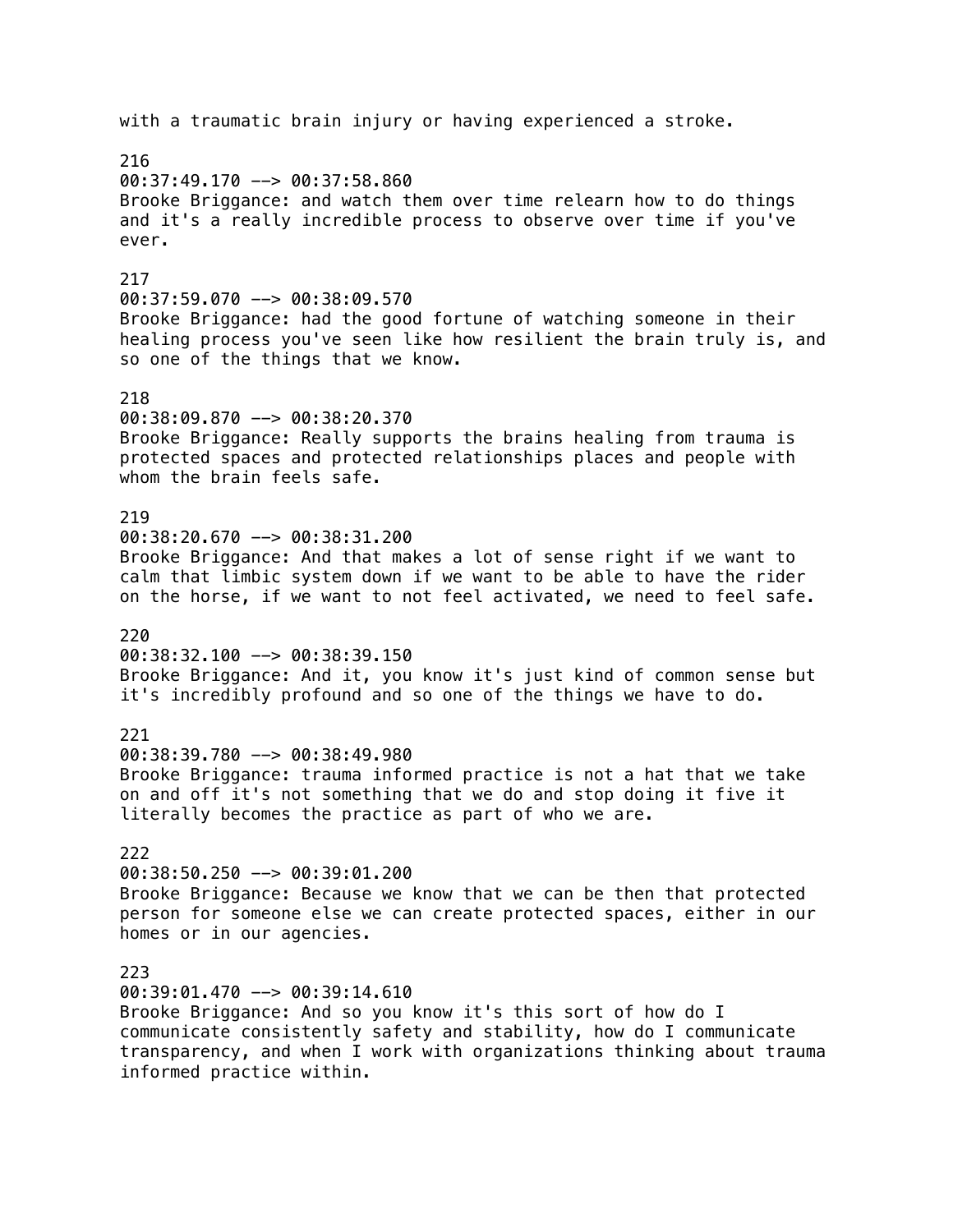224  $00:39:15.240$  -->  $00:39:25.440$ Brooke Briggance: Organizations we have these guiding principles we use where we talk about things like have it, you know, making sure there is voice and choice everyone's at the table. 225 00:39:26.040 --> 00:39:30.360 Brooke Briggance: really taking to heart diversity equity inclusion and belonging efforts. 226 00:39:30.870 --> 00:39:42.270 Brooke Briggance: To ensure they have a trauma informed perspective and include all voices and making sure that we are practicing transparency and accountability, what does that mean. 227 00:39:42.510 --> 00:39:59.940 Brooke Briggance: And so there are different guidelines that we use to communicate safety that we communicate stability both in inter personally and within systems, because we know that the science leads us to know gee you know, this is really going to help and have impact, and it can heal the brain. 228 00:40:01.680 --> 00:40:08.010 Brooke Briggance: These are some of the things that we talk about, then, if we are working with individuals who support other people. 229 00:40:08.580 --> 00:40:16.260 Brooke Briggance: Or if we're thinking about managing our own toxic stress one of the first things we talked about is it's very helpful to know. 230 00:40:17.190 --> 00:40:30.030 Brooke Briggance: You know how we got activated in the first place, the second part of it is, can we remove the toxicities to charmaine point earlier there's some toxicity we can't remove some we can. 231 00:40:30.840 --> 00:40:38.880 Brooke Briggance: Some we choose some we don't choose right so it's taking a critical eye and putting it on the situation and saying. 232 00:40:39.180 --> 00:40:46.710 Brooke Briggance: What what of these toxins can, or what are the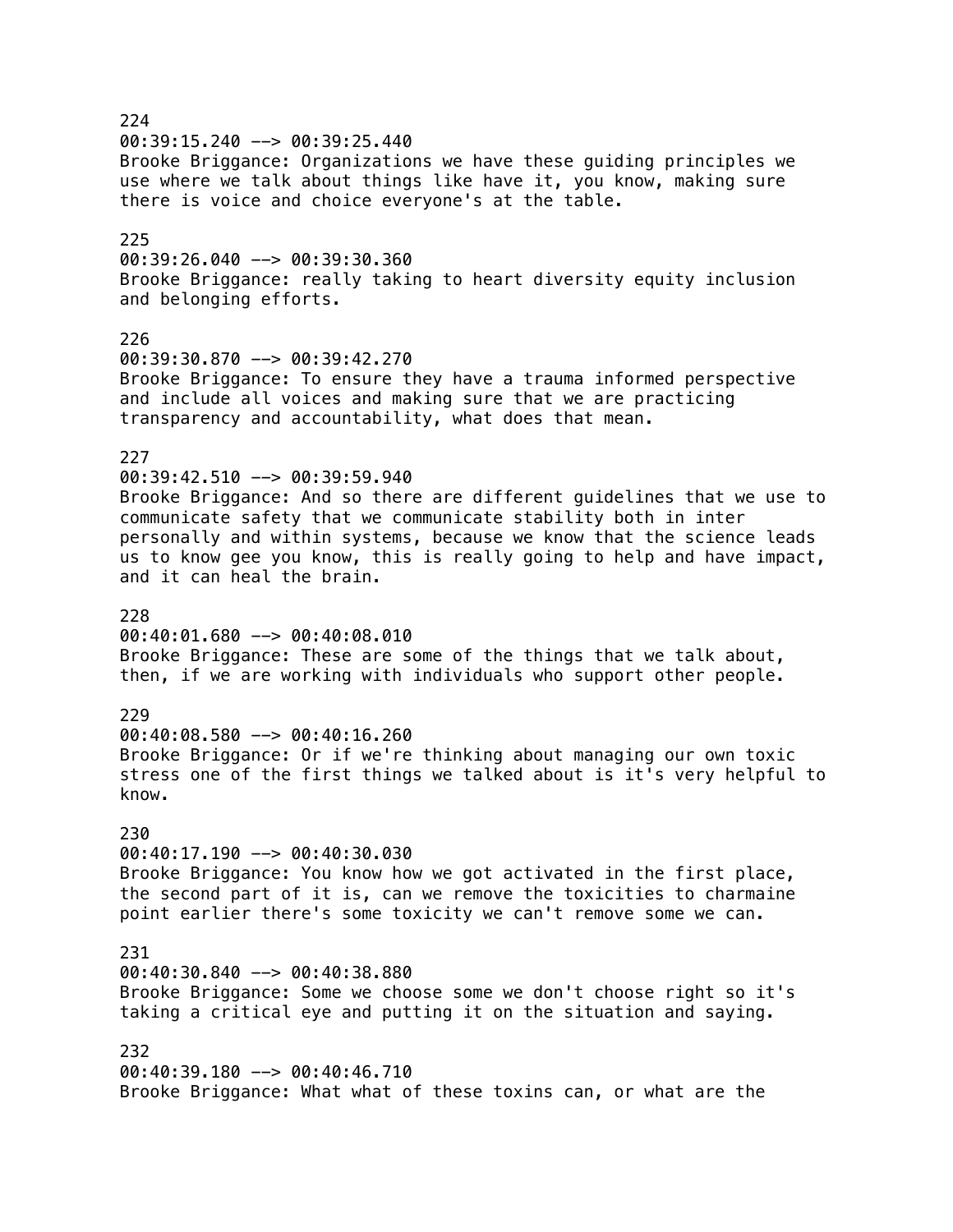triggers and the things in this environment that can be removed and what can't be removed. 233 00:40:46.950 --> 00:40:55.260 Brooke Briggance: And having a plan for how we're going to support individuals and communities when those things aren't being removed quickly right so. 234  $00:40:55.950$  -->  $00:41:03.600$ Brooke Briggance: You know, then we can add in protective factors that we then we think about Okay, what are the positive things that we can add in. 235 00:41:03.840 --> 00:41:12.570 Brooke Briggance: And we've got to create accountability structures, and so this is kind of the process that we walk through with individuals and with organizations thinking about. 236 00:41:12.810 --> 00:41:21.240 Brooke Briggance: What is trauma informed practice mean what you know what can we do, and then we sort of apply those guiding principles as protective factors so here. 237 00:41:21.870 --> 00:41:28.500 Brooke Briggance: This is just sort of a little exercise that I do, to give you an example, if we were trying to understand. 238 00:41:29.310 --> 00:41:40.560 Brooke Briggance: What, for instance, you know what our activations just grab a pen or a pencil, and this is just a silly little exercise but it's kind of interesting. 239  $00:41:41.190$  -->  $00:41:46.320$ Brooke Briggance: You know just for a moment it's not often we think about these things, these are values words right. 240 00:41:47.220 --> 00:41:52.650 Brooke Briggance: And you know there's all different kinds, these are just things I thought of off the top of my head. 241 00:41:53.160 --> 00:42:05.580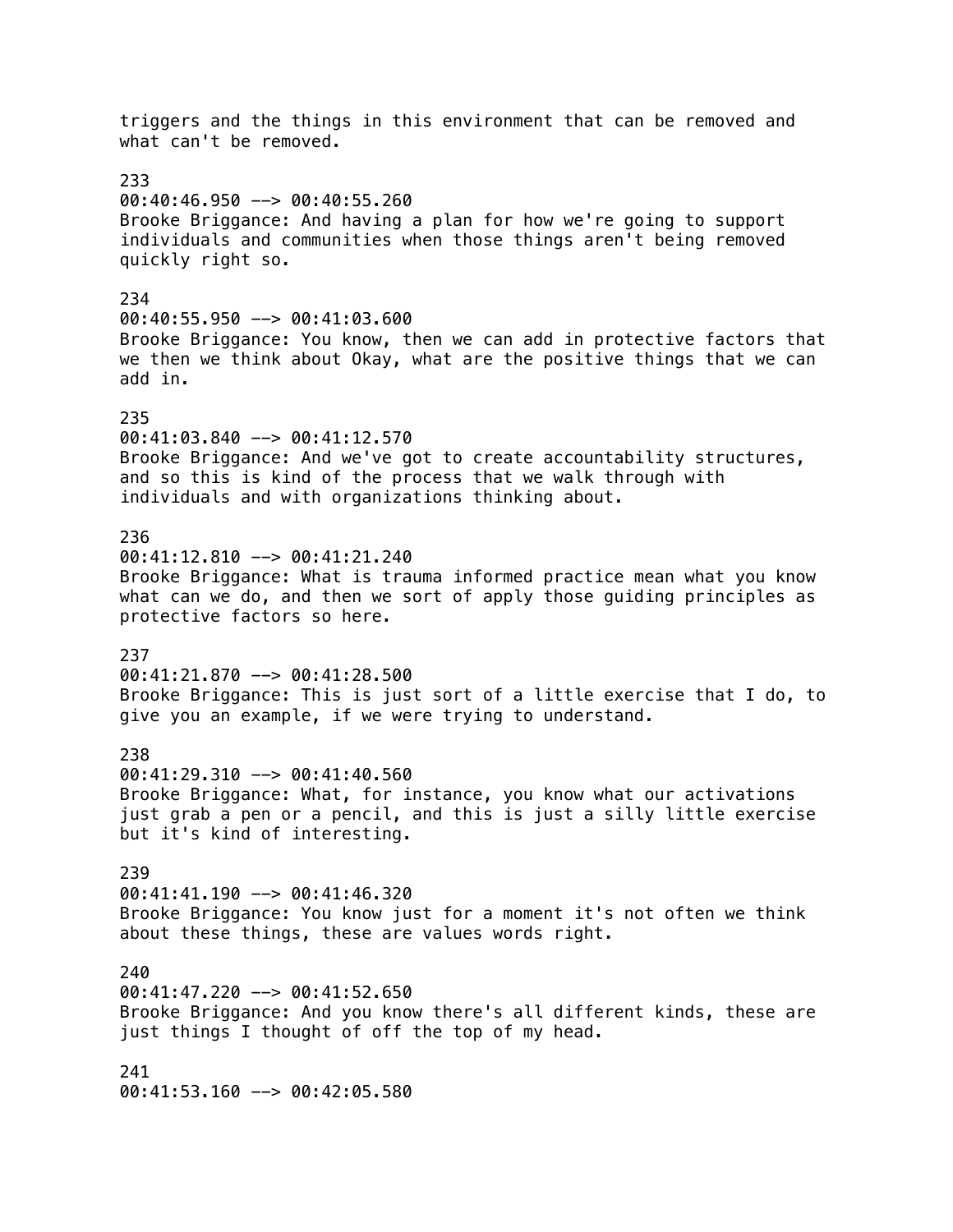Brooke Briggance: You know, you probably have others I haven't considered just take a minute and jot down with a pen or a pencil 10 values words that you think are the most important thing. 242 00:42:06.360 --> 00:42:21.900 Brooke Briggance: That you think are you know what we should teach the children it's how you live, your life if someone said, your name aloud they would automatically think of these values just take a second i'm gonna let you sit for a minute take a second and write 10 of them down. 243  $00:42:35.640$  -->  $00:42:49.140$ Brooke Briggance: And again, this is a starting point, this is by no means an exhaustive list it's just me making a PowerPoint presentation so add add your other ones, if you see fit, if you can think of others, that I didn't think of. 244 00:42:50.550 --> 00:42:51.990 Brooke Briggance: I give you just one more minute. 245 00:43:04.170 --> 00:43:10.050 Brooke Briggance: So when you look at your list of 10 I want you to cross out five. 246 00:43:14.910 --> 00:43:16.860 Brooke Briggance: Cross out five for me. 247 00:43:18.030 --> 00:43:28.110 Brooke Briggance: should be a little uncomfortable remember these are your core values, these are the ways you define yourself, so it should be a little uncomfortable to not be able to have five. 248 00:43:34.110 --> 00:43:36.450 Brooke Briggance: And once you've crossed out your five. 249 00:43:37.650 --> 00:43:39.240 Brooke Briggance: Cross out to more. 250 00:43:40.410 --> 00:43:42.180 Brooke Briggance: You should be left with three.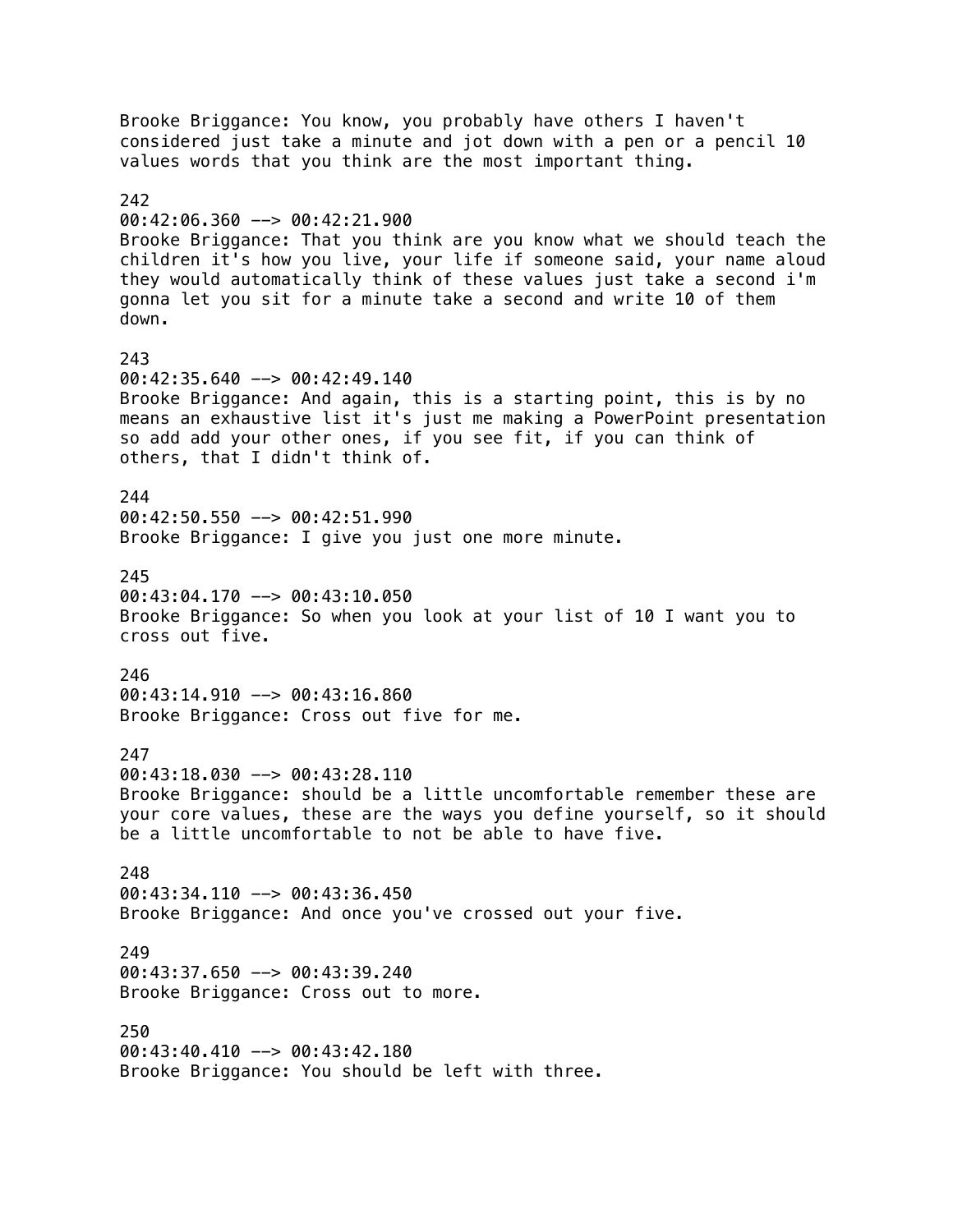251  $00:43:44.370$  -->  $00:43:47.040$ Brooke Briggance: And those are your three core values. 252 00:43:48.420 --> 00:43:50.280 Brooke Briggance: your most important things. 253 00:43:51.900 --> 00:43:53.850 Brooke Briggance: And if you feel comfortable. 254 00:43:54.990 --> 00:43:57.390 Brooke Briggance: You know, share that with us in the Q amp a. 255 00:43:58.710 --> 00:44:00.840 Brooke Briggance: Where where did you land, what are your three. 256 00:44:02.730 --> 00:44:16.950 Brooke Briggance: And the reason we do this exercise is because chances are, if you feel very activated in an interaction with someone someone got too close to these. 257  $00:44:17.640$  -->  $00:44:21.540$ Brooke Briggance: or something called them into question or put them in danger. 258 00:44:22.050 --> 00:44:36.510 Brooke Briggance: And you know so Jose so Jose has loyalty respect and honesty, thank you for sharing that Jose so Jose if if you have honesty is one of yours and you're in a situation where someone is lying to you. 259 00:44:36.930 --> 00:44:45.330 Brooke Briggance: that's probably going to be a pretty big stress actually her right that's probably going to be a pretty big deal because that's one of your core values right. 260 00:44:46.200 --> 00:44:58.380 Brooke Briggance: If we have family, for instance Brenda you've got family, if you have family and someone puts your family in danger, you perceive that your family's danger I don't want to be around you because you're probably coming after me right.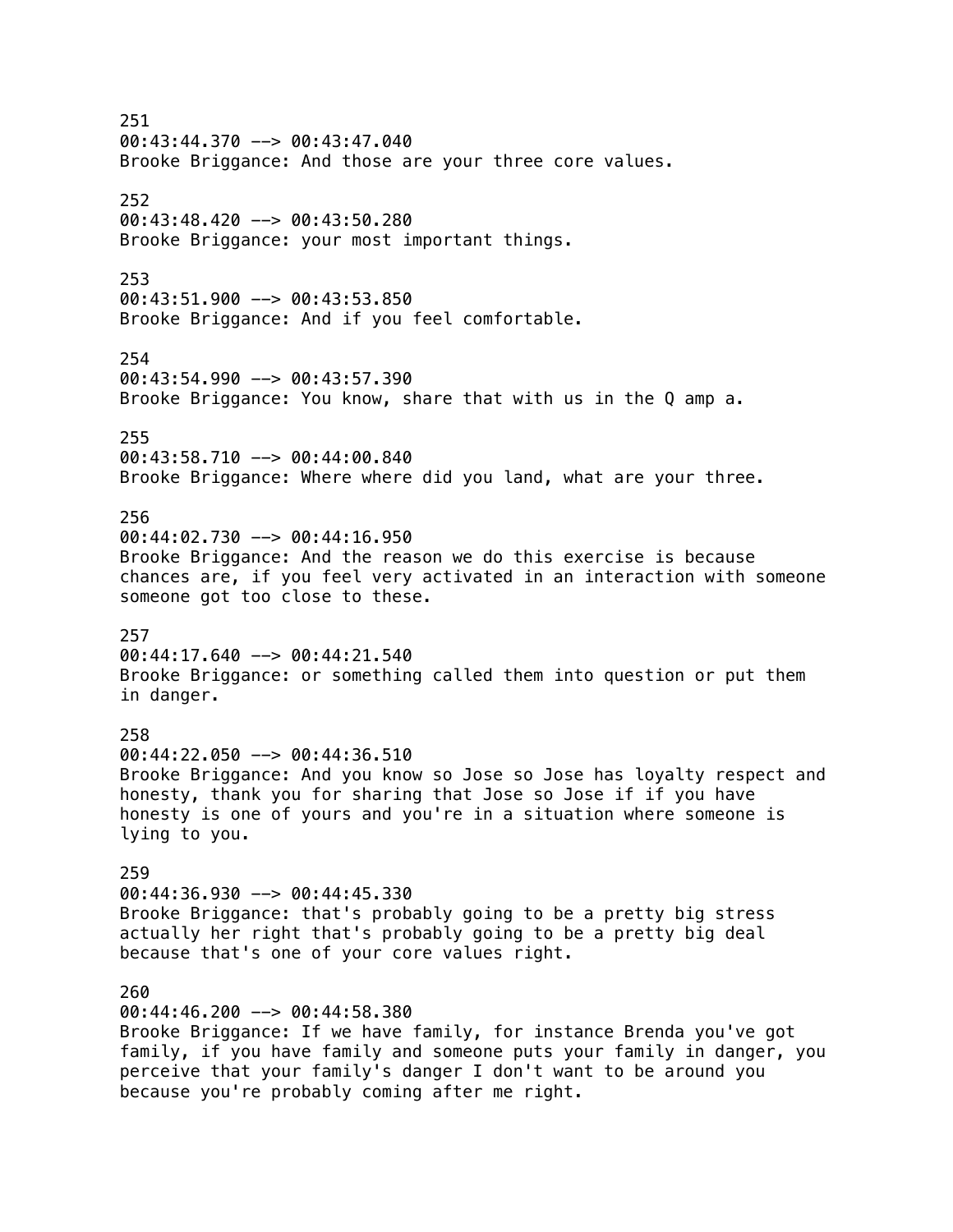# 261 00:44:58.950 --> 00:45:15.630 Brooke Briggance: So that's a really important thing for folks to understand is that that stress activation happens when we feel under threat and sometimes we only think it comes from stimuli that it's only coming from a physical threat but safety. 262 00:45:16.080 --> 00:45:33.090 Brooke Briggance: Right is experienced holistically by a person it's it's mental it's emotional it's physical and it's spiritual so for someone they may be very, very activated about something that where they're not in physical threat. 263 00:45:33.600 --> 00:45:45.570 Brooke Briggance: Right and in chances are if we've been really activated someone came after one of these things and example is you know I I would probably put family as well, many of you, I see how that. 264  $00:45:46.470$  -->  $00:45:51.990$ Brooke Briggance: I love yeah miriam's got family we've got lots of families in here right I probably would put that one too. 265 00:45:52.830 --> 00:46:03.810 Brooke Briggance: and even more so if I really thought about it, I sort of see myself as a protector, so I used to play soccer goalie right, I was the goalie on the soccer team and so. 266 00:46:04.590 --> 00:46:15.420 Brooke Briggance: I am the protector right like you can't get past me my people are behind me kind of a thing, and so I you know it, the other day I was walking my dog rosie and. 267 00:46:16.050 --> 00:46:24.600 Brooke Briggance: You know, we were about to cross the street, and someone came and veered you know around and they were going to turn right and they almost hit rosie. 268 00:46:24.960 --> 00:46:35.340 Brooke Briggance: And, before I even knew what I was doing my arm went back, and I was going to punch the car right that's a perfect example

of a stress response.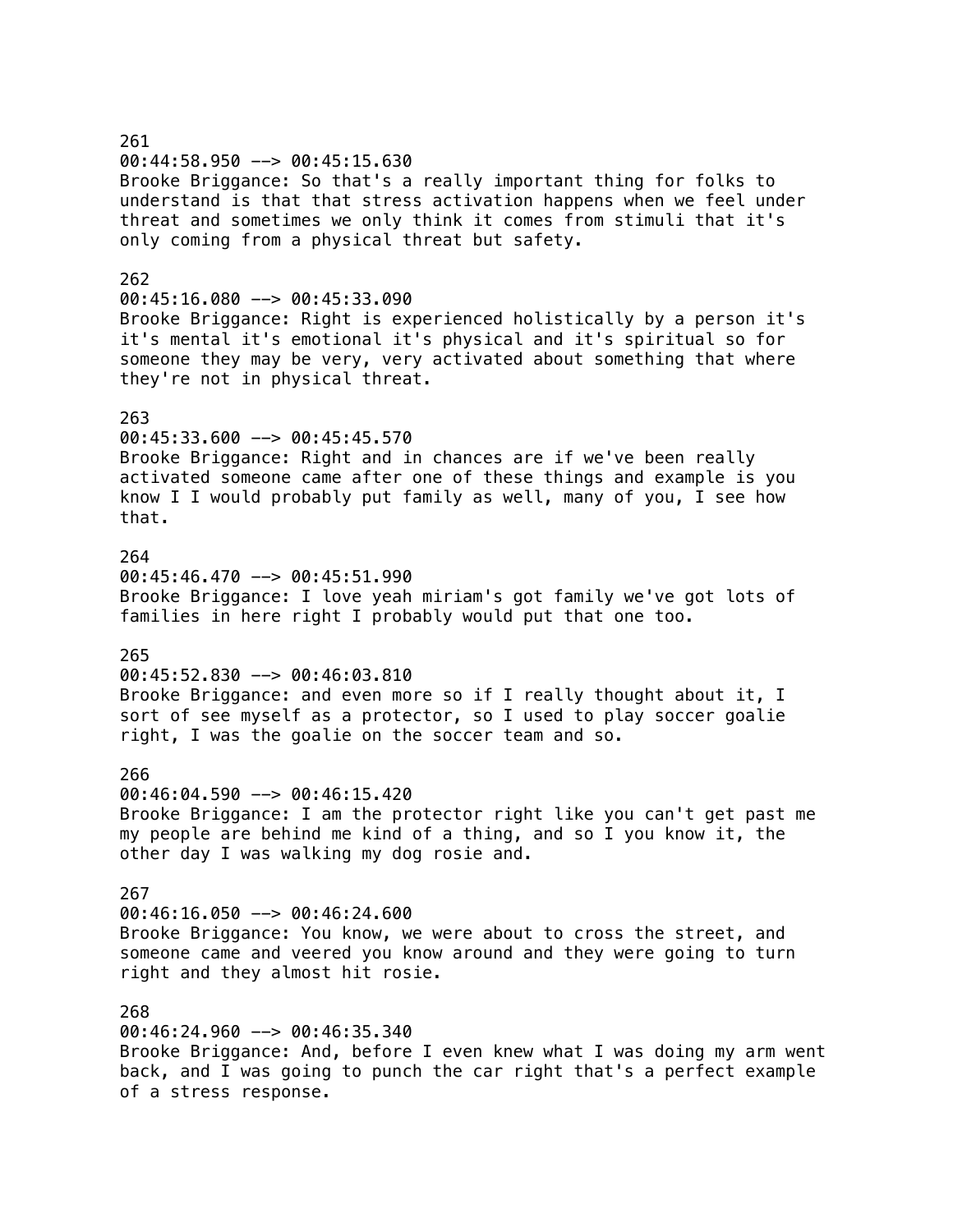269 00:46:35.970 --> 00:46:45.270 Brooke Briggance: Now why did that happen, what happened there well it's because I have this core value i'm the protector of rosie she's in my crew. 270 00:46:45.660 --> 00:46:52.350 Brooke Briggance: Right and that's my reaction that fight reaction to that stress response you put you just had rosie under threat. 271 00:46:52.740 --> 00:47:00.570 Brooke Briggance: Like i'm a puncher car right, so it is really common for us to be super activated around the things we value. 272 00:47:00.900 --> 00:47:10.530 Brooke Briggance: And I think that that's the the you know emotional spiritual part, and so one of the things we have to do is help people identify. 273  $00:47:10.860$  -->  $00:47:21.030$ Brooke Briggance: What their values are what are the things they're holding dear because that can give us insight into what may activate them so, for example. 274 00:47:21.900 --> 00:47:36.330 Brooke Briggance: In wearing my other hat i'm deputy director of the faces for the future program we work with about 1200 to 1500 under represented youth across the state of California, in new Mexico Colorado and Michigan. 275 00:47:36.780 --> 00:47:46.080 Brooke Briggance: And you know, inevitably, when I do this exercise with the teenagers we work with I see respect respect is a huge thing for young people right. 276 00:47:46.800 --> 00:47:54.690 Brooke Briggance: And so, when we are training our staff we talk about what are the policies and procedures that we have in our programs. 277 00:47:54.930 --> 00:48:05.730 Brooke Briggance: That communicate, we respect our students, because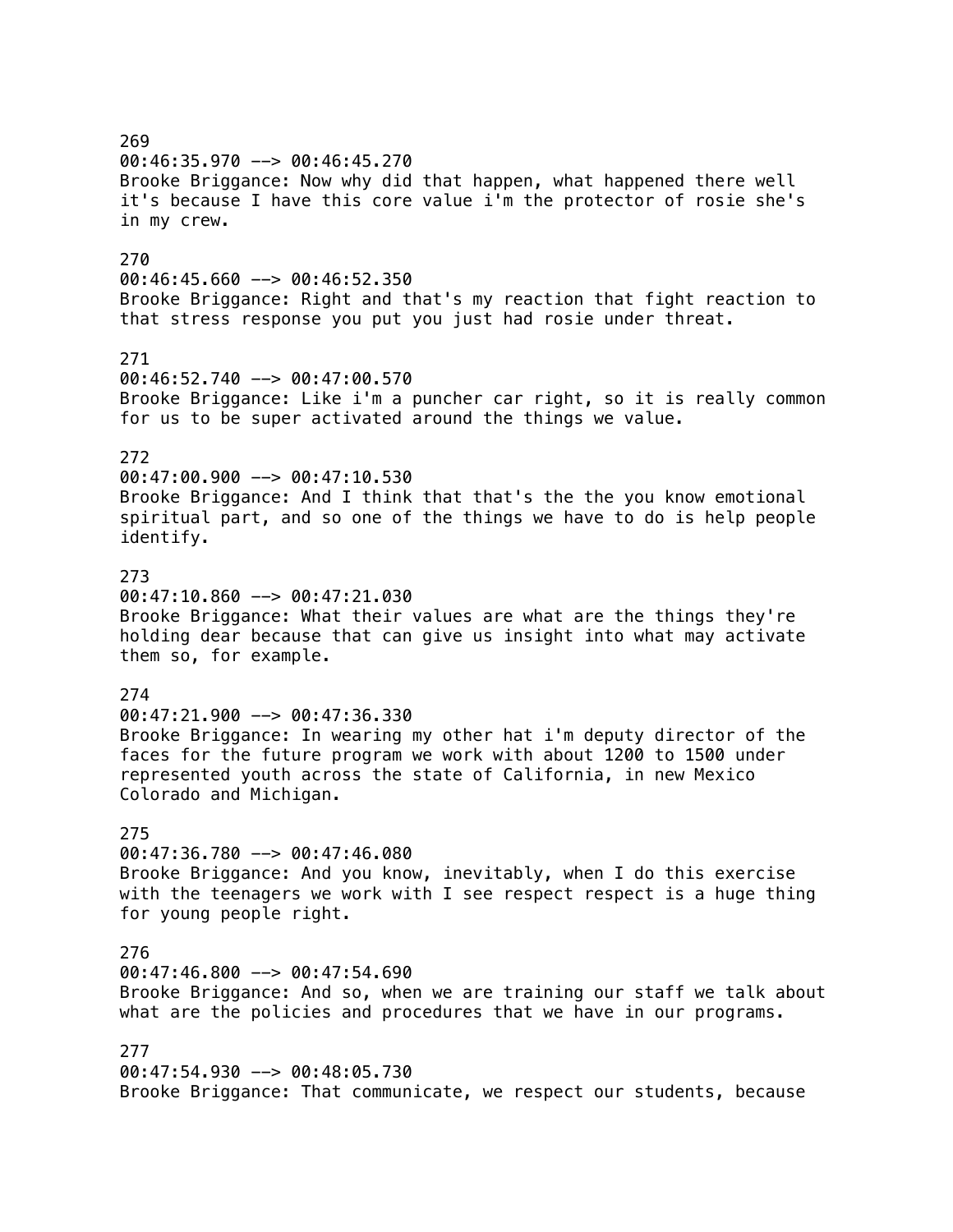we know that that's one of their core values, and so are you know institution has to embed everything we do. 278  $00:48:05.970$  -->  $00:48:20.610$ Brooke Briggance: With ensuring they feel autonomy they feel seen and their respected, because that is a real if we don't do that, we know that it's going to be an activator, so there are very important ways that actually. 279 00:48:20.850 --> 00:48:35.520 Brooke Briggance: You know, not just waiting for the activation to occur, but being preemptive and asking what our core values here, and how can we protect those can actually help us in that situation, and one of the things that we do. 280 00:48:36.120 --> 00:48:46.380 Brooke Briggance: Is trauma informed practice very often is just a sense of a switch right in our thinking, because very often when we see someone who's activated. 281  $00:48:46.740$  -->  $00:48:55.230$ Brooke Briggance: Right we're like what's the matter with them look at that behavior right because someone who's activated may have all kinds of behavior and we're going to react to that. 282 00:48:55.620 --> 00:49:05.640 Brooke Briggance: Right and it's very difficult to co regulate and to be there with someone into the de escalate that situation if we're just reacting with what's the matter with them what's wrong with them. 283  $00:49:05.910$  -->  $00:49:16.170$ Brooke Briggance: So trauma informed practice instead changes that perspective and says what has happened what's happened to this Community what's happened to this person what's happened to me. 284  $00:49:16.830$  -->  $00:49:27.780$ Brooke Briggance: right that really helped me when I was about ready to punch that car, I thought, what happened right and that in that moment, I was like she got too close to rosie. 285 00:49:28.740 --> 00:49:35.160 Brooke Briggance: And so I pulled rosie back, and I was able to calm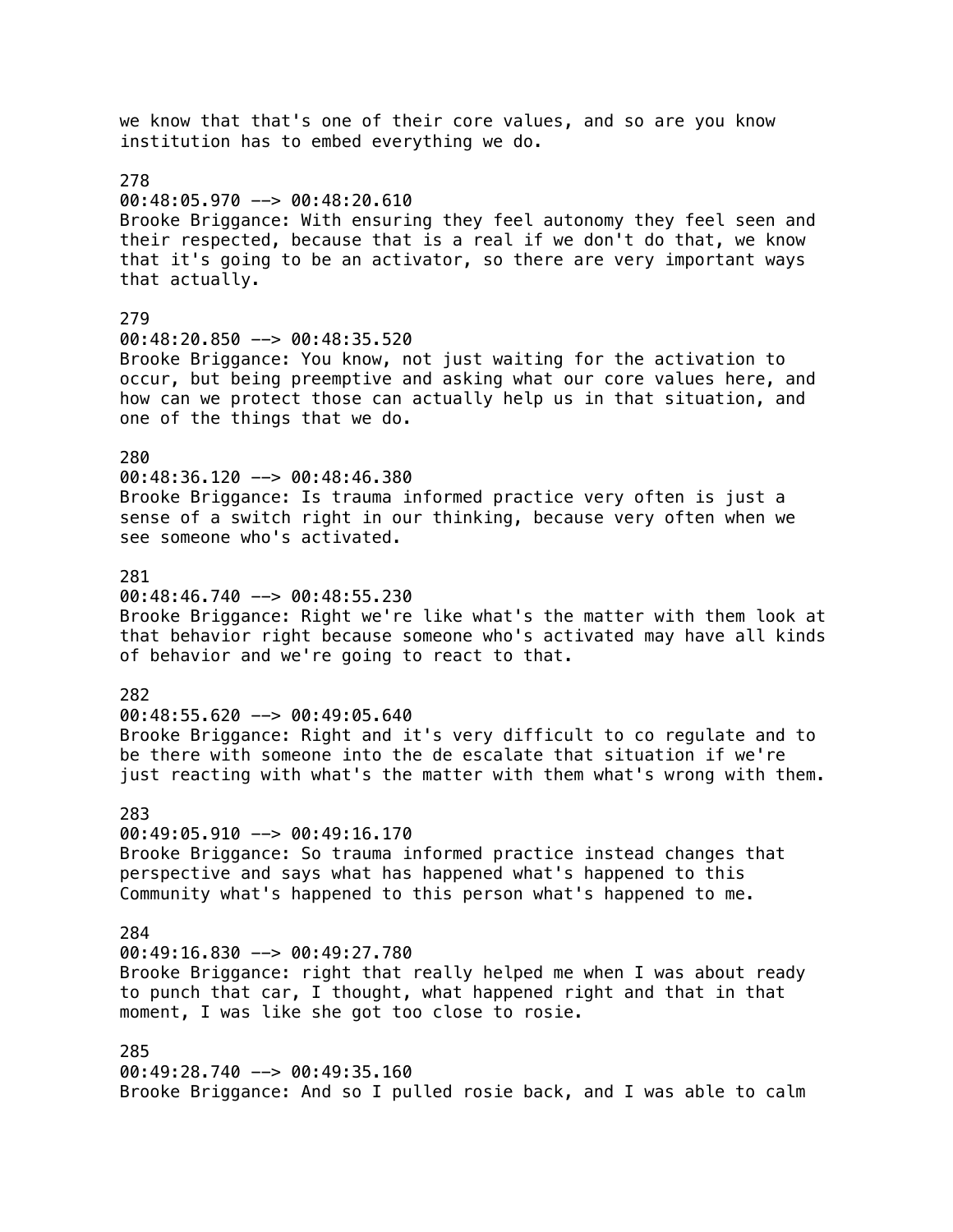myself down using some techniques I use right. 286 00:49:35.880 --> 00:49:43.560 Brooke Briggance: i'm able to calm that down because now i've walked around the immediate reaction and i've asked what's the origin story here. 287 00:49:44.010 --> 00:49:53.550 Brooke Briggance: And so, part of co regulation is to ask this question and to slow ourselves down and to say did one of these core values get stepped on. 288 00:49:54.540 --> 00:50:02.460 Brooke Briggance: Right, thank you, everybody so much for for sharing your your core values I really appreciate you doing that exercise. 289 00:50:03.000 --> 00:50:12.780 Brooke Briggance: And just know that when you look at those three that you've come down on those are those are very important to you right, and so you. 290 00:50:13.200 --> 00:50:31.350 Brooke Briggance: may want to look for relationships or to ask for boundaries in relationships that honor those right, so that you have less cortisol it's part of making sure that we've got less cortisol is to make sure that these things are not under threat. 291 00:50:33.120 --> 00:50:43.710 Brooke Briggance: So Okay, so I had the very first thing someone's been activated right like, how do we train ourselves to support how, how do we co regulate what are we going to do. 292 00:50:44.070 --> 00:50:55.980 Brooke Briggance: The very first thing is that you've got to get your own rider back on your horse, because one of the things that we know is that the second someone is activated they can activate us right and so. 293 00:50:56.430 --> 00:51:08.160 Brooke Briggance: You know they are you know if we just kind of jump in and allow ourselves to escalate and that person's escalating that's just going to continue to go up and up and up.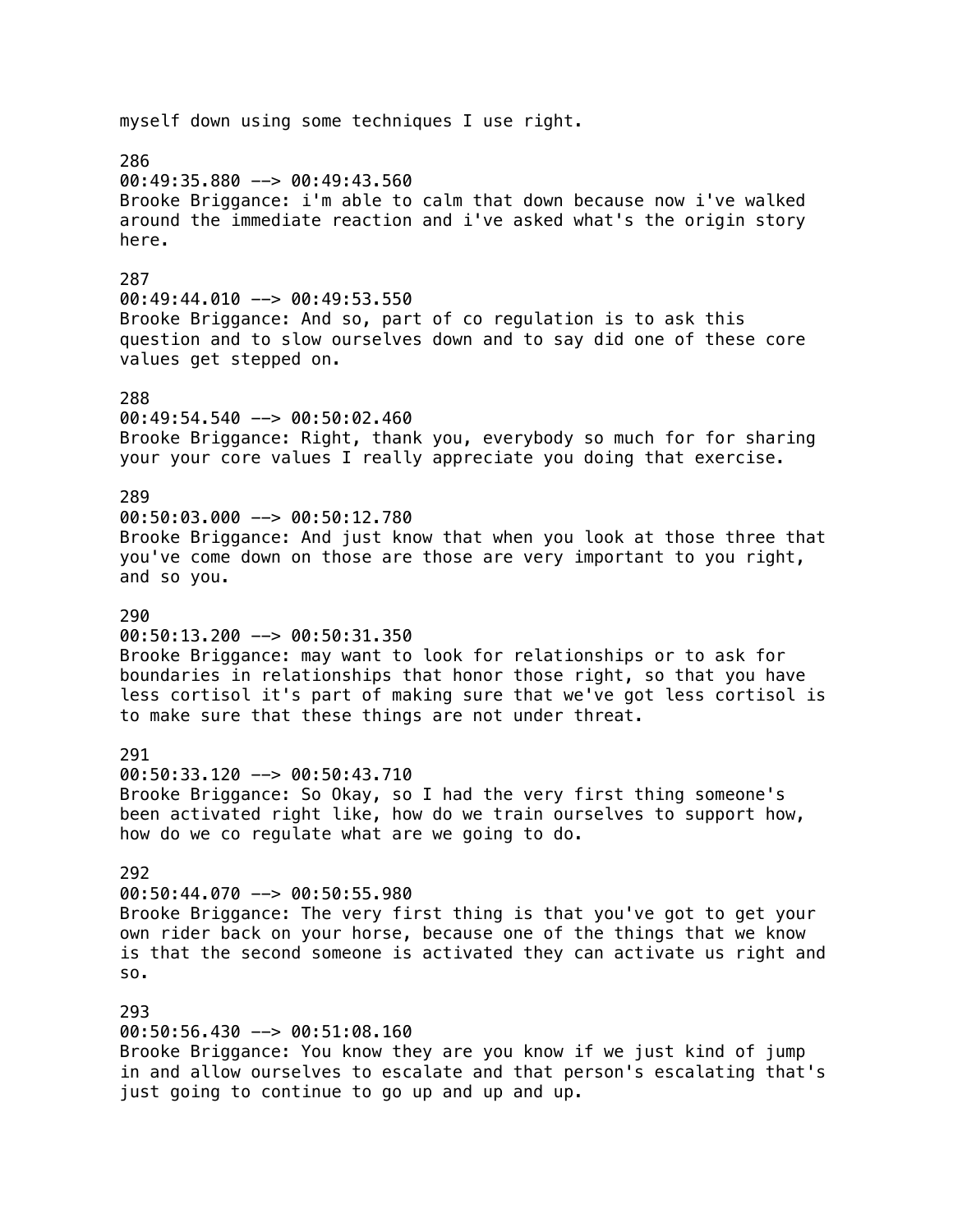294 00:51:08.910 --> 00:51:21.240 Brooke Briggance: And that's not going to be helpful to anybody, so one of the very first things we have to do is how do we trigger our own parasympathetic nervous system, our breaks, because it may come out of nowhere. 295 00:51:21.600 --> 00:51:34.710 Brooke Briggance: We may have done something that we didn't anticipate this person was going to have this reaction, maybe a you know, like me, i'm sure that lady didn't intend to hit rosie right she doesn't know i'm about to punch her car. 296 00:51:35.520 --> 00:51:44.010 Brooke Briggance: But you know here I am with my handbag so you know, one of the things that we do is that we can be sometimes surprised by someone's reaction. 297 00:51:44.280 --> 00:51:56.190 Brooke Briggance: So we're asking that question what happened here in order for us to be able to do that, we may need to calm ourselves down first and trigger that parasympathetic nervous system, so one of the things that we do. 298 00:51:56.940 --> 00:52:01.470 Brooke Briggance: When we train our staff and faces and working with young people is we. 299 00:52:01.980 --> 00:52:11.130 Brooke Briggance: Talk about the 415 breathing techniques so breathing is one of the systems in your body that you have control over and you do without thinking. 300 00:52:11.580 --> 00:52:23.550 Brooke Briggance: And it can be incredibly impactful, and so we do this for one five exercise, where we breathe for a Count of four in hold for one exhale through the mouth for five. 301 00:52:23.880 --> 00:52:28.410 Brooke Briggance: And we do that three times, and then we work to address the situation.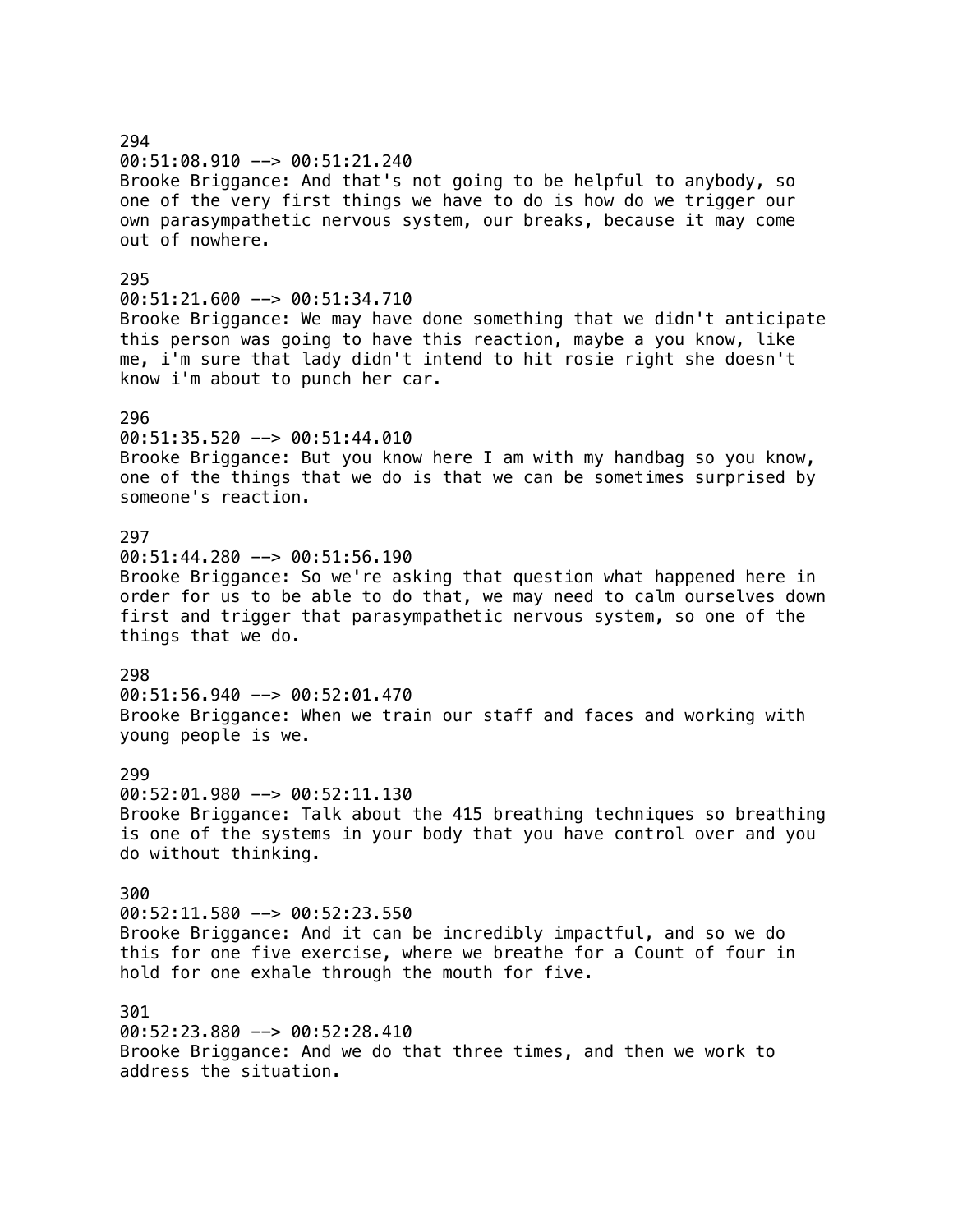302  $00:52:28.770$  -->  $00:52:38.040$ Brooke Briggance: that's going to ensure that i'm reducing my own stress reaction right it's speaking to the limbic system of my brain it's triggering my brakes. 303  $00:52:38.340$  -->  $00:52:43.170$ Brooke Briggance: And it allows me then to think through things like what happened here. 304 00:52:43.470 --> 00:52:52.890 Brooke Briggance: Right, because if i'm activated because I wasn't expecting this response my rider is back there and I gotta get my rider on first, before I can help you get yours on. 305 00:52:53.190 --> 00:53:01.920 Brooke Briggance: So part of co regulation, the very first step, I think, is about managing self, and so what you know, one of the things that we need to think about. 306  $00:53:02.520$  -->  $00:53:14.250$ Brooke Briggance: is okay, how can I do that and a 415 breathing technique is just really helpful so i'll demonstrate that for you just for a second in case you're confused, so this is what it's going to look like. 307 00:53:24.450 --> 00:53:33.060 Brooke Briggance: And do that three times and some people, you know, maybe that's a little too long for you cut it Maybe you can do a 414. 308  $00:53:33.840$  -->  $00:53:39.900$ Brooke Briggance: or 314, but we want it to be long enough that it's triggering that parasympathetic nervous system. 309 00:53:40.350 --> 00:53:48.660 Brooke Briggance: The other thing to understand is that we have mirror neurons mirror neurons literally have our brains communicating with one another. 310 00:53:49.110 --> 00:54:05.910 Brooke Briggance: And so, if we are able to calm ourselves down right, we will have a neurological impact on that other person so, for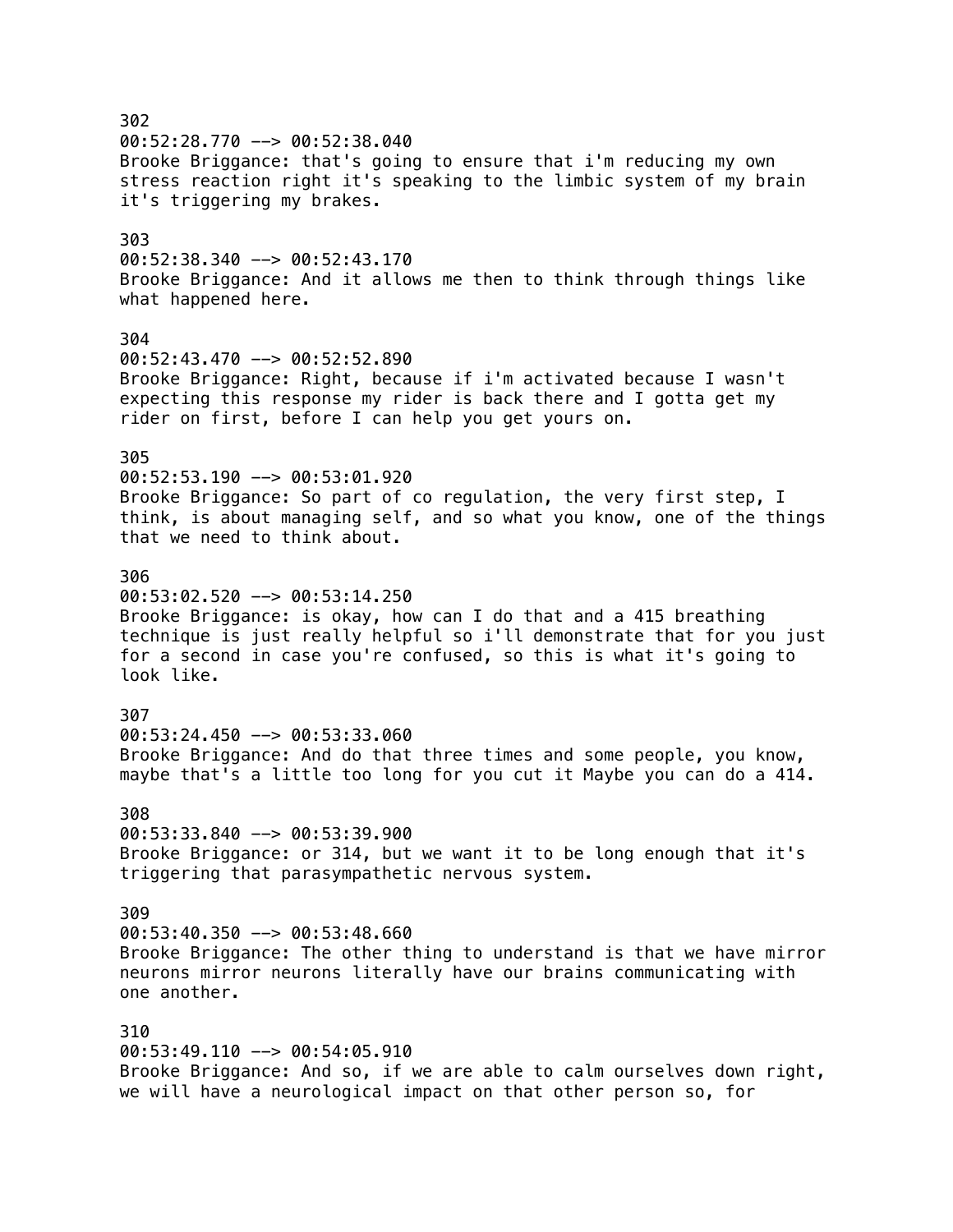instance, when we train on de escalation techniques, we are completely focused on the person de escalating first. 311 00:54:06.630 --> 00:54:16.620 Brooke Briggance: We are talking about breathing we are talking about stealing the body, sometimes we will talk about standing very still of course not communicating. 312  $00:54:17.370$  -->  $00:54:25.890$ Brooke Briggance: Anything of threat with the body right, so making sure your arms are at your sides you don't have your hands behind your back or in your pockets. 313 00:54:26.610 --> 00:54:36.660 Brooke Briggance: you're you're in a passive stance in your body, a relaxed stance in your body, and when we teach de escalation that's a lot of the reason why right because we're also trying. 314 00:54:36.930 --> 00:54:43.590 Brooke Briggance: To use what we know neurologically is impacting the other person, which are these mirror neurons so. 315 00:54:44.220 --> 00:54:52.080 Brooke Briggance: The calmer, I can be in the moment the more i'm having that calming impact on someone it's the same technique. 316 00:54:52.590 --> 00:55:01.890 Brooke Briggance: When we train and mental health first aid certification it's the same sort of de escalation techniques that we might use, for instance in supporting someone with a panic attack. 317 00:55:02.790 --> 00:55:16.470 Brooke Briggance: We might really focus first on ourselves on our breathing and be there in that space with that person, before we begin adding a bunch of words and so just understanding that we are. 318 00:55:16.920 --> 00:55:30.450 Brooke Briggance: Having constant neurological impact on others is important, because then, I know that what i'm doing it with myself in that moment, is actually an action in support of the other person.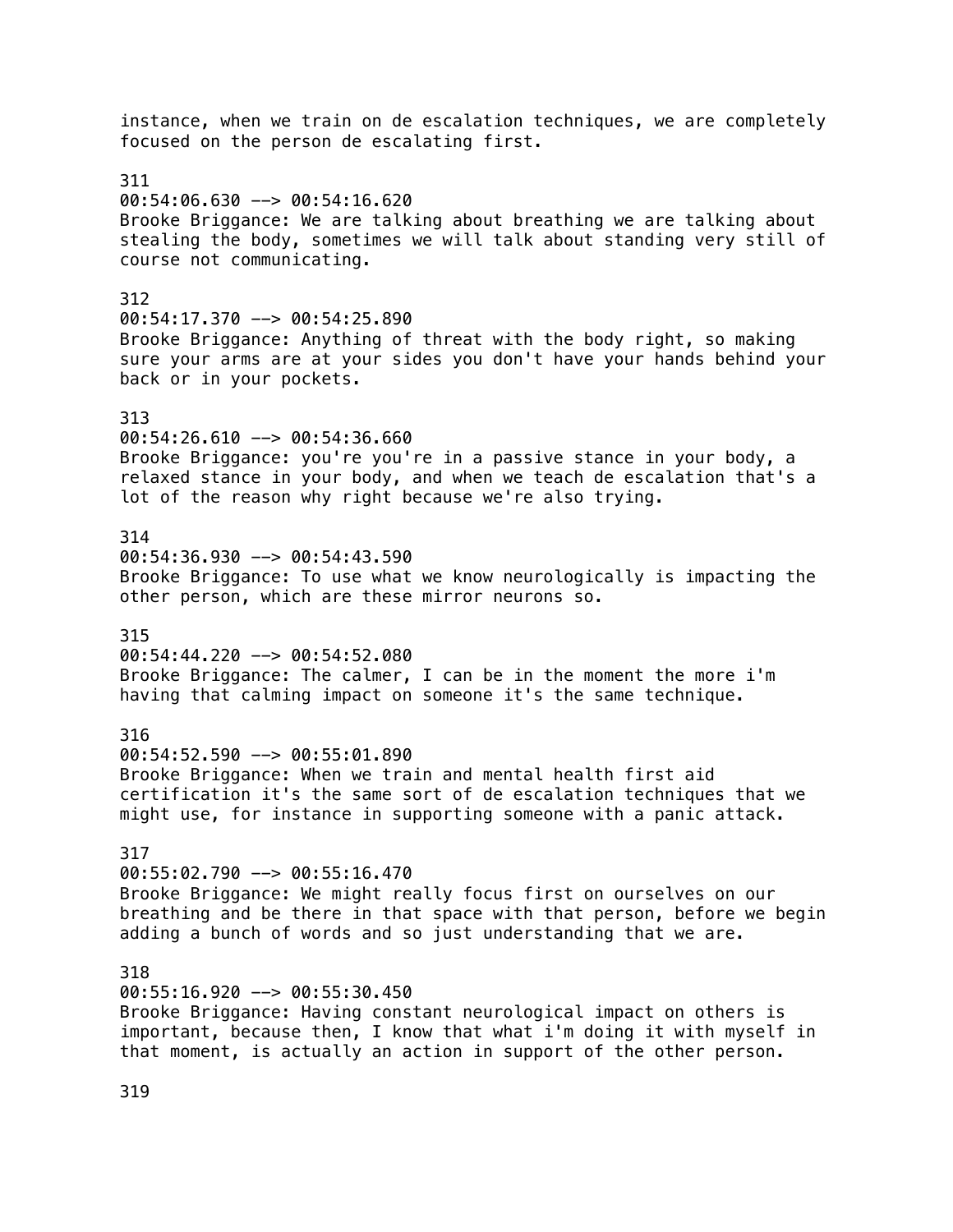00:55:30.900 --> 00:55:40.740 Brooke Briggance: Right it's not a selfish thing to focus on my breathing because I know that if I do, that I will neurologically have a positive impact on this on this situation. 320 00:55:41.490 --> 00:55:54.540 Brooke Briggance: And ultimately that's what we're talking about when we talk about co regulation when we're talking about de escalation when we're talking about supporting people either who've been activated and stress, maybe having a panic attack. 321 00:55:55.020 --> 00:56:06.510 Brooke Briggance: may even be showing aggressive behaviors, these are all different kinds of things where we essentially coach very similar techniques, because we know that we're going to have this neurological impact. 322 00:56:08.970 --> 00:56:27.600 Brooke Briggance: The you know the communication, then, that we employ matters, how we talk to somebody matters so once we have practice our breathing once we have settled ourselves once we're triggering our parasympathetic nervous system, then we go to engage. 323 00:56:28.680 --> 00:56:39.480 Brooke Briggance: Our team sort of calls it, the three c's and it's just a helpful way to encapsulate what we think is most important in the way that we communicate so caring right. 324 00:56:39.750 --> 00:56:46.410 Brooke Briggance: A lot of people will not necessarily feel comfortable saying I care about you explicitly maybe this is. 325 00:56:47.100 --> 00:56:52.320 Brooke Briggance: A professional situation or maybe it's a situation where we don't know the person very well. 326 00:56:52.680 --> 00:56:57.720 Brooke Briggance: And so that can be a little bit difficult to say I care about you might feel like crossing a boundary. 327 00:56:58.050 --> 00:57:11.250 Brooke Briggance: But we can say use other words and phrases to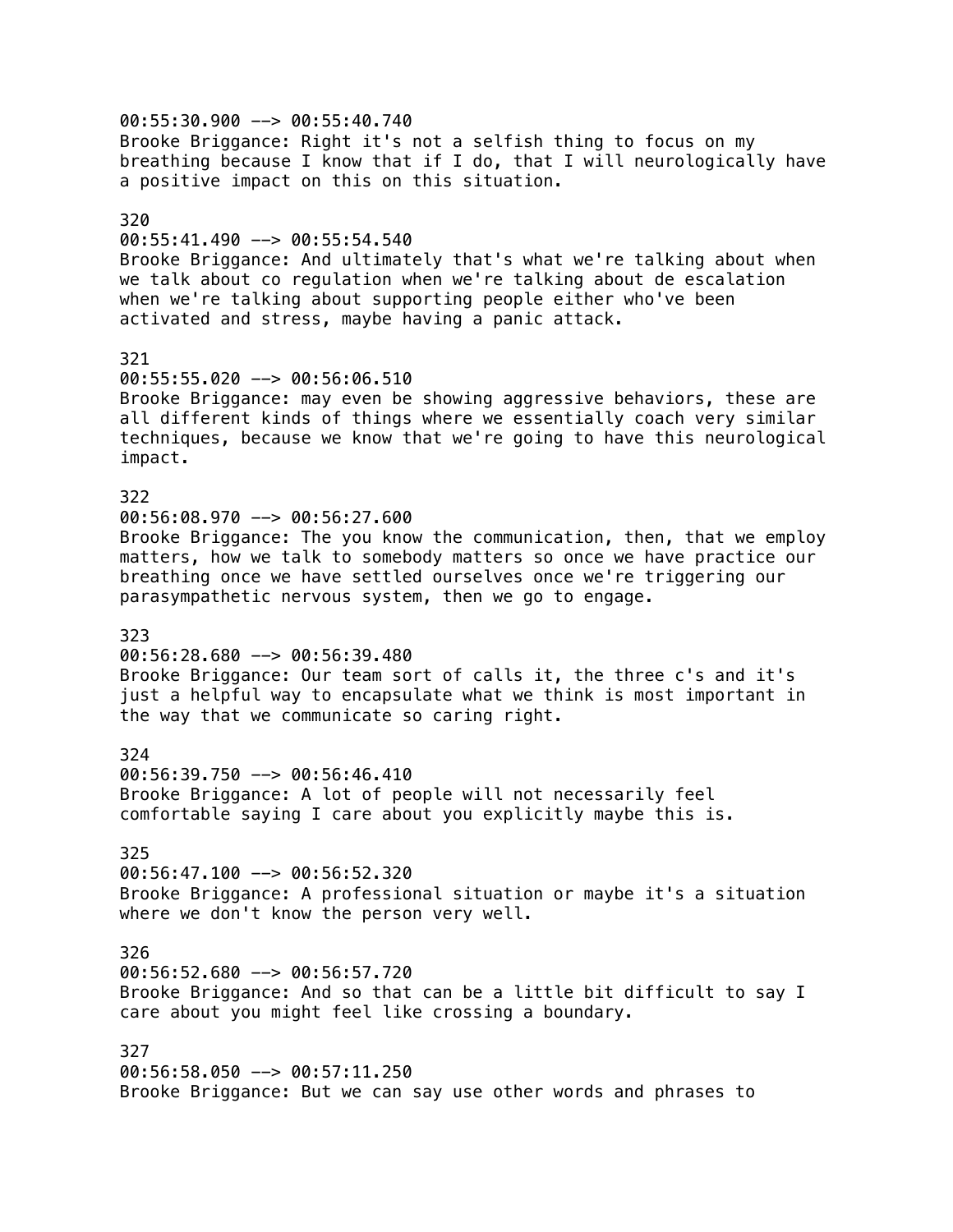communicate caring so one of the things that we talked about is I really care about what you're saying, or I really care about the situation or I really care about the story you're telling me. 328 00:57:11.790 --> 00:57:20.850 Brooke Briggance: there's lots of ways to communicate that I care about what's happening right now even saying something like I really care about what's happening right now right. 329 00:57:21.450 --> 00:57:29.490 Brooke Briggance: is a way to communicate that, without necessarily feeling as though you are crossing a boundary if that's important in your situation. 330 00:57:30.210 --> 00:57:41.280 Brooke Briggance: The other thing that we need to do when we're expressing caring is to demonstrate that we're listening and that can be difficult, you know there's a lot going on, perhaps. 331  $00:57:41.940$  -->  $00:57:48.300$ Brooke Briggance: But what we want to do is that we are, we are absolutely completely focused and with this person in the moment. 332 00:57:49.110 --> 00:57:56.760 Brooke Briggance: That we are in in and of itself by paying attention we are communicating caring if I say I care. 333 00:57:57.000 --> 00:58:07.230 Brooke Briggance: But i'm multitasking if I say I care, but i'm looking at my phone if I say I care, but i'm looking away or i'm looking stressed myself i'm not actually communicating caring. 334  $00:58:07.590$  -->  $00:58:17.580$ Brooke Briggance: So one of the ways that we need to do that is to you know we're going to be saying explicitly, but we also are going to be paying attention and listening that's really critical. 335 00:58:18.360 --> 00:58:27.210 Brooke Briggance: Then consistency, we know that for folks who have a trauma background consistency is incredibly important So how do we communicate that.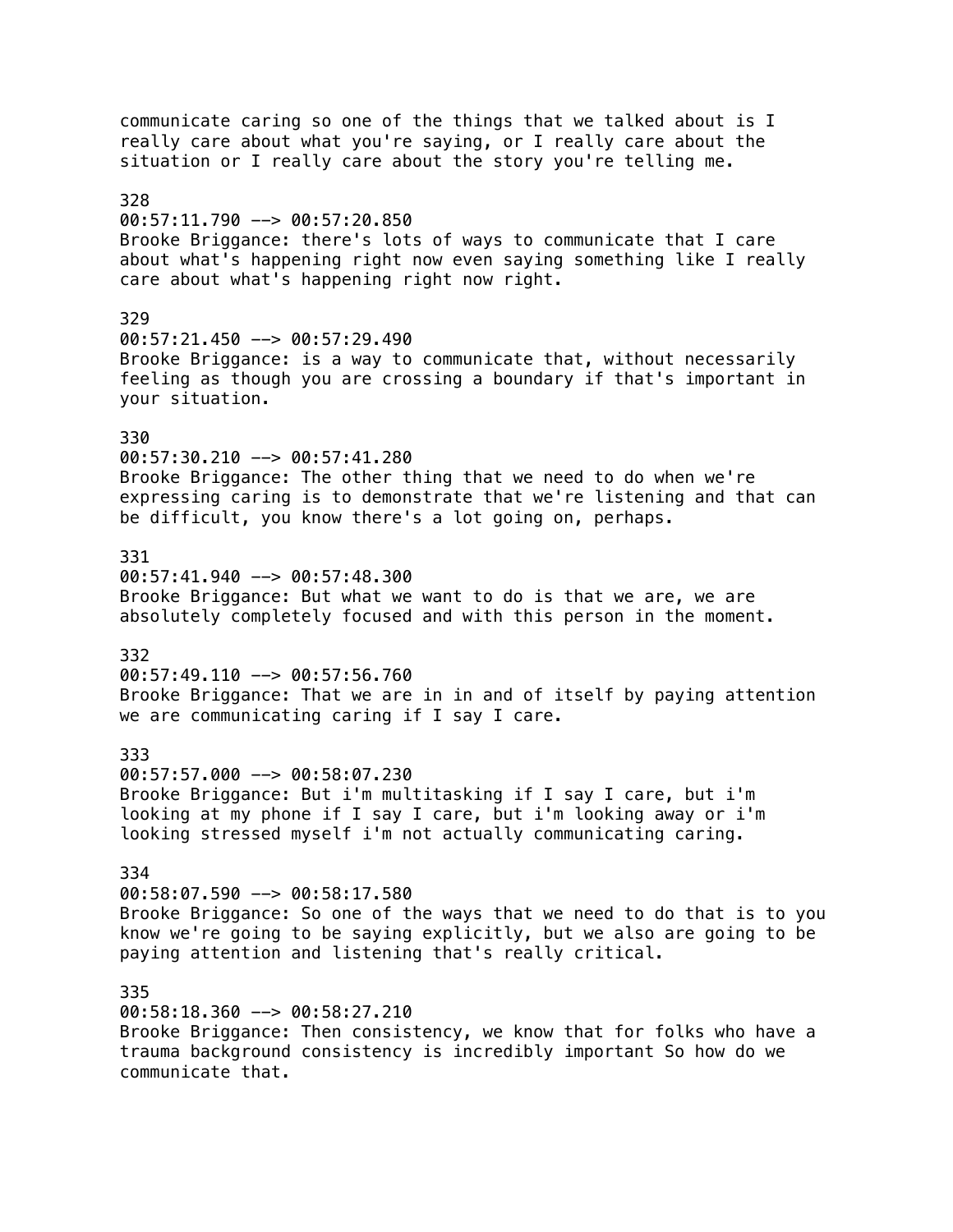336  $00:58:27.900$  -->  $00:58:39.780$ Brooke Briggance: How are we going to say to someone it's safe here and that i'm not going anywhere until the situations resolved, and you know I I say that literally. 337 00:58:40.260 --> 00:58:50.010 Brooke Briggance: Again, thinking of young people that we work with I sort of make a joke about it now i'll say you guys miss B is a mountain like she's not going anywhere. 338 00:58:50.400 --> 00:58:53.580 Brooke Briggance: i'm you know you can come back anytime in the mountains still going to be here. 339 00:58:54.060 --> 00:59:06.330 Brooke Briggance: So that idea of like i'm not going anywhere, you can poke this you know i'm still going to be here that consistency is super important for folks, particularly if they have an experience of broken trust. 340 00:59:06.930 --> 00:59:16.230 Brooke Briggance: If people have had safety taken from them if they have had situations where they felt as though they should be safe and they weren't. 341 00:59:16.980 --> 00:59:27.600 Brooke Briggance: These are all really important ways that we rebuild with people and, again, we know that protected space and protected relationships heals the brain from trauma. 342 00:59:27.870 --> 00:59:36.870 Brooke Briggance: And so, this idea of consistency i'm not going anywhere is a healing practice for another person and for Community and that you know. 343 00:59:37.290 --> 00:59:42.300 Brooke Briggance: Systems organizations can practice, the three c's equally. 344 00:59:42.870 --> 00:59:54.960 Brooke Briggance: It doesn't have to be reliant only on individual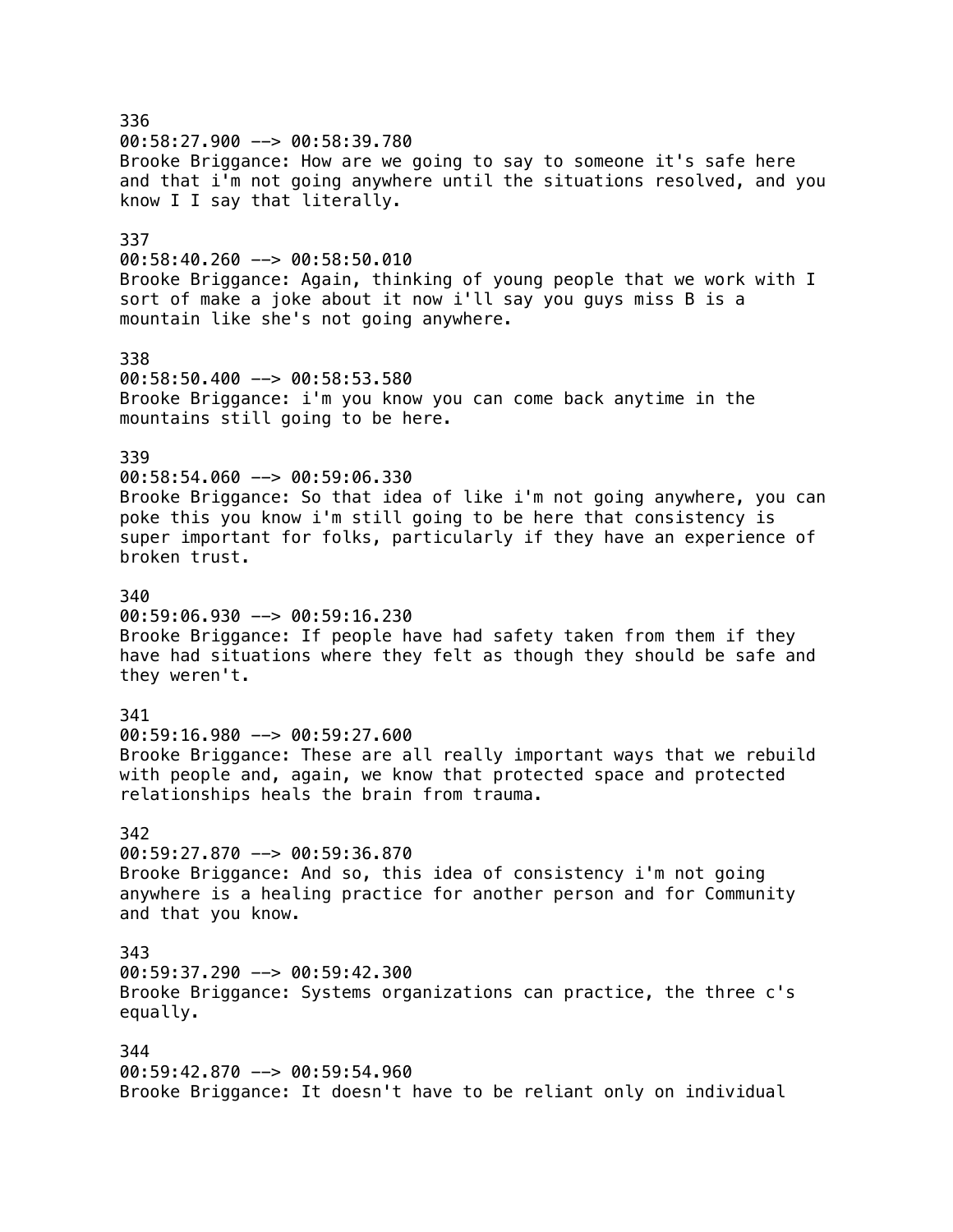interaction, but then that requires leadership within those systems to look very critically at how does our organization communicate these three c's. 345 00:59:55.710 --> 01:00:07.080 Brooke Briggance: And then curious is important because, if I want to get that rider back on the horse I might start to ask questions right, I might start to try to engage this section of the brain I might try. 346 01:00:07.620 --> 01:00:16.860 Brooke Briggance: To help that person articulate what was the core value that was stepped on in this situation, so, for example. 347 01:00:17.400 --> 01:00:22.350 Brooke Briggance: I had told you that a lot of the young people we work with one of their core values is respect. 348  $01:00:23.220$  -->  $01:00:32.670$ Brooke Briggance: And you know very typical core value, I should say, not everyone but very typical core value, and you know when we talk to them if they've been activated. 349 01:00:33.300 --> 01:00:43.200 Brooke Briggance: One of the things that we will ask very directly is where's there's something you needed that you didn't get you know, can you tell me. 350 01:00:43.890 --> 01:00:54.600 Brooke Briggance: something that happened in this interaction that made you feel unsafe, can you explain right so we're starting to ask that origin crash question what happened here. 351  $01:00:54.990$  -->  $01:01:09.300$ Brooke Briggance: And if we can help them identify and sometimes they can, and sometimes they can't it depends and that's Okay, but if we can help them understand what happened we can address that mistake that we made. 352 01:01:09.690 --> 01:01:13.860 Brooke Briggance: Right, we can address that thing that happened,

maybe the thing that we did wrong.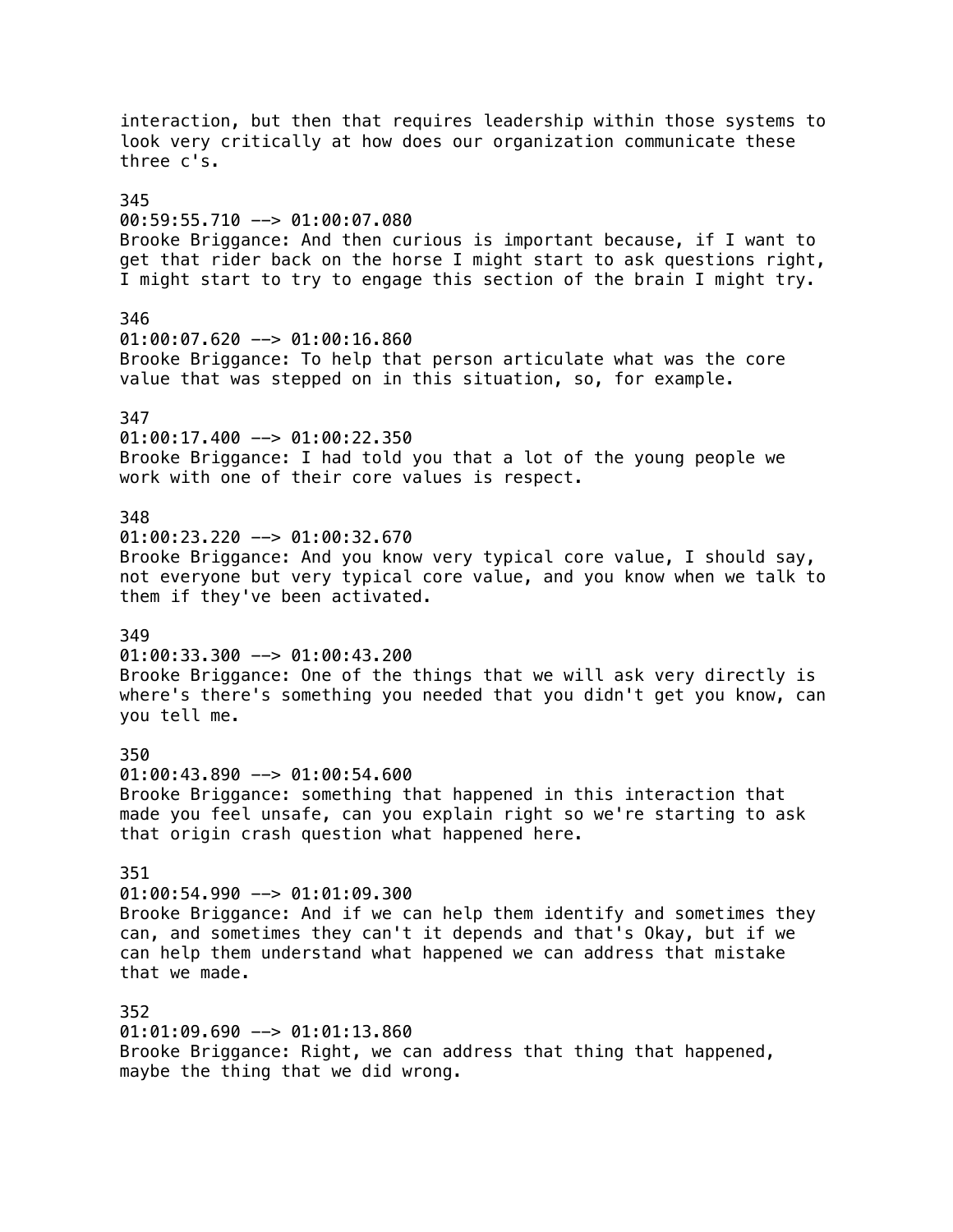353  $01:01:14.760$  -->  $01:01:23.220$ Brooke Briggance: Or the thing that got miss communicated we can acknowledge that take responsibility for it apologize, and ask for a do over. 354 01:01:23.490 --> 01:01:30.780 Brooke Briggance: And that's an incredibly important tool and building credibility is if we make a mistake, I mean none of us are perfect people. 355 01:01:31.500 --> 01:01:40.140 Brooke Briggance: i'm not a perfect person I make mistakes, all the time, the difference between you know, like people who practice trauma informed care and not. 356  $01:01:40.410$  -->  $01:01:46.950$ Brooke Briggance: Are the people who, when we make a mistake acknowledge it apologize, and ask for a do over. 357  $01:01:47.280$  -->  $01:01:58.830$ Brooke Briggance: And that's what builds the consistency that's what builds transparency that's what stays in alignment with those systems guidelines that I mentioned before things like ensuring. 358 01:01:59.580 --> 01:02:10.440 Brooke Briggance: That we are creating safe space, if you think about someone maybe it's never happened to you, but for some of you, maybe you've had someone in your past to really hurt you. 359  $01:02:10.740$  -->  $01:02:17.550$ Brooke Briggance: and never acknowledged it and didn't take responsibility for it never apologize, how do we feel about them. 360  $01:02:18.210$  -->  $01:02:29.760$ Brooke Briggance: Is that the person that we go to them and ask for help, or is that the person that we go to, and you know tell her big secret to is that the person we feel like we can be protected, with no not usually. 361  $01:02:30.600$  -->  $01:02:42.000$ Brooke Briggance: And that's because we don't expect people to be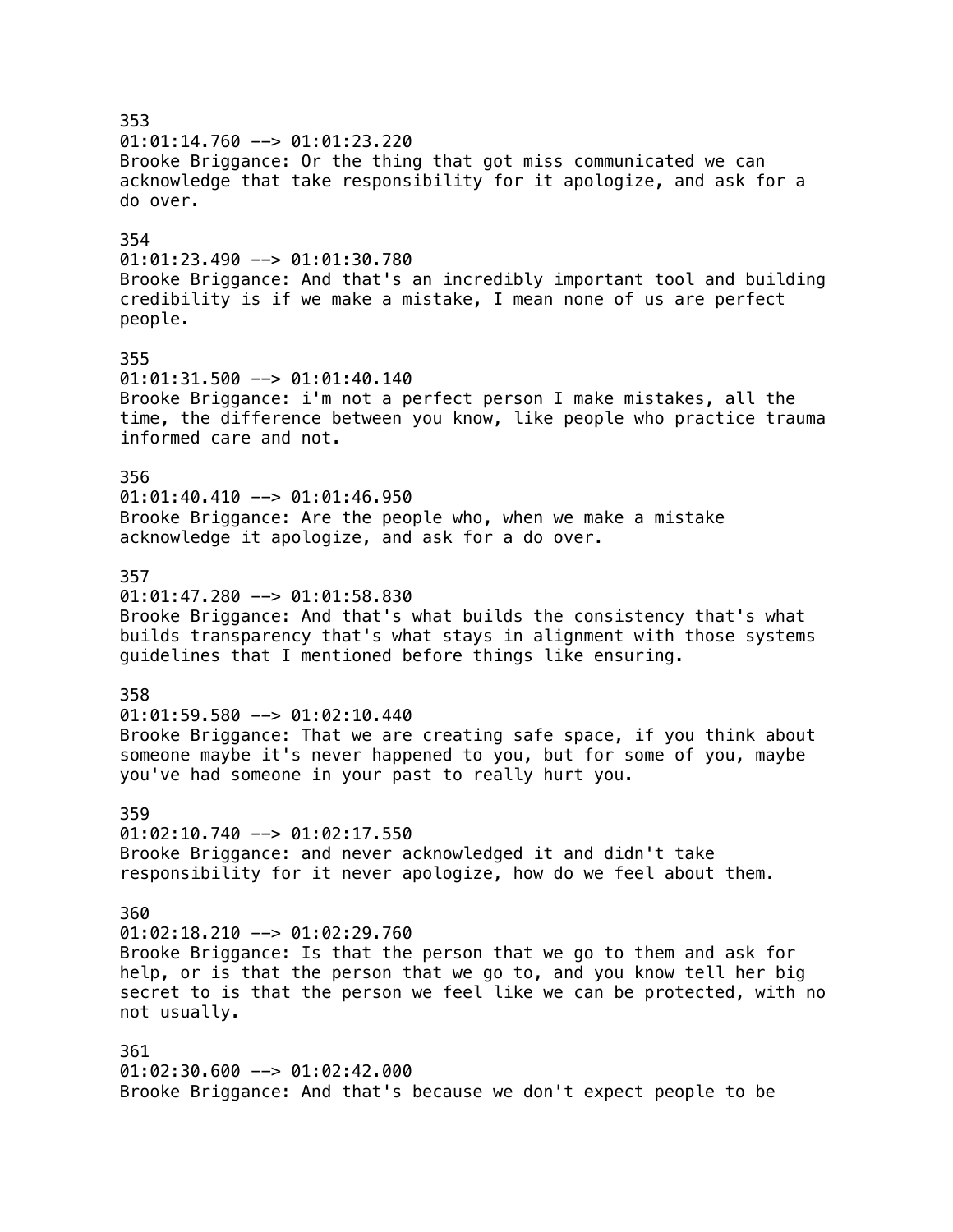perfect, we expect knowledge apology and let's try better and so that consistency and transparency is incredibly important. 362  $01:02:42.360$  -->  $01:02:48.450$ Brooke Briggance: These three c's are just a helpful way to reframe it in the moment and to help our keep ourselves on track. 363  $01:02:49.140$  -->  $01:02:58.020$ Brooke Briggance: The way that I do that just as a you know, a practice for myself as a reminder, if I feel as though i've made an error. 364 01:02:58.530 --> 01:03:06.600 Brooke Briggance: And I need to acknowledge that I acknowledge it I apologize, and then I say what I really want to say is. 365  $01:03:06.990$  -->  $01:03:14.460$ Brooke Briggance: And if I start a sentence with what I really want to say is chances are i'm coming right back to these three c's. 366  $01:03:14.760$  -->  $01:03:25.080$ Brooke Briggance: Because I really do care about the situation, I really do want to be consistent and i'm going to start asking questions of the person to see if we can find out what happened here. 367  $01:03:25.470$  -->  $01:03:29.340$ Brooke Briggance: And so what I really want to say is is just a nice. 368 01:03:30.060 --> 01:03:40.230 Brooke Briggance: You know phrase that I have in my back pocket to keep me grounded in the moment when i'm working to co regulate because maybe i'm the one who activated that stress response. 369  $01:03:40.560$  -->  $01:03:58.560$ Brooke Briggance: Maybe i'm the one who made the mistake, and now I need to get back to being able to speak to that rider how am I going to do that, I call myself down i'm asking what happened, I come back to these three c's what I really want to say is helps me get there. 370 01:04:01.710 --> 01:04:15.030 Brooke Briggance: When we think about then remember my little four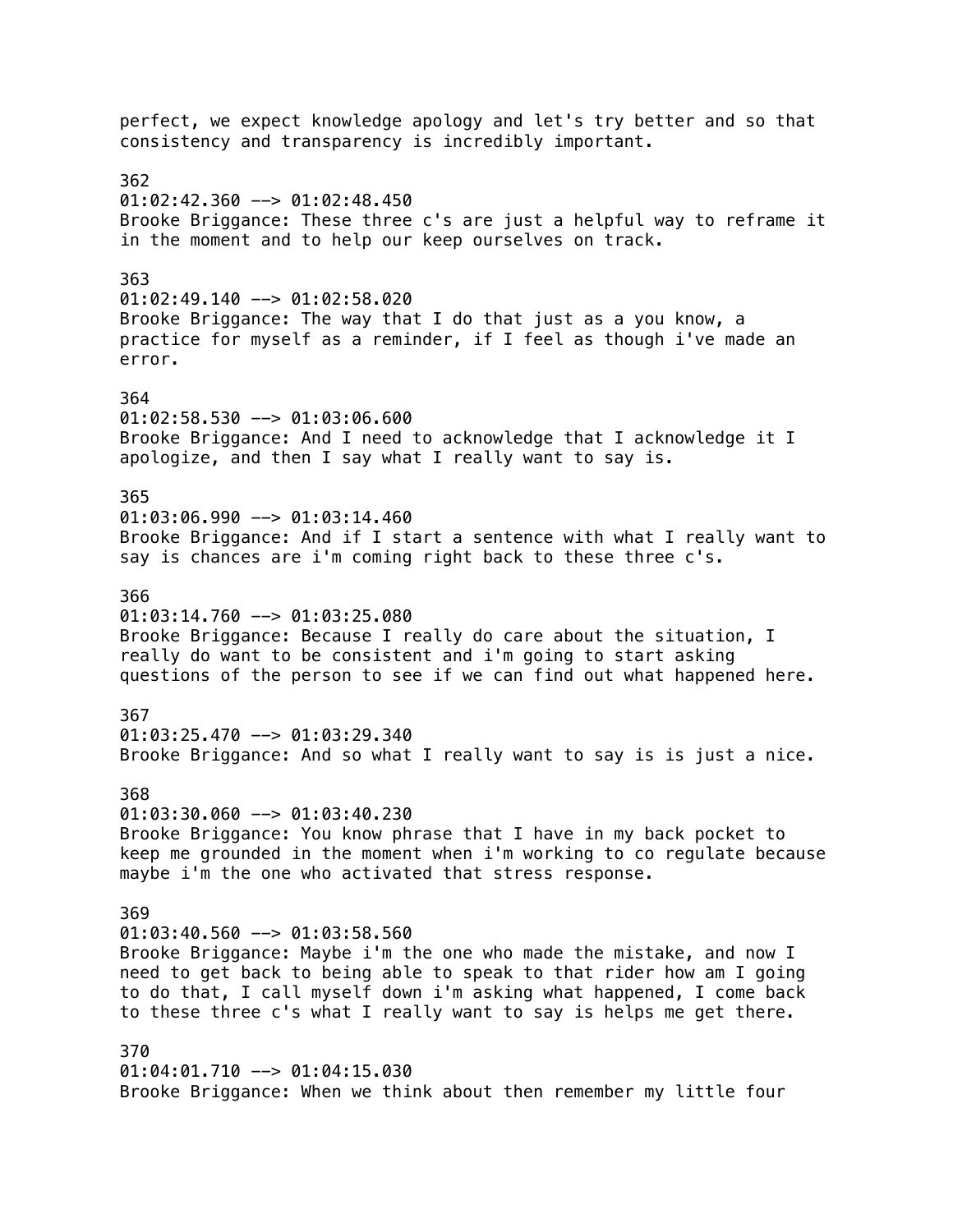steps what we think about, then, is removing toxins right So what are the, what are the toxins that can be removed and really you know that's a. 371  $01:04:15.570$  -->  $01:04:25.980$ Brooke Briggance: that's maybe a loaded word for folks what i'm trying to say is, what are the things that are activated in our you know in this system. 372 01:04:26.700 --> 01:04:36.660 Brooke Briggance: And can we take some of them away some of them we can't right maybe there are certain policies or procedures that our Organization has that we're not able to take away. 373 01:04:37.560 --> 01:04:44.700 Brooke Briggance: You know, maybe there are certain situations as charmaine pointed out earlier right like there are certain situations that people can't get out of. 374  $01:04:45.450$  -->  $01:04:56.580$ Brooke Briggance: And they're very often are things that are toxic to us are that are activated it, you know and triggering that stress response that we can get away from. 375 01:04:56.850 --> 01:05:06.210 Brooke Briggance: And so, identifying what those are within the organization in our interpersonal communication and for ourselves is super important. 376 01:05:06.450 --> 01:05:11.940 Brooke Briggance: For any kind of toxic stress management, what we want to make sure that we're doing is taking a critical look. 377 01:05:12.300 --> 01:05:19.770 Brooke Briggance: At the things that are adding cortisol I mean this is pretty simple it's math and a lot of ways right like I can you know. 378 01:05:20.370 --> 01:05:25.500 Brooke Briggance: let's imagine my you know my home was full of dark thick black smoke.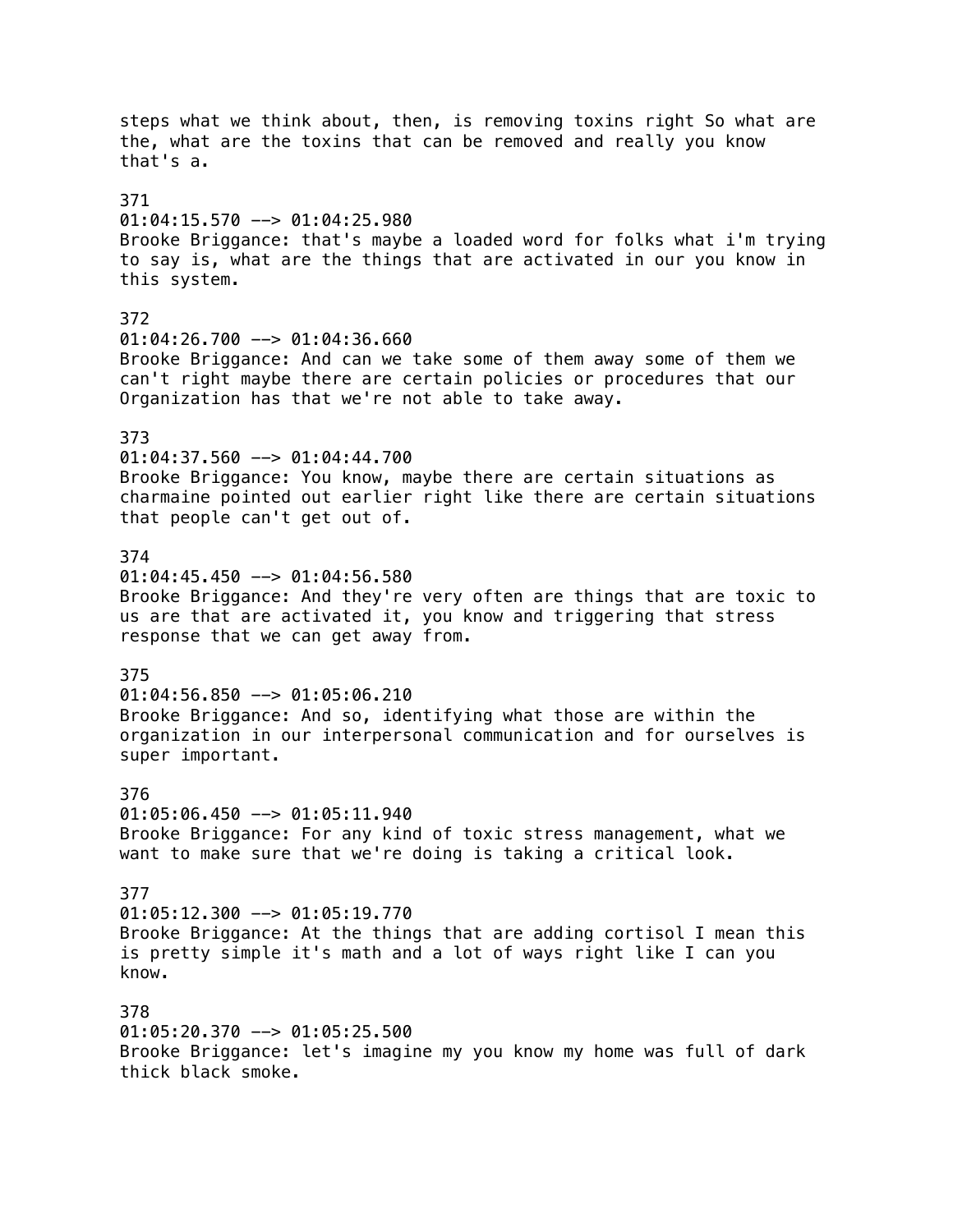379  $01:05:25.800$  -->  $01:05:32.850$ Brooke Briggance: it's not going to help to stick me in a bubble bath and call it self care if i'm coughing and coughing and coughing because I have all this smoke right. 380  $01:05:33.120$  -->  $01:05:41.670$ Brooke Briggance: And so, one of the things that we want to do is say okay like what are the things that we can change, what are the things that we can get rid of. 381 01:05:42.030 --> 01:05:54.120 Brooke Briggance: And this is a really hard discussion this can be really, really serious discussion because for many people with individual trauma backgrounds that might be a conversation about can I engage in this relationship safely. 382  $01:05:54.990$  -->  $01:06:03.630$ Brooke Briggance: Can I you know, this might be a question of like you know if I have a trauma background and i'm working in a dysfunctional environment is. 383  $01:06:04.140$  -->  $01:06:15.750$ Brooke Briggance: How much of a health impact, am I willing to take for that job right, I mean there's a lot of very hard conversations hidden in this slide because you know in some of it can be very simple it's a spectrum. 384  $01:06:16.650$  -->  $01:06:21.510$ Brooke Briggance: You know, for instance, for some of us, maybe it's like you know what I don't need to be on social media right now. 385  $01:06:22.140$  -->  $01:06:26.640$ Brooke Briggance: This is this is adding to my cortisol levels, this is adding to my toxic stress. 386  $01:06:26.910$  -->  $01:06:39.150$ Brooke Briggance: i've got enough going on i'm not going to engage with that dialogue happening on Facebook, or that conversation happening on you know instagram or whatever it's just I don't need the extra cortisol.

387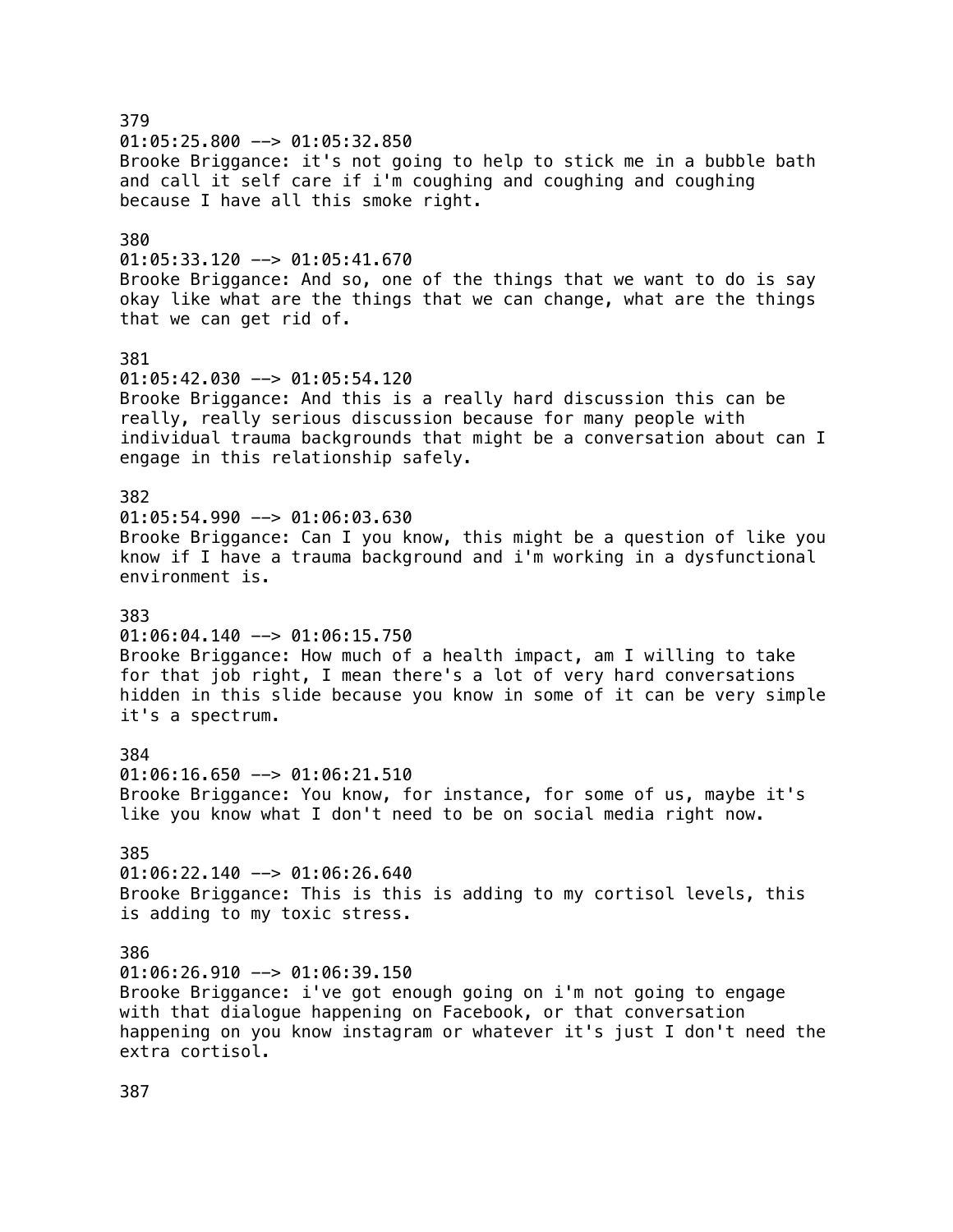$01:06:39.420$  -->  $01:06:47.430$ Brooke Briggance: Right, so it could be something fairly simple like that, and it doesn't have to be a permanent position if you're going through a tough time. 388  $01:06:48.000$  -->  $01:06:55.860$ Brooke Briggance: If you feel like you're managing a lot of toxic stress critically look at some of those things and say, maybe I can just take a break right. 389 01:06:56.310 --> 01:07:03.180 Brooke Briggance: i've had lots and lots of people in my workshops talking about taking a break from media right now. 390 01:07:03.570 --> 01:07:14.460 Brooke Briggance: turning off screens when possible just being sort of inundated with that and feeling the stress of that other people will feel more stress if they're not engaged and looking at that stuff so. 391  $01:07:14.760$  -->  $01:07:28.200$ Brooke Briggance: You know, it really is, depending on the person that each one of us has a role to play and for organizations, this can this can be the sort of reckoning within an organization right because, as we all know. 392  $01:07:29.040$  -->  $01:07:40.440$ Brooke Briggance: You know, not only are oftentimes organizations not trauma informed transformative and healing but they actually are really traumatizing or traumatizing themselves and so. 393  $01:07:41.160$  -->  $01:07:49.950$ Brooke Briggance: These can be very, very difficult conversations and they're critical conversations, because you can try to add in all the protective factors you want. 394  $01:07:50.220$  -->  $01:07:59.550$ Brooke Briggance: But if that stress responses consistently getting activated because there are you know triggers all around that's going to be really, really difficult to mitigate. 395 01:07:59.850 --> 01:08:10.200 Brooke Briggance: Right you can't just add in protective factors and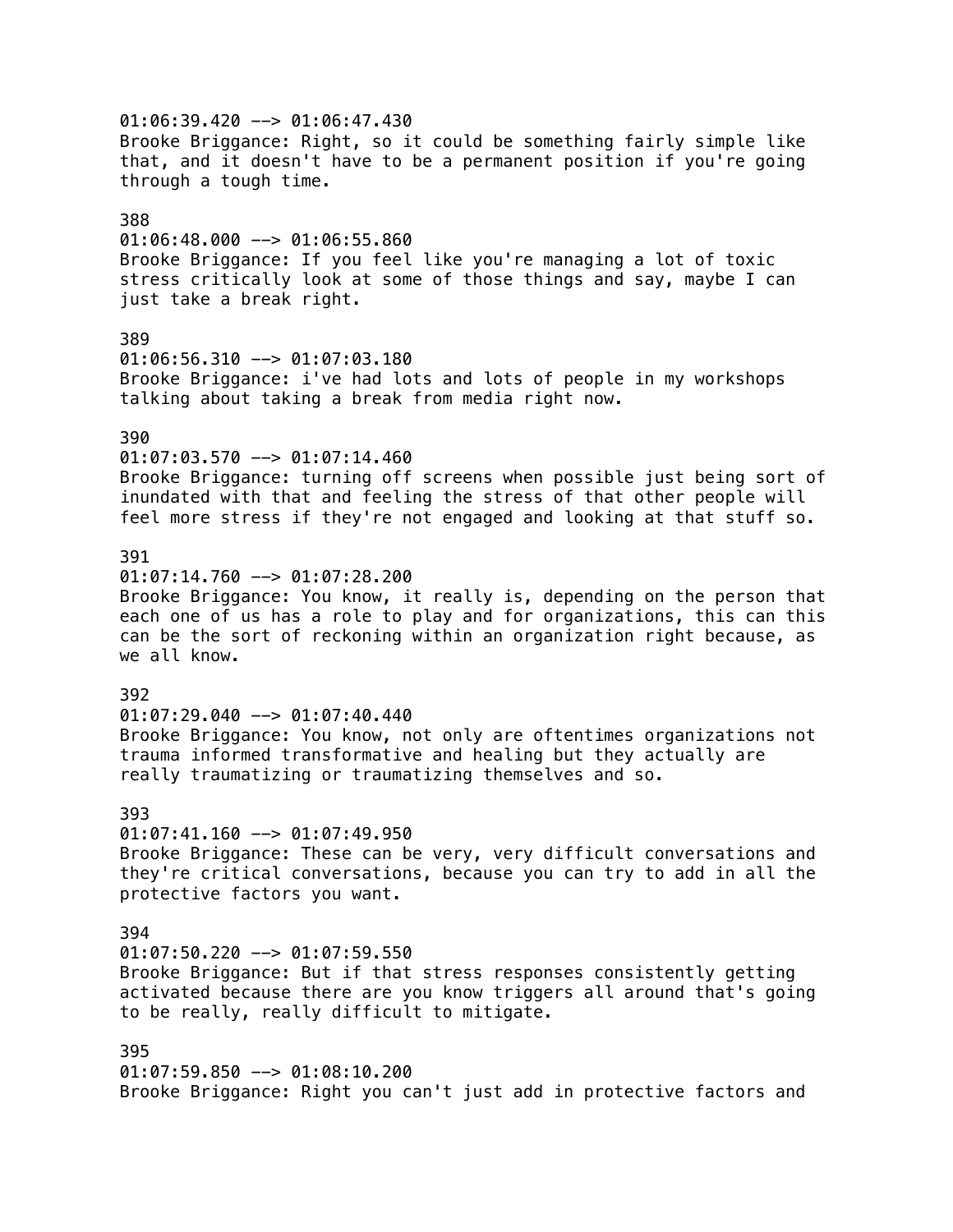expect it to work, so I you know this exercise is incredibly important for asking ourselves critically for for us. 396 01:08:10.590 --> 01:08:16.080 Brooke Briggance: What can I remove, what can I remove and if you can't remove it what's the plan for dealing with it. 397  $01:08:16.860$  -->  $01:08:23.280$ Brooke Briggance: Right so maybe there's a relationship and you can't get rid of that relationship, but then what's my plan of engagement. 398  $01:08:23.610$  -->  $01:08:34.650$ Brooke Briggance: With that relationship that is going to reduce stress that is going to maybe you know I make that phone call i'm going to engage in that you know conversation with that friend or whatever. 399  $01:08:34.860$  -->  $01:08:46.440$ Brooke Briggance: I don't want to you know not have that person in my life but i'm going to practice self care before i'm going to practice self care after that's part of my engagement strategy for that relationship. 400  $01:08:46.860$  -->  $01:08:53.250$ Brooke Briggance: Right, but this, this is an important slide it's deceptively simple, but it has a lot of complicated conversations in it. 401  $01:08:55.170$  -->  $01:09:11.610$ Brooke Briggance: And then we think of protective factors right if we're removing the things that we know are not good for us, then we can start to add in some of the things that we know are going to remind the brain of protected space and protected relationships. 402  $01:09:12.540$  -->  $01:09:19.710$ Brooke Briggance: And you know I immediately go to smell just because we know that smell is so deeply rooted in memory. 403 01:09:20.700 --> 01:09:30.420 Brooke Briggance: And you know, an example of this is, you know a lot of us may not have access to our protected spaces and protected

relationships right now.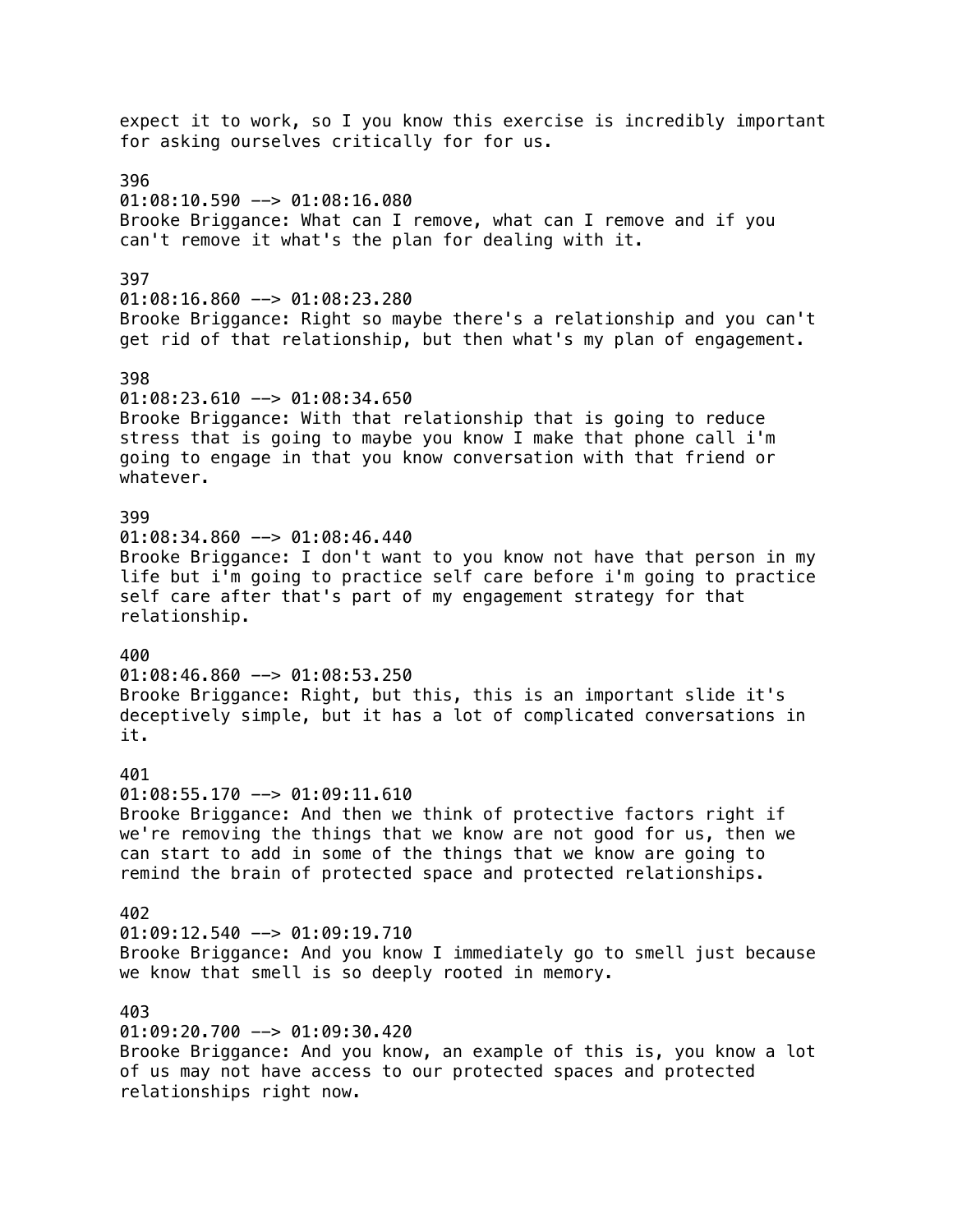# 404 01:09:31.380 --> 01:09:45.210 Brooke Briggance: Sometimes they're in our past and we just don't have access to them any longer, sometimes you know I mean obviously we've been separated from a lot of our protected people protected spaces, recently, or maybe we've never had that experience right. 405  $01:09:45.630$  -->  $01:09:59.250$ Brooke Briggance: Maybe we we can't name a protected person, so what I want, though, is for us to think about the senses, in particular, and I always gravitate towards smell like I said just because it's more deeply rooted in memory, but. 406 01:09:59.850 --> 01:10:10.290 Brooke Briggance: Any any senses will do an example of this is for me personally, my grandma June is one of my protected people. 407  $01:10:11.040$  -->  $01:10:19.830$ Brooke Briggance: I you know she I always felt safe with her, I felt safe in her home, it was really important to me and childhood, because there was a lot of stuff going in. 408  $01:10:20.550$  -->  $01:10:28.980$ Brooke Briggance: At my you know my family home, and so, when I was with grandma June, I felt 100% safe it definitely was a protected space for me. 409  $01:10:29.490$  -->  $01:10:48.360$ Brooke Briggance: My grandma June was fairly vain about her skin and she liked really soft skin and so she had these bottles of Germans lotion all around the House if any of you know that smell it I don't even know how to describe it, I think it's maybe got almonds or cherries, or something in it. 410  $01:10:49.410$  -->  $01:11:03.930$ Brooke Briggance: And you know it's kind of a it's just a grandma smell, and she had a big bottle by the kitchen saying, she had a big bottle in the bathroom she had a bottle out by the back doors for when she came in from gardening. 411 01:11:04.470 --> 01:11:11.100 Brooke Briggance: And you know that smell of that jurgen solution is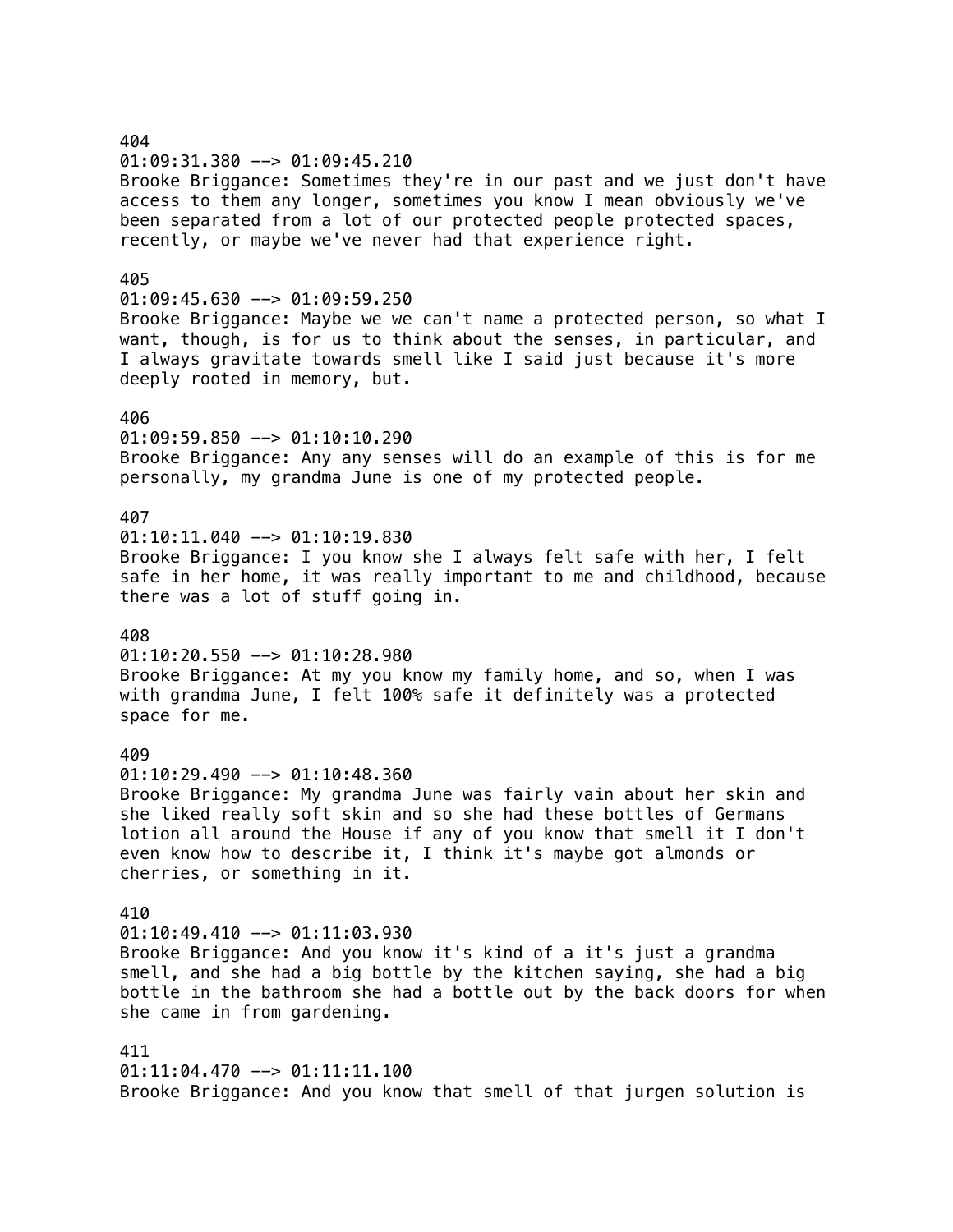just like grandma June right yes def here. 412  $01:11:11.670$  -->  $01:11:25.080$ Brooke Briggance: In park Okay, whatever it is it's like a magical potion I don't know it's like a gram of thing I don't know but grandma June Germans lotion and you know, one of the things that I did when we. 413 01:11:25.620 --> 01:11:31.890 Brooke Briggance: You know we're all rushing to the store to try to get rice and toilet paper and all that I thought. 414 01:11:32.460 --> 01:11:38.820 Brooke Briggance: You know gosh i'm going to really need some protective factors here this looks pretty stressful and I bought. 415  $01:11:39.300$  -->  $01:11:50.370$ Brooke Briggance: three big things jerkens lotion i'm not too proud to admit it, and every day i've got one by my kitchen, I have one in the bathroom and every day. 416  $01:11:50.670$  -->  $01:11:56.340$ Brooke Briggance: You know if i'm going to use lotion I use a little bit of that jurgen solution, and the reason it matters. 417  $01:11:56.580$  -->  $01:12:07.800$ Brooke Briggance: Is because, when my brain smells that now that's individual right like that's, this is why self care can't be something you see on instagram you can't follow an influencer and have it work it's got to be your own thing. 418  $01:12:08.040$  -->  $01:12:15.150$ Brooke Briggance: and part of that is because this is my protected person So when I smell that my brain says grandma June. 419  $01:12:15.960$  -->  $01:12:27.960$ Brooke Briggance: Gramma Gramma June right so i'm not smelling almonds and cherries i'm not smelling some somebody else's protected thing i'm smelling mine in my brain says Gramma June. 420 01:12:28.410 --> 01:12:35.730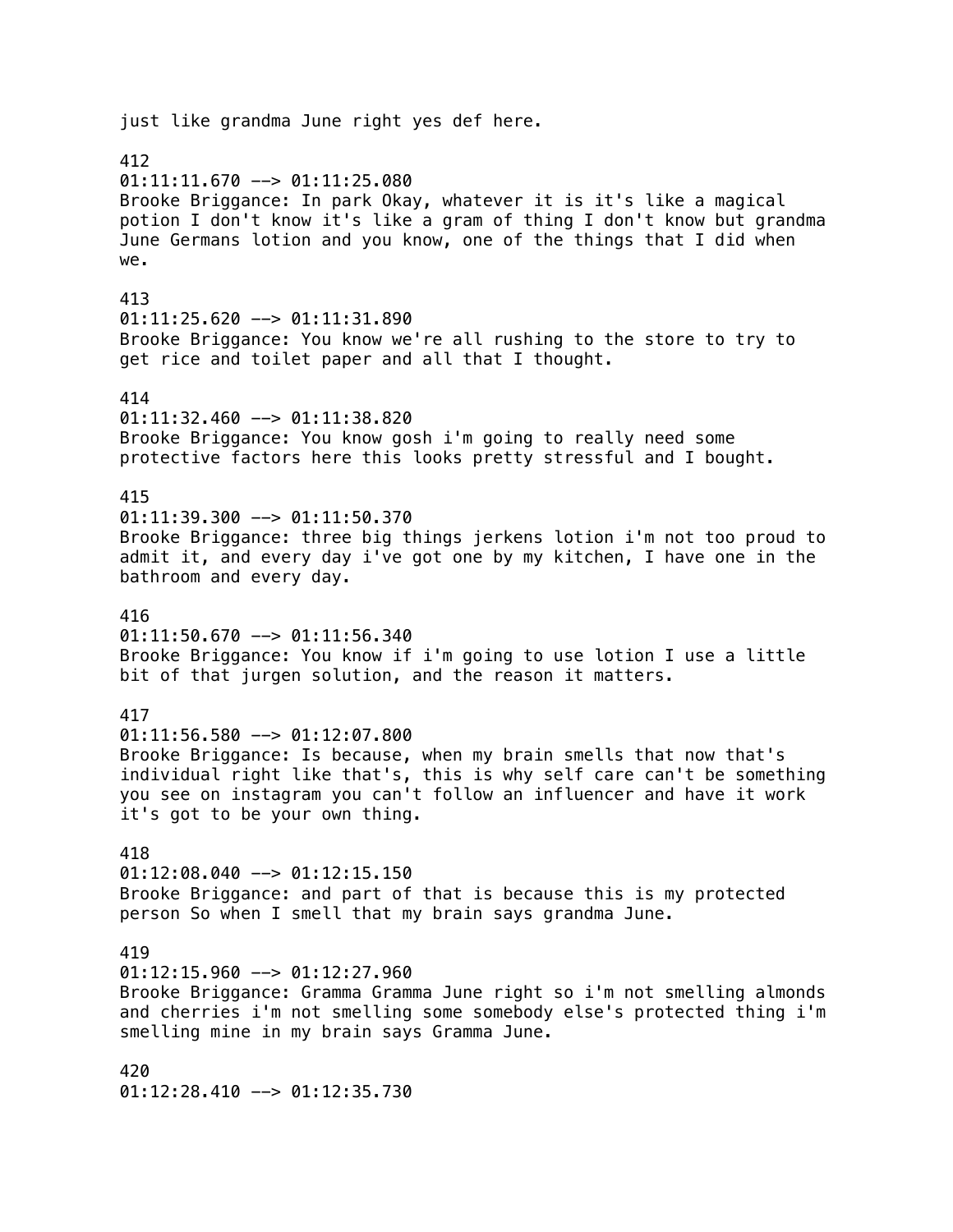Brooke Briggance: And that's incredibly powerful so you know these sort of adding protective factors in doesn't need to be expensive. 421  $01:12:36.000$  -->  $01:12:44.040$ Brooke Briggance: It doesn't need to be fancy, but it does need to be rooted in for that individual what is protection for them. 422  $01:12:44.400$  -->  $01:12:56.430$ Brooke Briggance: What are those protected spaces protected people for them, and that really does have power, so this isn't something that can be prescriptive, this is something that has to be coming from the individual. 423  $01:12:57.060$  -->  $01:13:08.190$ Brooke Briggance: For ourselves for people, we support and organizations do what you know, one of the questions that we do have to ask ourselves is how are the people. 424  $01:13:08.640$  -->  $01:13:16.800$ Brooke Briggance: coming into this organization experiencing this space and understanding it as protective, this is why things like. 425  $01:13:17.580$  -->  $01:13:24.780$ Brooke Briggance: You know, when we think of diversity equity inclusion belonging efforts, a lot of that conversation goes to space. 426  $01:13:25.110$  -->  $01:13:40.020$ Brooke Briggance: Is their art and representation in this waiting room do I feel welcome here is someone thinking of my needs in this space, I mean this is what we're talking about those spaces can become protective so a teacher in a classroom. 427  $01:13:40.680$  -->  $01:13:44.070$ Brooke Briggance: Right, what does this classroom look like what does it smell like. 428  $01:13:44.850$  -->  $01:13:56.370$ Brooke Briggance: is its celebrating curiosity, is it accepting and inclusive, these are all things that we think of when we create space, and so a lot of times when we're working with.

429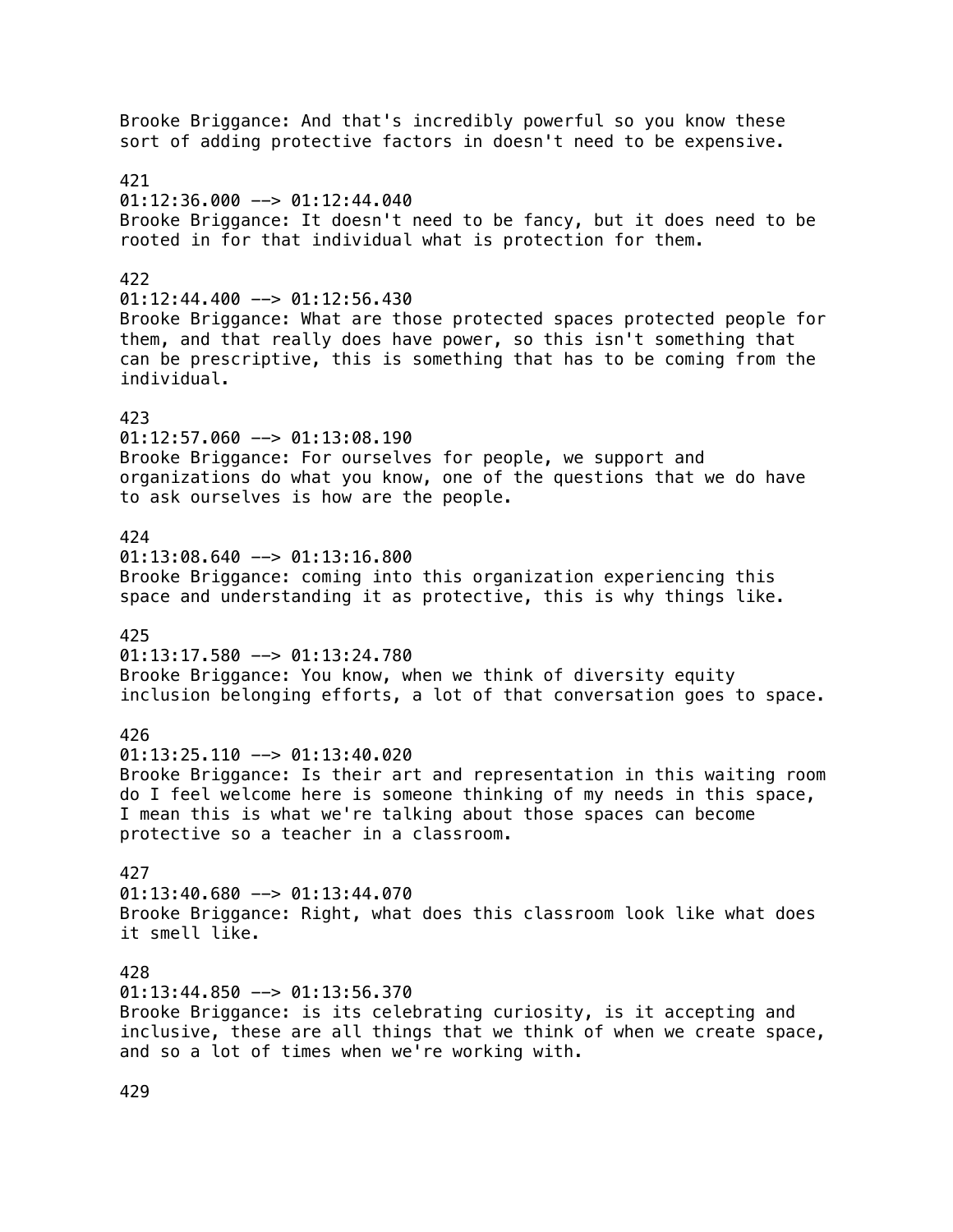$01:13:56.970$  -->  $01:14:08.190$ Brooke Briggance: You know other different types of organizations or professionals, we will speak to what is the experience of someone walking into your space, and how does it communicate protection. 430  $01:14:08.910$  -->  $01:14:27.510$ Brooke Briggance: Right, how does it communicate belonging, how does it communicate safety and some of that is in the senses, you know, do I hear things that are pleasant do I see things that are pleasant, etc, and so it, this is an individual thing, but it also can be in our organization. 431  $01:14:29.160$  -->  $01:14:31.710$ Brooke Briggance: Oh i've got an old spice in the room. 432 01:14:32.970 --> 01:14:43.710 Brooke Briggance: Thank you, yes, it can be anything I don't know what it is for you know, but if I smell old old spice right like what I smell is my junior high boyfriend Jesse Garza. 433  $01:14:44.250$  -->  $01:14:49.740$ Brooke Briggance: So, like that's what I smell that he's not one of my protected people because he ended up. 434  $01:14:50.190$  -->  $01:15:01.500$ Brooke Briggance: Like liking my best friend Wendy and so he's not one of my so I can't smell old spice i'll be activated but for you, it works right maybe Germans wouldn't work for you, but old spice does. 435  $01:15:01.890$  -->  $01:15:10.620$ Brooke Briggance: that's why I can't stand it when self care plans get prescriptive like oh just do this just do that you should do this, this is what self care looks like. 436  $01:15:10.950$  -->  $01:15:20.400$ Brooke Briggance: None of that is going to work because it's not based in my own neuroscience so like I you know I don't want to watch an influencer tell me what's healthcare is going to look like. 437  $01:15:21.210$  -->  $01:15:28.620$ Brooke Briggance: I need to find out what that is for myself and create a plan for it and yeah great coffee and old books I love that.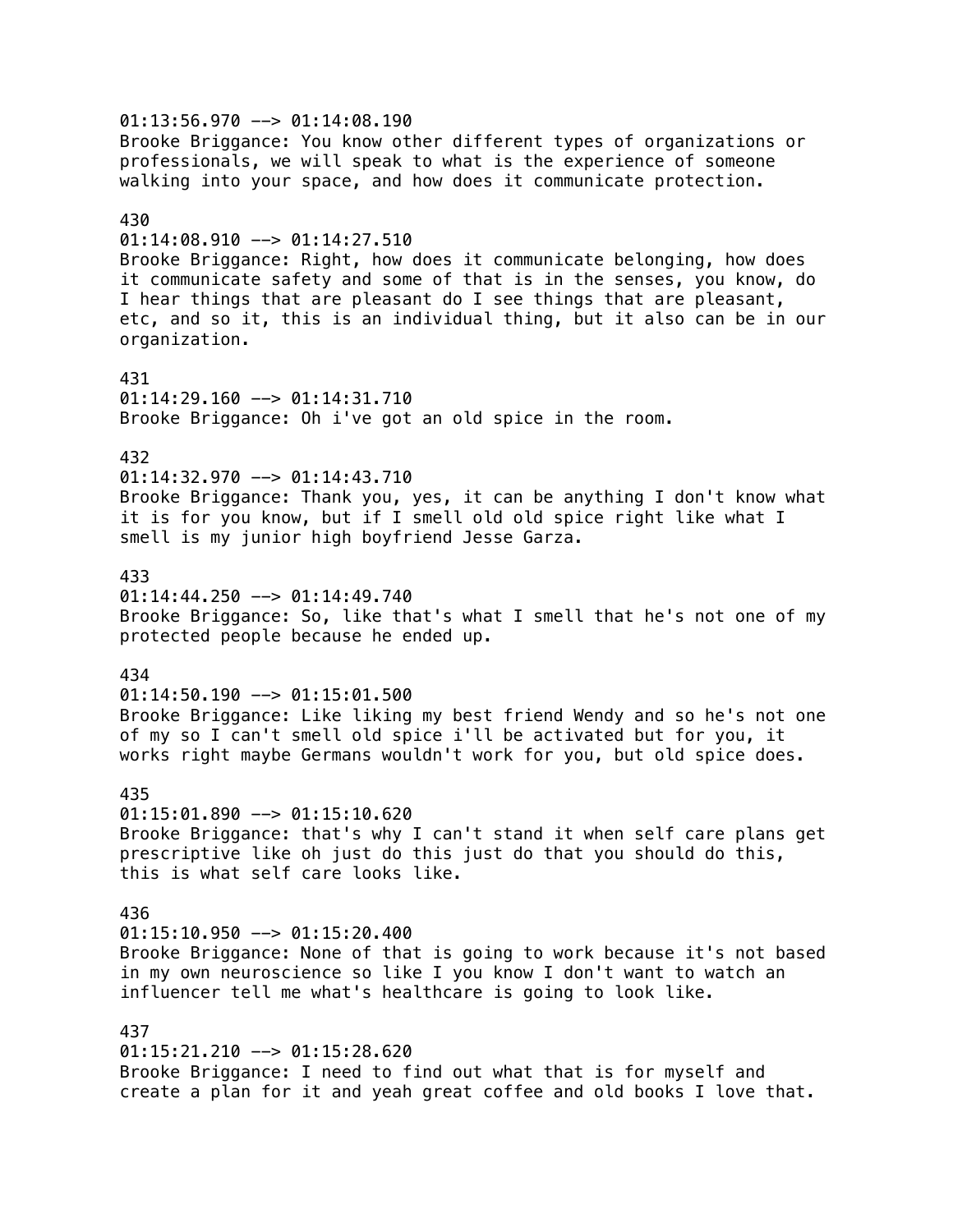438 01:15:29.370 --> 01:15:37.680 Brooke Briggance: That sounds amazing so I you know, and I don't have necessarily like images of coffee and books in my protected space. 439  $01:15:37.890$  -->  $01:15:48.150$ Brooke Briggance: I have, Germans and the smell of tomatoes, because grandma June loved vegetables, and so I remember she we used to pick them from the garden so like whenever I smelled tomato and it's like fresh off the vine. 440  $01:15:48.420$  -->  $01:15:54.390$ Brooke Briggance: i'm like back there right coffee and old books that's yours that's awesome that's part of then how you manage your. 441 01:15:54.630 --> 01:16:05.010 Brooke Briggance: Your toxic stress by adding some of those protective factors and after you've had that critical conversation with yourself about removing some of this stuff that's activating you. 442  $01:16:06.960$  -->  $01:16:11.340$ Brooke Briggance: And this is a you know so important these things don't have to be big. 443 01:16:12.030 --> 01:16:30.060 Brooke Briggance: You know the brain does not like uncertainty and holy moly like what are we dealing with this year, except tons and tons of uncertainty and you know it just felt like you know I think a lot of people that i've been working with you know also sort of said. 444  $01:16:31.110$  -->  $01:16:37.650$ Brooke Briggance: Oh, we just felt like if we could just get through 2020 then by the time we got to 2021 it would be okay right and how did. 445  $01:16:38.430$  -->  $01:16:44.010$ Brooke Briggance: Start Oh, the bunch of white supremacists storming, the capital of the United States right like it just. 446 01:16:44.280 --> 01:16:54.510 Brooke Briggance: It felt like uncle right and it's been it feels just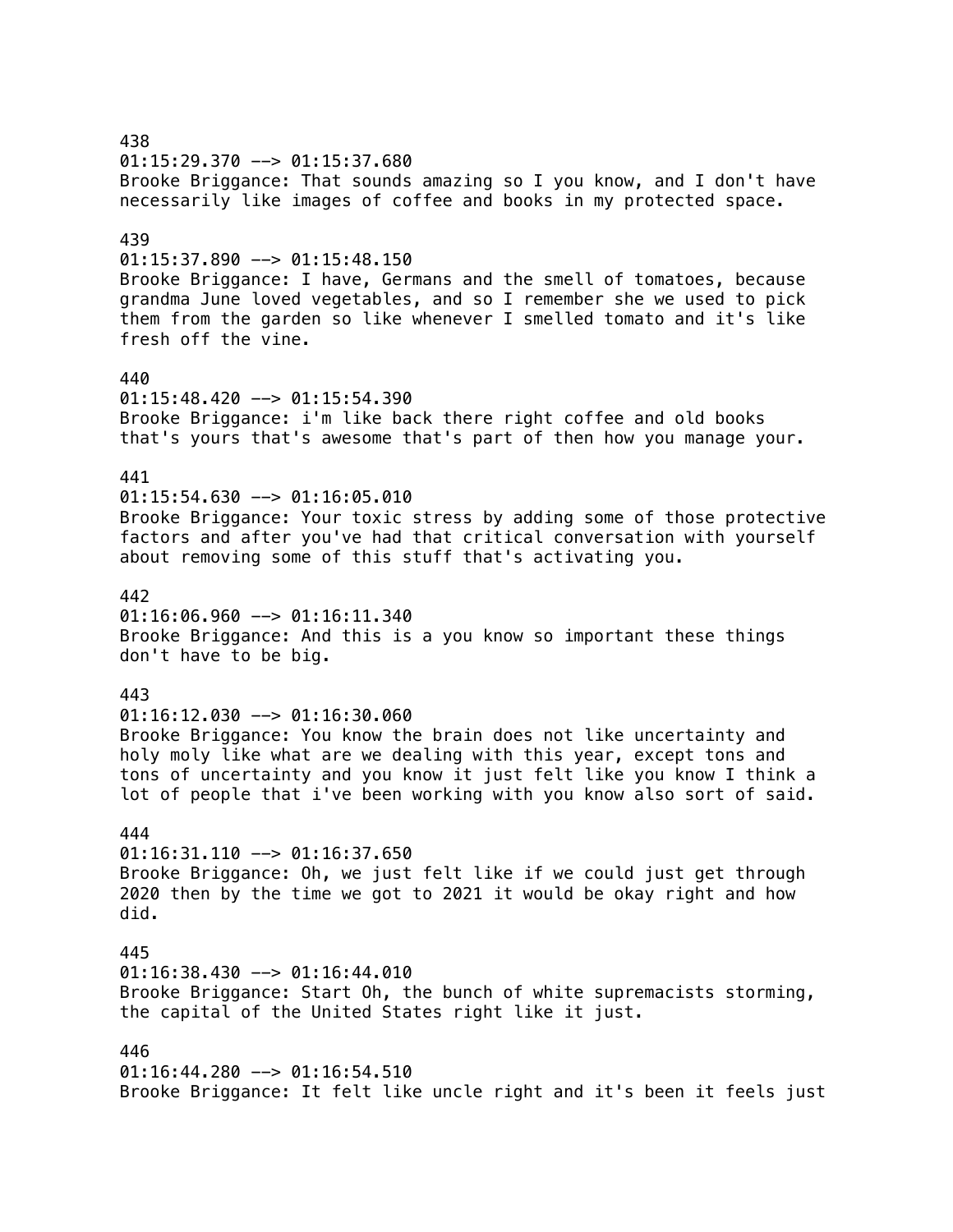so uncertain and there's so many different things at play and the brain doesn't like that. 447  $01:16:54.900$  -->  $01:17:05.250$ Brooke Briggance: The way that I think about, that is, if I am in a forest and people who live in the forest have told me brooke in this forest. 448 01:17:05.580 --> 01:17:13.110 Brooke Briggance: There are all sorts of brick eating tigers here, and you should just be really careful here's your path you got to get to the other side of this forest. 449 01:17:13.530 --> 01:17:20.940 Brooke Briggance: And I am walking through that forest knowing now that there are brook eating tigers in the forest. 450  $01:17:21.330$  -->  $01:17:26.730$ Brooke Briggance: And I am already in this heightened stent just you know sense of arousal right because. 451  $01:17:27.030$  -->  $01:17:36.990$ Brooke Briggance: i'm listening my senses are active my amygdala is ready, remember that person sitting at the desk with the button on their desk like we're you know analyzing the data. 452  $01:17:37.260$  -->  $01:17:45.570$ Brooke Briggance: i'm already at a very heightened level of awareness and arousal as i'm walking through this for us, what if, then I hear rustling in the bushes. 453  $01:17:45.930$  -->  $01:18:00.900$ Brooke Briggance: Right, I mean i'm immediately going to think brooke eating tiger not squirrel, and so I you know the brain does not like uncertainty it's it just it leads to toxic stress consistently. 454  $01:18:01.590$  -->  $01:18:15.270$ Brooke Briggance: So how do we create certainty micro routines I love them i'm a big huge proponent of the micro team, these are small little things we do every day to help our brain.

455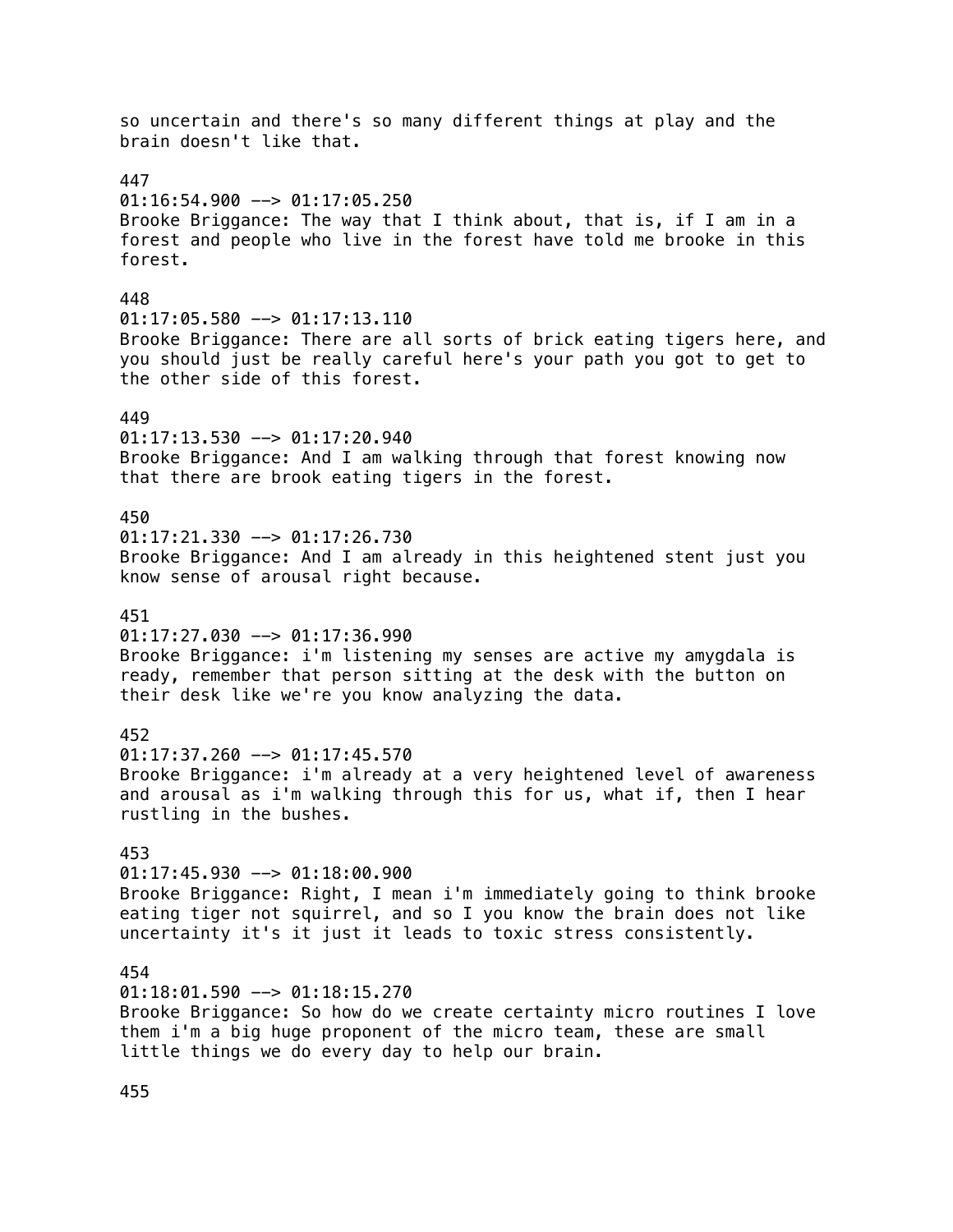01:18:16.380 --> 01:18:30.060 Brooke Briggance: aggregate them and create a sense of predictability so this is routines this is simple stuff that we do the same way, all the time, an example that's kind of silly is I. 456  $01:18:30.780$  -->  $01:18:42.360$ Brooke Briggance: Whenever I am able to travel and I get to go to a new place, I always look for some kind of artist or usually a potter I don't know why it just started that way. 457 01:18:42.990 --> 01:18:55.260 Brooke Briggance: And I always buy a coffee mug from this person if they have them i'll buy them and I just walk away from my trip with a mug, and so I have one in particular, that is my favorite one. 458 01:18:55.950 --> 01:19:17.220 Brooke Briggance: And it is just it's the perfect color and it's just exactly the right shape and it is exactly the right amount of coffee and I love the handle and I love that trip and every time I see that coffee mug I am happy because I love that mug and I, you know I use that mug every day. 459  $01:19:18.660$  -->  $01:19:28.260$ Brooke Briggance: Always for my coffee no fail is I have other mugs I have lots and lots of other mugs I don't use them, and particularly right now. 460  $01:19:28.860$  -->  $01:19:41.880$ Brooke Briggance: Right, so I am wearing you know, five or six outfits I have one coffee mug i'm using i'm getting up at the same time, every day rosie and I are taking our walks at the same time, every day. 461  $01:19:42.600$  -->  $01:19:50.760$ Brooke Briggance: You know, there are different things that we're doing in our home to regulate right and to just create that sense of predictability. 462  $01:19:52.020$  -->  $01:19:57.630$ Brooke Briggance: My son Elijah and I are playing a game of backgammon at the same time after dinner every night. 463 01:19:58.440 --> 01:20:09.300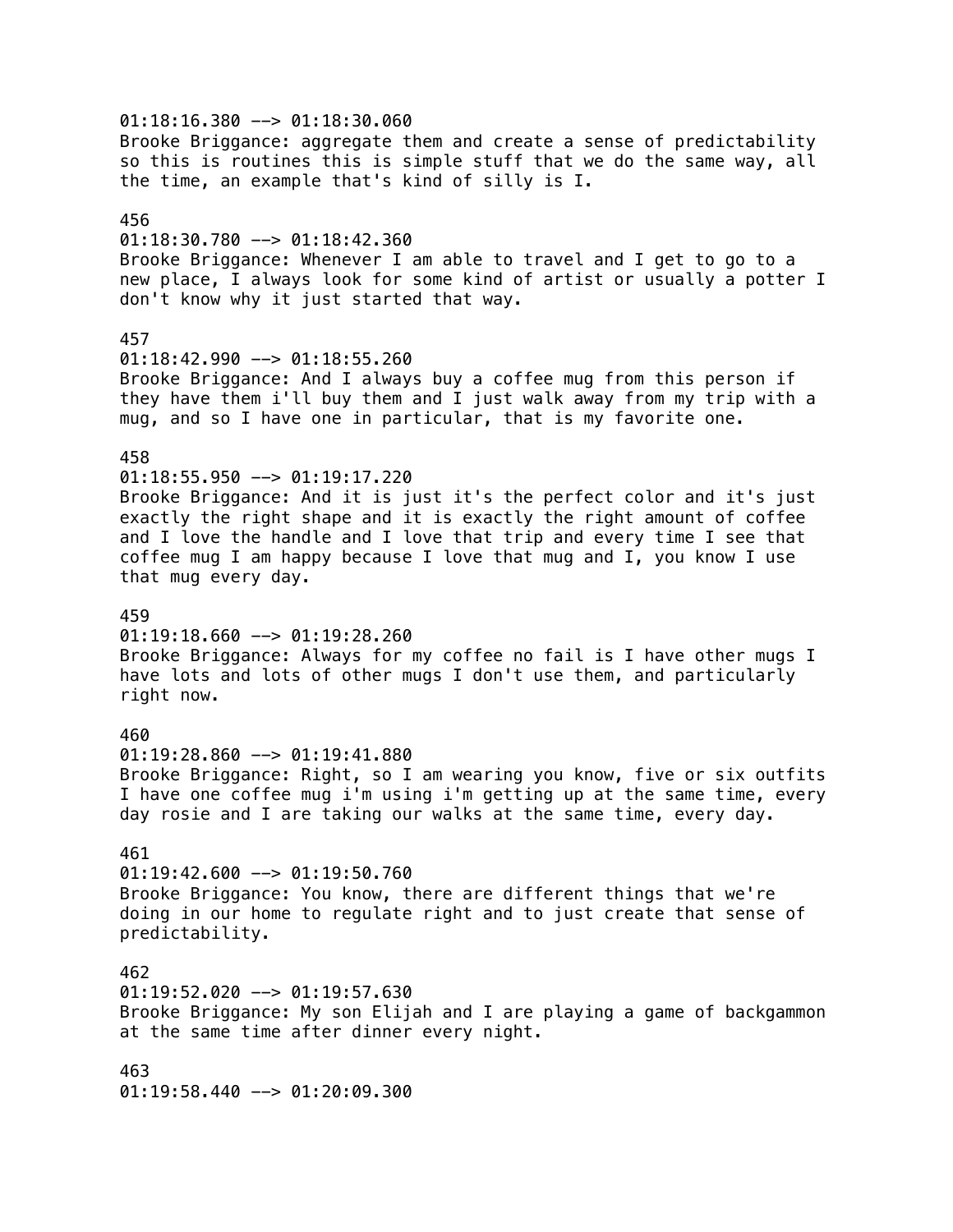Brooke Briggance: And you know when I think of different professions where there's a very high level of stress and a very high level of unpredictability there's a lot of routine built into them. 464  $01:20:10.230$  -->  $01:20:15.150$ Brooke Briggance: You know, if you think of airline pilots folks in the military. 465  $01:20:16.080$  -->  $01:20:25.230$ Brooke Briggance: You know you think of well I worked in an emergency department for a long time with neurologists right we had neurologists they were the same time, every day. 466 01:20:25.500 --> 01:20:34.260 Brooke Briggance: they ate the same salad They sat in the same chair and one of the things that we, you know that I observed, is that the more they had that sense of routine. 467 01:20:34.530 --> 01:20:47.670 Brooke Briggance: Then, no matter what came through that door they already had that sense of predictability and they you know immediately were able to manage that stressful situation, so it really does help. 468 01:20:48.390 --> 01:20:56.580 Brooke Briggance: Our brain will create that sense of stability and we can do this in tiny little ways part of my you know other gripe with. 469 01:20:57.090 --> 01:21:03.240 Brooke Briggance: You know a lot of self care kind of conversation or trainings out there is that it makes you feel. 470 01:21:03.870 --> 01:21:11.010 Brooke Briggance: Like it has to be this big huge grand thing that you're doing, and that it should cost like a million bucks and. 471  $01:21:11.640$  -->  $01:21:22.290$ Brooke Briggance: I often take pot shots at gwyneth paltrow for being sort of the metaphor of the overly expensive unattainable version of self care right like. 472 01:21:22.590 --> 01:21:33.330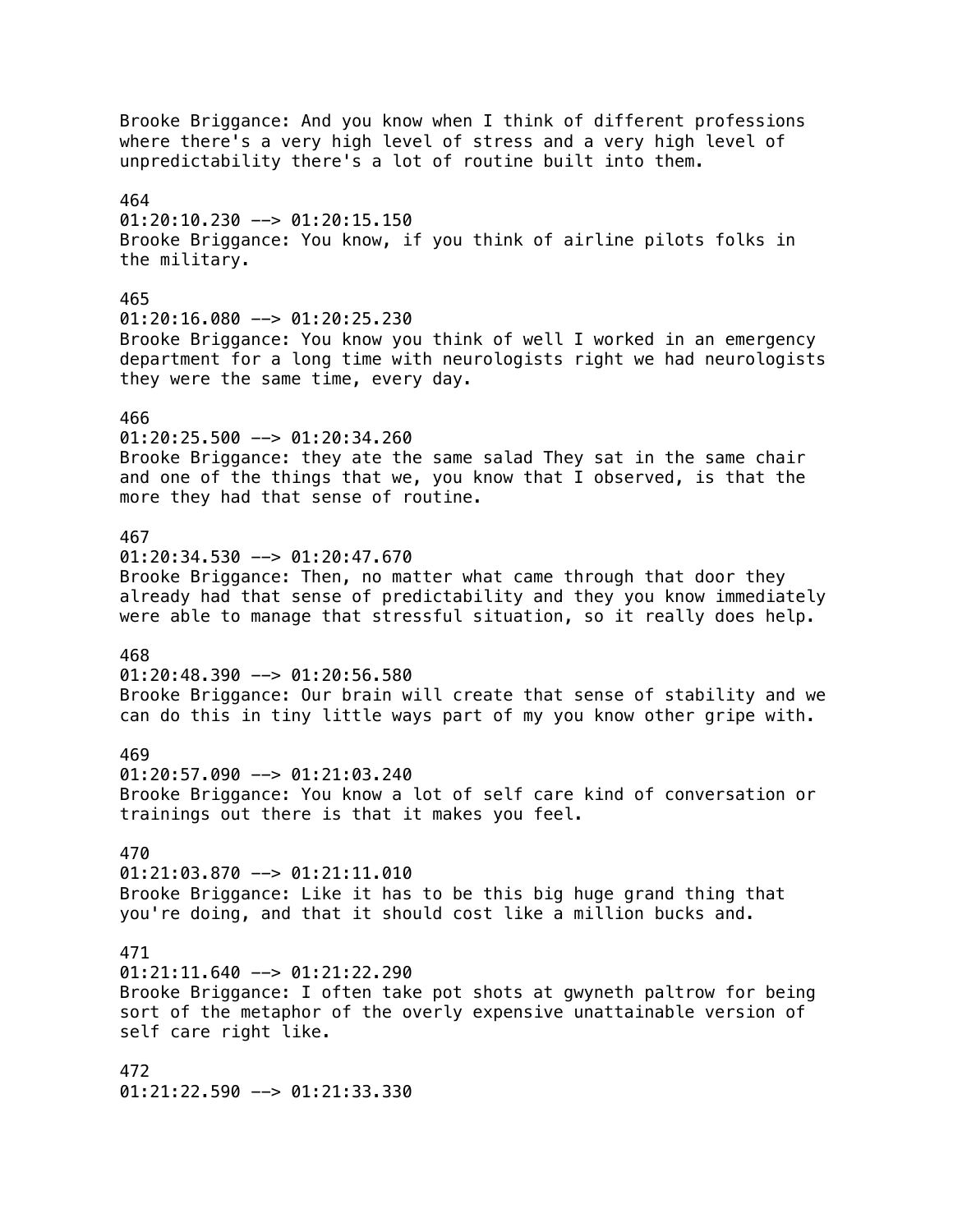Brooke Briggance: It shouldn't be a \$450 yoga mat it should be something that you can do when you have three kids and dinners guy you gotta get on the table it's got to be stuff that is accessible. 473 01:21:34.170 --> 01:21:43.050 Brooke Briggance: and accessible for all of us, no matter what we're going through right now, and you know that is important micro routines help us get there. 474 01:21:43.410 --> 01:21:52.710 Brooke Briggance: So if we are managing high levels of stress, I would prefer that we're embedding all of these little micro routines and protective factors in our day. 475 01:21:53.010 --> 01:21:58.770 Brooke Briggance: Rather than white knuckling it through the week and thinking that a spa day on Saturday, is going to cut it. 476 01:21:59.130 --> 01:22:06.390 Brooke Briggance: that's not going to help and your brains not going to react, the same way, so you know, this really is as simple as a \$3. 477  $01:22:06.660$  -->  $01:22:17.970$ Brooke Briggance: bottle of lotion that reminds us of Gramma June next to the sink and just getting the micro routine of when we're finished with the dishes we put Germans lotion on and smell Gramma June. 478  $01:22:18.210$  -->  $01:22:27.660$ Brooke Briggance: That says tiny example of what i'm talking about but self care and managing toxic stress is about the inclusion of these micro routines. 479 01:22:27.930 --> 01:22:37.080 Brooke Briggance: That add in protective factors over time and help create the sense of stability and safety within the home within the workplace, etc. 480 01:22:37.920 --> 01:22:47.880 Brooke Briggance: The other concept, you know the other thing that is so important is that you know when we think of trauma informed systems

when we think of our organizations.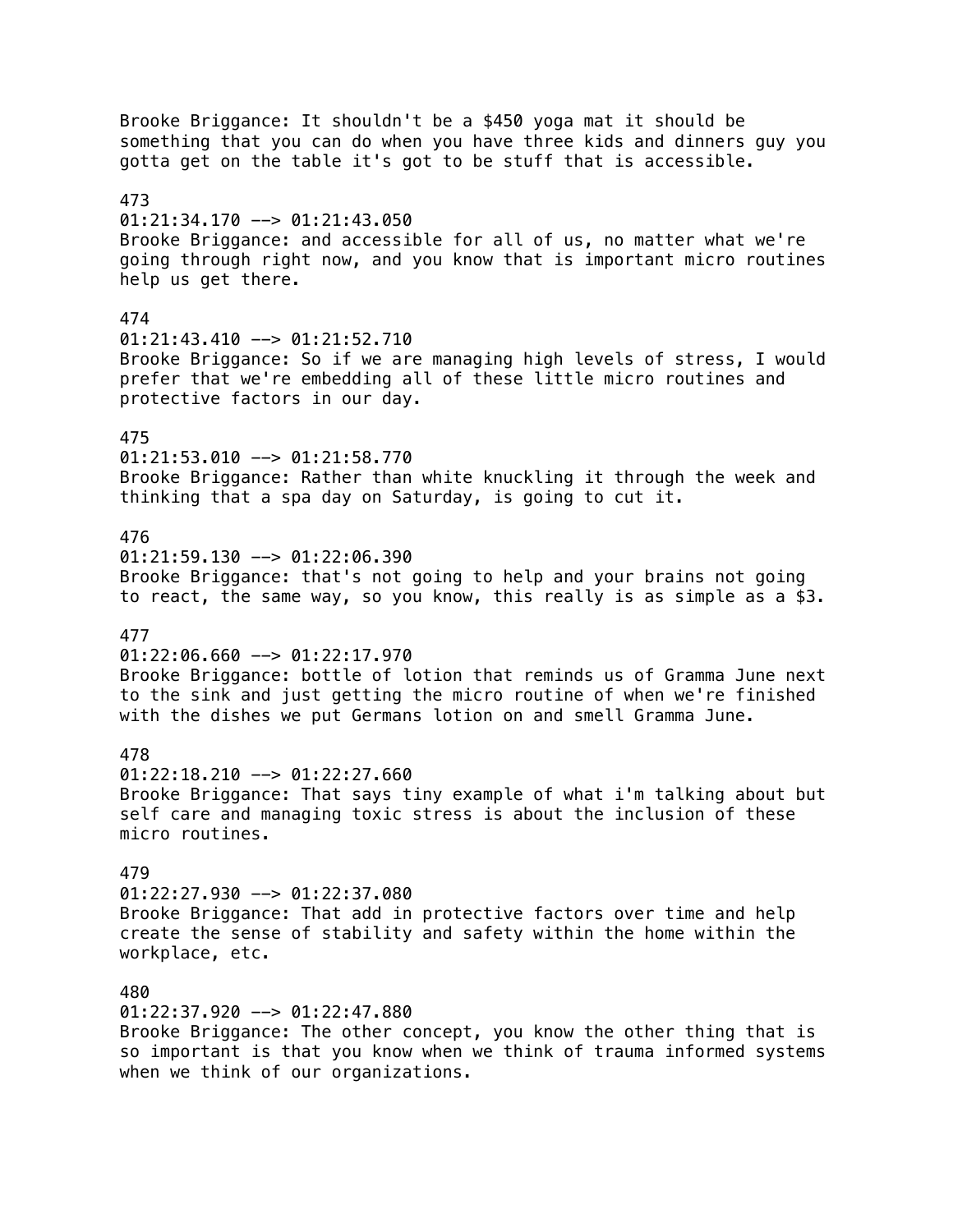481  $01:22:48.660$  -->  $01:23:01.050$ Brooke Briggance: You know what our expectations and policies and procedures that are in place that everyone can you know everyone knows they're completely transparent and they're completely predictable. 482  $01:23:01.740$  -->  $01:23:09.510$ Brooke Briggance: Right so, for instance, we work with teachers, a lot on creating completely transparent expectations. 483  $01:23:10.410$  -->  $01:23:22.110$ Brooke Briggance: You know, rules for classroom management and understanding what those are collective group norms right so having the young people work on what those norms are going to be. 484 01:23:23.070 --> 01:23:28.500 Brooke Briggance: You know how having them self determine how they're going to regulate themselves in that classroom. 485  $01:23:28.830$  -->  $01:23:40.170$ Brooke Briggance: And when you think of classroom management micro routines is a great thing to employ because then, if you're working with a young person right who may have a trauma background or may be experiencing trauma. 486  $01:23:40.500$  -->  $01:23:49.350$ Brooke Briggance: That then becomes a protective space, so one of the things that we want to work on with organizations are what's the predictability here. 487  $01:23:49.710$  -->  $01:23:57.840$ Brooke Briggance: Can people can people predict what's going to happen in our organization do people know that it's equitable do people have a sense of fairness here. 488 01:23:58.140 --> 01:24:02.970 Brooke Briggance: Do people do the policies change based on who the policies being applied to. 489 01:24:03.570 --> 01:24:12.840 Brooke Briggance: Is there an equity in the application of that policy is there favoritism here, what do I have to do to have that policy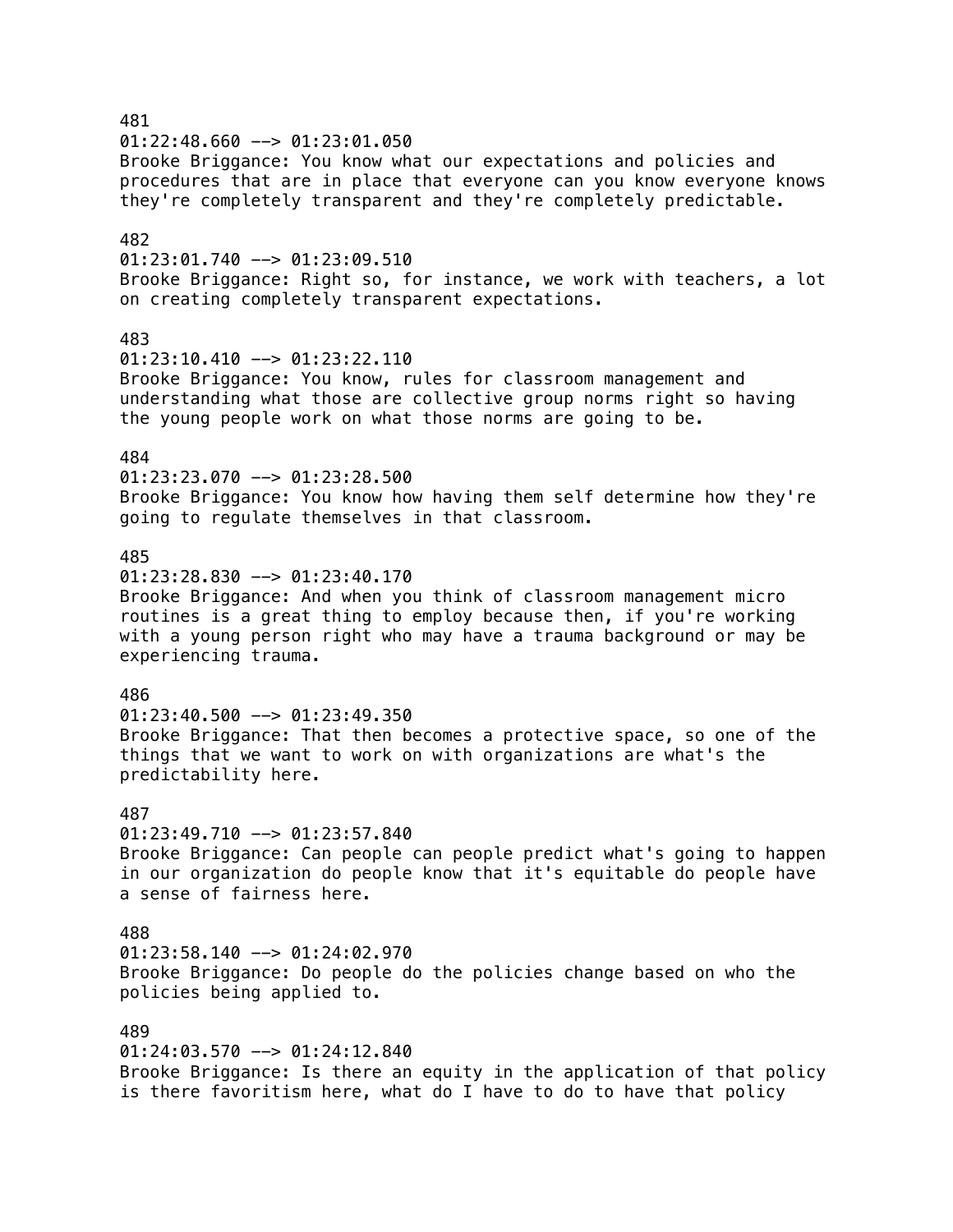# apply or not applied to me right, and so. 490  $01:24:13.350$  -->  $01:24:26.580$ Brooke Briggance: This is a really important concept, this is, you know micro routines in our personal lives look one way within organizations, they are again a tool to help us communicate this is a protected space. 491  $01:24:27.300$  -->  $01:24:39.480$ Brooke Briggance: This is a protected relationship that you are safe here you are acknowledged and what we are doing is transparent and you can count on it. 492  $01:24:40.110$  -->  $01:24:45.690$ Brooke Briggance: Right so remember that three c's right consistency, we said was so important for the brain. 493  $01:24:46.080$  -->  $01:24:53.730$ Brooke Briggance: The micro routines and the establishment of that and introducing those protective factors is a way to communicate consistency. 494  $01:24:54.210$  -->  $01:25:06.360$ Brooke Briggance: And this is, you know part you know organizations don't do this very well and I would say in particular organizations don't do this very well oftentimes for the people who work within them. 495  $01:25:07.140$  -->  $01:25:15.270$ Brooke Briggance: So maybe they're doing it well in their outward facing practice it's very rare that I find organizations that are doing this. 496 01:25:15.690 --> 01:25:27.000 Brooke Briggance: very robustly for the people that work for them, and so, if we are in a leadership role if we're in a management role if we're in a supervisory role, what are the ways that we can. 497  $01:25:27.420$  -->  $01:25:39.000$ Brooke Briggance: embed transparency and predictability and equitable execution of policy and procedure so that there's you know everyone

here knows exactly what to expect.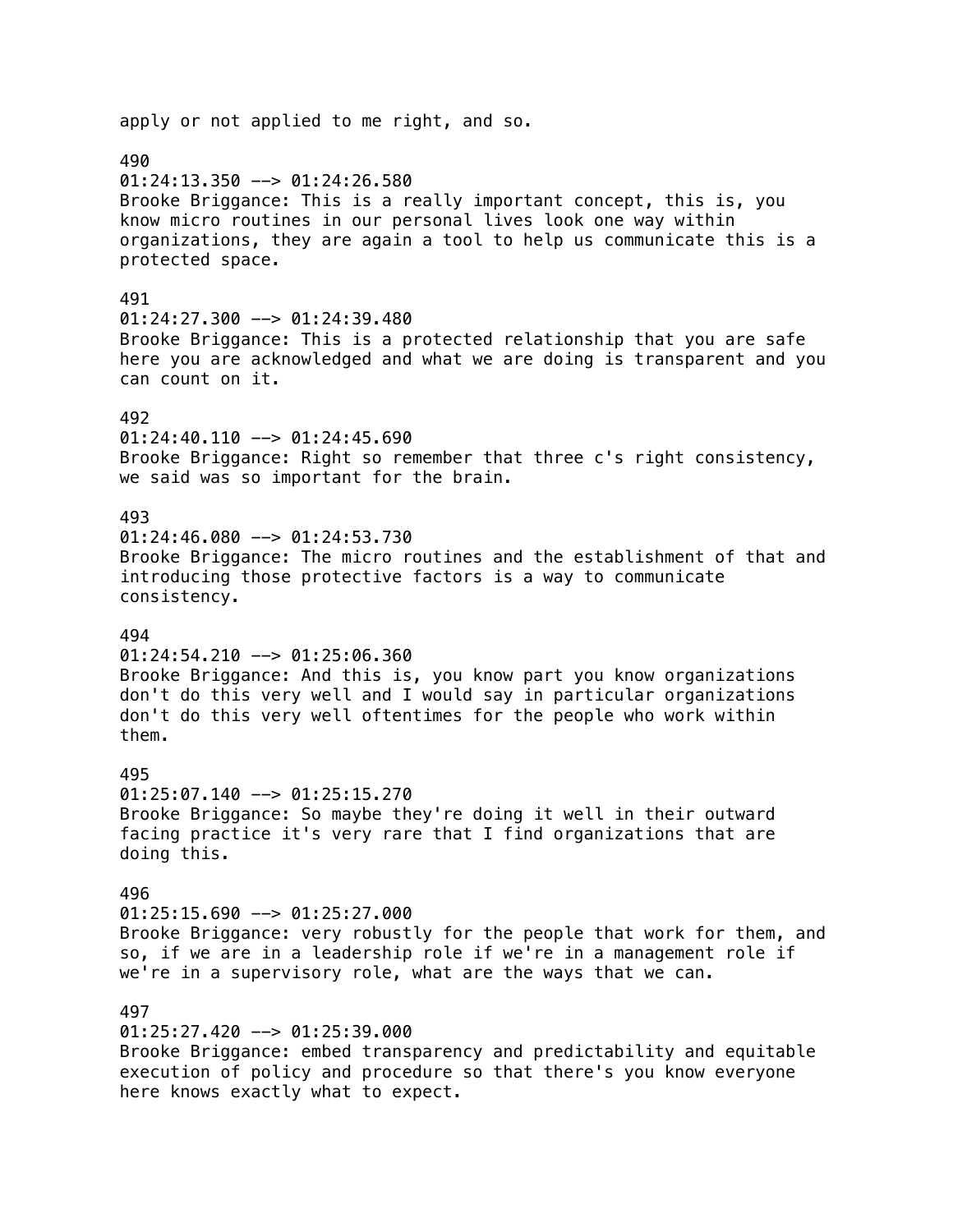498 01:25:39.450 --> 01:25:49.350 Brooke Briggance: And that it's not arbitrarily performed that's a big deal, and so one of the most important things that leadership can do is to ask about this now. 499  $01:25:49.920$  -->  $01:25:56.550$ Brooke Briggance: Sometimes people will say to me yeah but brooke the unpredictability in our organization is because of our funding. 500 01:25:57.240 --> 01:26:09.540 Brooke Briggance: Right like I you know, it was a we had a really great thing going, and then the grant you know sunset ID or we had a really amazing thing, but then we couldn't Keep it up, because the county took our money or whatever. 501  $01:26:09.840$  -->  $01:26:22.920$ Brooke Briggance: And those are absolutely things that are outside of our control, I want to acknowledge that for any of you, like me, who are you know grant dependent or funding, you know dependent it's a big deal and particularly right now. 502  $01:26:23.550$  -->  $01:26:32.610$ Brooke Briggance: So I just want to call that out in the space, because it can be very traumatizing for the people within the organization to have set up. 503  $01:26:32.940$  -->  $01:26:48.360$ Brooke Briggance: A system, a program and approach, etc, that is, you know really working for people and then to have that ability that you know, to have that taken away is traumatizing for the people who created that system, so I just want to call that out. 504 01:26:51.120 --> 01:26:56.700 Brooke Briggance: And this is the goal, you know this is sort of where we wrap up, we know that most people. 505 01:26:57.330 --> 01:27:09.360 Brooke Briggance: are going to experience post traumatic growth, and this is different than resilience resilience is you know I got knocked

down I got back up I got knocked down I get back up.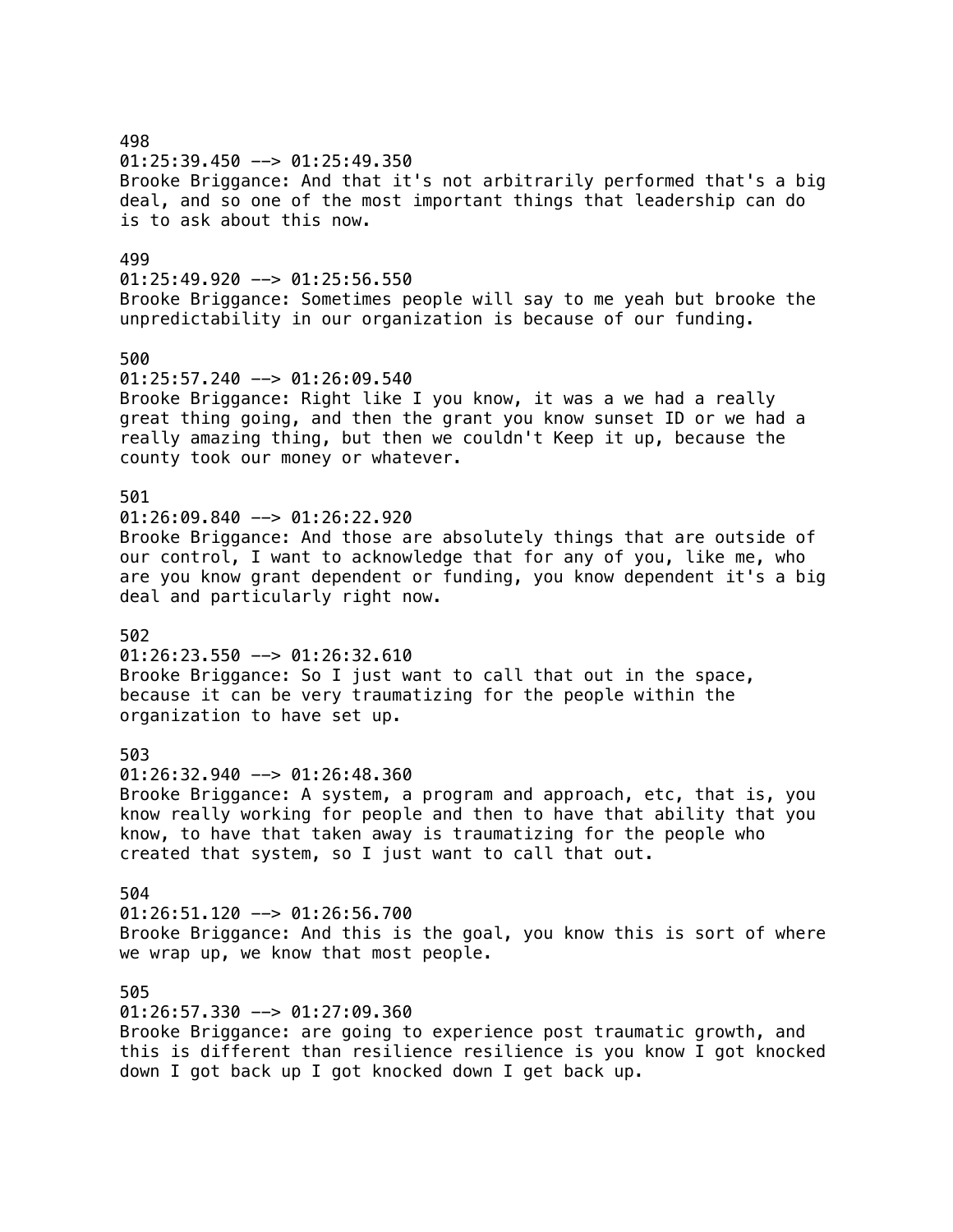506  $01:27:09.690$  -->  $01:27:15.780$ Brooke Briggance: But transformation and healing is different, and it is possible, we were going to capitalize. 507  $01:27:16.050$  -->  $01:27:29.460$ Brooke Briggance: on having these conversations at a critical time we're going to leverage the brains plasticity we're going to have really difficult conversations about taking away some of those activator or those toxic. 508 01:27:29.880 --> 01:27:45.570 Brooke Briggance: You know situations and relationships, this is, this is, you know all coming to a reckoning right, I mean we are, we are in a reckoning, right now, and a lot of things that have been unfair and cruel and unethical and immoral. 509  $01:27:46.410$  -->  $01:27:52.920$ Brooke Briggance: And and we're here and we're having these dialogues a trauma informed perspective within our organizations. 510  $01:27:53.160$  -->  $01:28:07.710$ Brooke Briggance: can open this up in a new way and connect us to health outcomes connect it to public health, and we know that post traumatic growth as possible and not just for individuals, but for organizations as well, so when we are. 511 01:28:08.160 --> 01:28:18.810 Brooke Briggance: Working on trauma informed practice, our goal is not resilience individuals and communities already have that that's not that you know we're not going to add anything they already have it. 512 01:28:19.230 --> 01:28:23.070 Brooke Briggance: But what we are after is post traumatic growth and that's going to mean. 513  $01:28:23.610$  -->  $01:28:38.940$ Brooke Briggance: coming into this reckoning being willing to have these difficult conversations looking at how we operate both inter personally and within our organizations with this strengthening in mind and and knowing that it's possible.